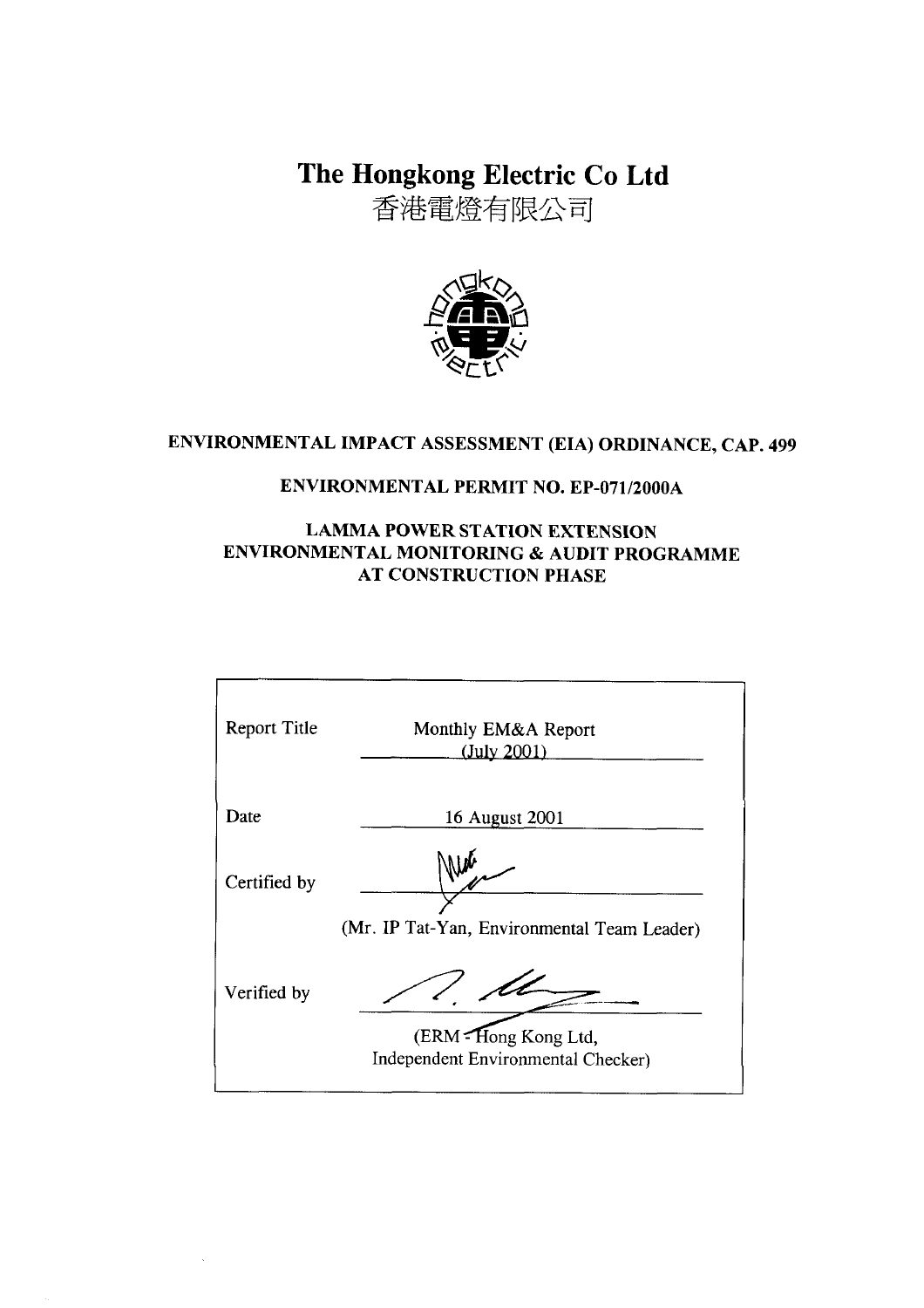# **TABLE OF CONTENT**

# **EXECUTIVE SUMMARY**

| 1.         |                                                                                                                                   | 1                |
|------------|-----------------------------------------------------------------------------------------------------------------------------------|------------------|
| 1.1        | Background                                                                                                                        | $\mathbf{1}$     |
| 1.2        | Project Organisation                                                                                                              | $\mathbf{1}$     |
| 1.3        | Construction Works undertaken during the Reporting Month                                                                          | $\overline{c}$   |
| 1.4        | Summary of EM&A Requirements                                                                                                      | $\overline{3}$   |
| 2.         |                                                                                                                                   | 7                |
| 2.1        | <b>Monitoring Requirements</b>                                                                                                    | 7                |
| 2.2        | <b>Monitoring Locations</b>                                                                                                       | $\boldsymbol{7}$ |
| 2.3        | Monitoring Equipment                                                                                                              | $\boldsymbol{7}$ |
| 2.4        | Monitoring Parameters, Frequency and Duration                                                                                     | $\,8\,$          |
| 2.5        | Monitoring Procedures and Calibration Details                                                                                     | 9                |
| 2.6        | <b>Results And Observations</b>                                                                                                   | 10               |
| 3.         |                                                                                                                                   | 12               |
| 3.1        | <b>Monitoring Requirements</b>                                                                                                    | 12               |
| 3.2        | <b>Monitoring Locations</b>                                                                                                       | 12               |
| 3.3        | Monitoring Equipment                                                                                                              | 12               |
| 3.4        | Monitoring Parameters, Frequency and Duration                                                                                     | 13               |
| 3.5        | Monitoring Procedures and Calibration Details                                                                                     | 13               |
| 3.6        | <b>Results &amp; Observations</b>                                                                                                 | 14               |
| 4.         |                                                                                                                                   | .16              |
| 4.1        | <b>Monitoring Requirements</b>                                                                                                    | 16               |
| 4.2        | <b>Monitoring Locations</b>                                                                                                       | 16               |
| 4.3        | <b>Monitoring Equipment</b>                                                                                                       | 17               |
| 4.4        | Monitoring Parameters, Frequency and Duration                                                                                     | 17               |
| 4.5        | Monitoring Procedures and Calibration Details                                                                                     | 18               |
| 4.6        | <b>Results and Observations</b>                                                                                                   | 21               |
| 5.         |                                                                                                                                   | 34               |
| 5.1        | Review of Environmental Monitoring Procedures                                                                                     | 34               |
| 5.2        | <b>Assessment of Environmental Monitoring Results</b>                                                                             | 34               |
| 5.3        | <b>Site Environmental Audit</b>                                                                                                   | 35               |
| 5.4        | <b>Status of Environmental Licensing and Permitting</b>                                                                           | 36               |
| 5.5        | <b>Implementation Status of Environmental Mitigation Measures</b>                                                                 | 37               |
| 5.6<br>5.7 | <b>Implementation Status of Action/Limit Plans</b><br><b>Implementation Status of Environmental Complaint Handling Procedures</b> | 37<br>37         |
|            |                                                                                                                                   |                  |
| 6.         |                                                                                                                                   | 39               |
| 6.1        | <b>Status of Natural Gas supply</b>                                                                                               | 39               |
| 6.2        | Key Issues for the Coming Month                                                                                                   | 39               |
| 6.3        | Monitoring Schedules for the Next 3 Months                                                                                        | 39               |
| 6.4        | Construction Program for the Next 3 Months                                                                                        | 39               |
| 7.         |                                                                                                                                   | .40              |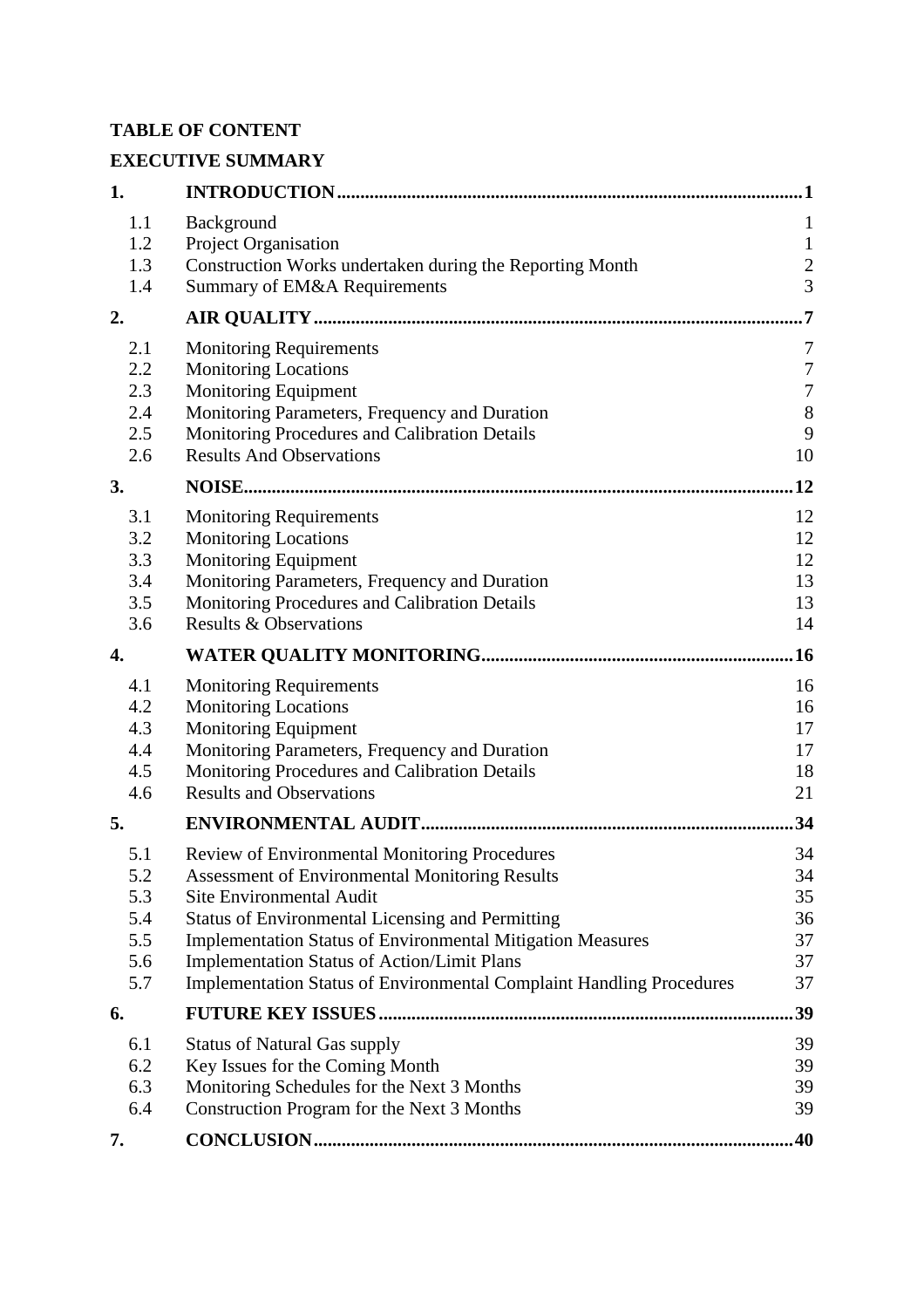#### **LIST OF TABLES**

- Table 1.1 Construction Activities and Their Corresponding Environmental Mitigation Measures
- Table 2.1 Air Quality Monitoring Locations
- Table 2.2 Air Quality Monitoring Equipment
- Table 2.3 Air Quality Monitoring Parameter, Duration and Frequency
- Table 3.1 Noise Monitoring Locations
- Table 3.2 Noise Monitoring Equipment
- Table 3.3 Noise Monitoring Duration and Parameter
- Table 4.1 Water Quality Monitoring Locations
- Table 4.2 Water Quality Monitoring Equipment
- Table 4.3 Water Quality Monitoring Parameters and Frequency
- Table 4.4 Laboratory Analysis Methodologies of Marine Water Samples
- Table 5.1 Summary of AL Level Exceedances on Monitoring Parameters
- Table 5.2 Estimated Amounts of Waste Generated in July 2001
- Table 5.3 Summary of Environmental Licensing and Permit Status
- Table 5.4 Environmental Complaints / Enquiries Received in July 2001
- Table 5.5 Outstanding Environmental Complaints / Enquiries Received Before

### **LIST OF FIGURES**

- Figure 1.1 Layout of Work Site
- Figure 1.2 Location of Dumping Area (from  $24<sup>th</sup>$  May 2001)
- Figure 1.3 Location of Dumping Area (from 9<sup>th</sup> July 2001)
- Figure 2.1 Location of Air Quality Monitoring Stations
- Figure 3.1 Location of Noise Monitoring Stations
- Figure 4.1 Location of Water Quality Monitoring Stations

### **APPENDICES**

- Appendix A Organization Chart
- Appendix B Amount of Dredged and Dumped Marine Sediment
- Appendix C Action and Limit Levels for Air Quality, Noise, Water quality Monitoring
- Appendix D Environmental Monitoring Schedule
- Appendix E Air Quality Monitoring Results for July 2001
- Appendix F Noise Monitoring Results for July 2001
- Appendix G Water Quality Monitoring Results for July 2001
- Appendix H The QA/QC Procedures and Results
- Appendix I Event/Action Plans
- Appendix J Site Audit Summary
- Appendix K Summary of EMIS
- Appendix L Tentative Construction Programme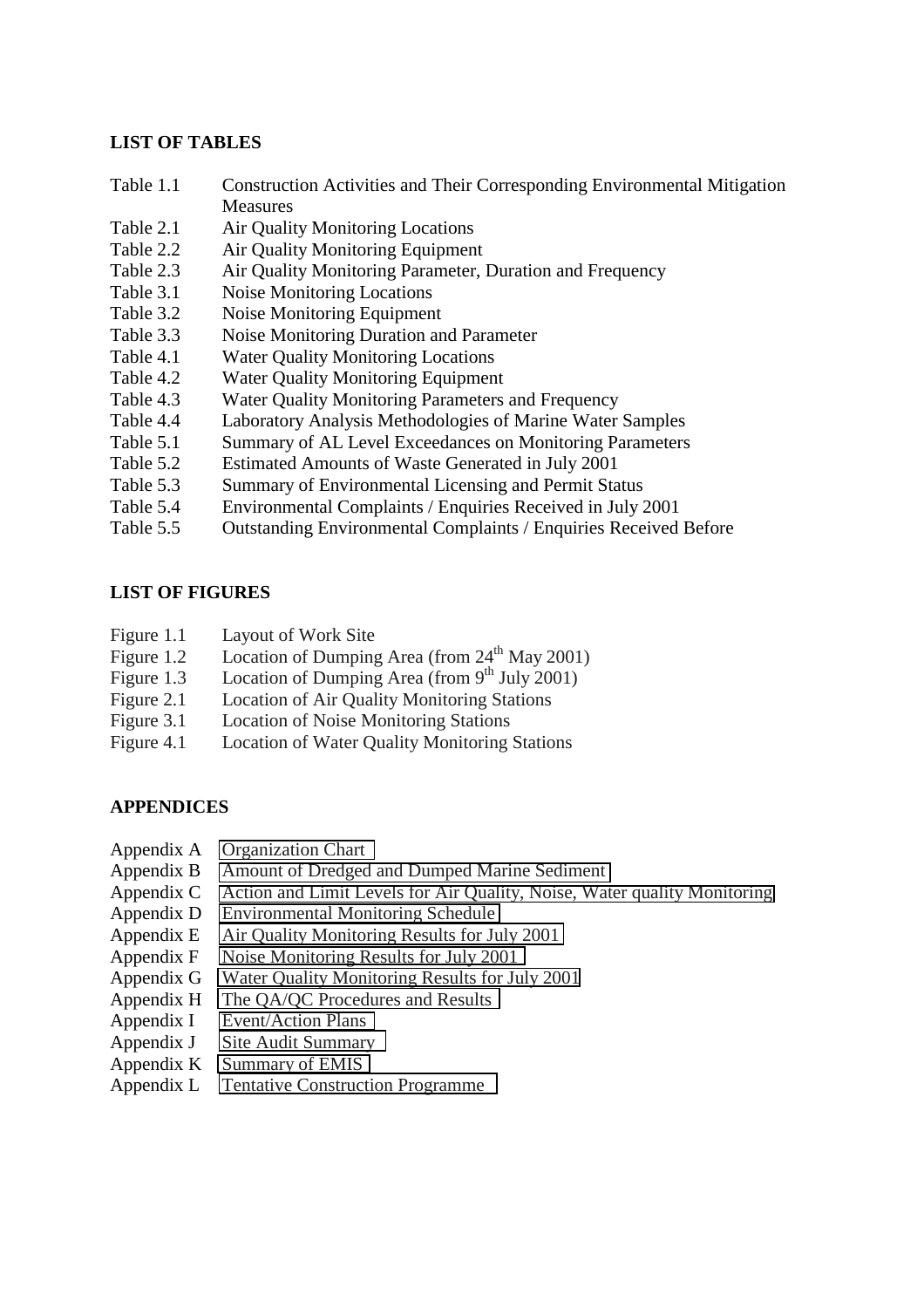### **EXECUTIVE SUMMARY**

This is the fourth monthly Environmental Monitoring and Audit (EM&A) report for the Project "Construction of Lamma Power Station Extension" prepared by the Environmental Team (ET). This report presents the results of impact monitoring on air quality, noise and marine water quality for the said project in July 2001.

Air, noise and water quality monitoring were performed. The results were checked against the established Action/Limit (AL) levels. An on-site audit was conducted once per week. The implementation status of the environmental mitigation measures, Event/Action Plan and environmental complaint handling procedures were also checked.

#### **Construction Activities Undertaken**

Construction activities undertaken during the reporting month were dredging and dumping of dredged mud.  $902,632m^3$  of marine mud was dredged from site and dumped at the allocated dumping area in Cheung Chau during the month. No filling activities were undertaken in the reporting month.

#### **Environmental Monitoring Works**

Several environmental monitoring works were rescheduled as shown in the following table.

| Monitoring work                 | Original Schedule | Makeup Sampling     | <b>Reasons</b>             |
|---------------------------------|-------------------|---------------------|----------------------------|
| Marine water quality monitoring | $5th$ July 2001   | $10^{th}$ July 2001 | Adverse weather conditions |
| Marine water quality monitoring | $7th$ July 2001   | $12th$ July 2001    | Adverse weather conditions |
| Marine water quality monitoring | $25th$ July 2001  | $31st$ July 2001    | Adverse weather conditions |
| 1 hour TSP monitoring at AM1    | $15th$ July 2001  | $16th$ July 2001    | Power failure of TEOM      |

Other than these, all monitoring work at designated stations was performed as scheduled in the reporting period.

#### *Air Quality*

No exceedance of Action and Limit levels for air quality was recorded in the month.

#### *Noise*

Construction work was carried out during the restricted hours including evening time, holidays and night-time under valid Construction Noise Permits. No exceedance of Action and Limit levels for noise was recorded in the month.

#### *Water Quality*

There were 231 cases of Action level exceedance and 148 cases of Limit Level exceedance in the reporting month. 181 out of 379 cases of action/limit level exceedances were contributed by TIN and  $NH_3-N$  while 193 cases by DO. For these exceedances, comprehensive investigations had been carried out. It was found that similar measurement results were also obtained at the control stations during the monitoring period, suggesting that the background DO levels were also low and TIN  $\&$  NH<sub>3</sub>-N levels high. Furthermore, when compared with EPD's published monitoring data at the monitoring locations adjacent to Lamma Island, all the measurement results exceeding Action/Limit Levels lay within the range of EPD's data. This showed that the Action/Limit level as established by the baseline monitoring work which was carried out during cooler season, was not appropriate for the current water body condition.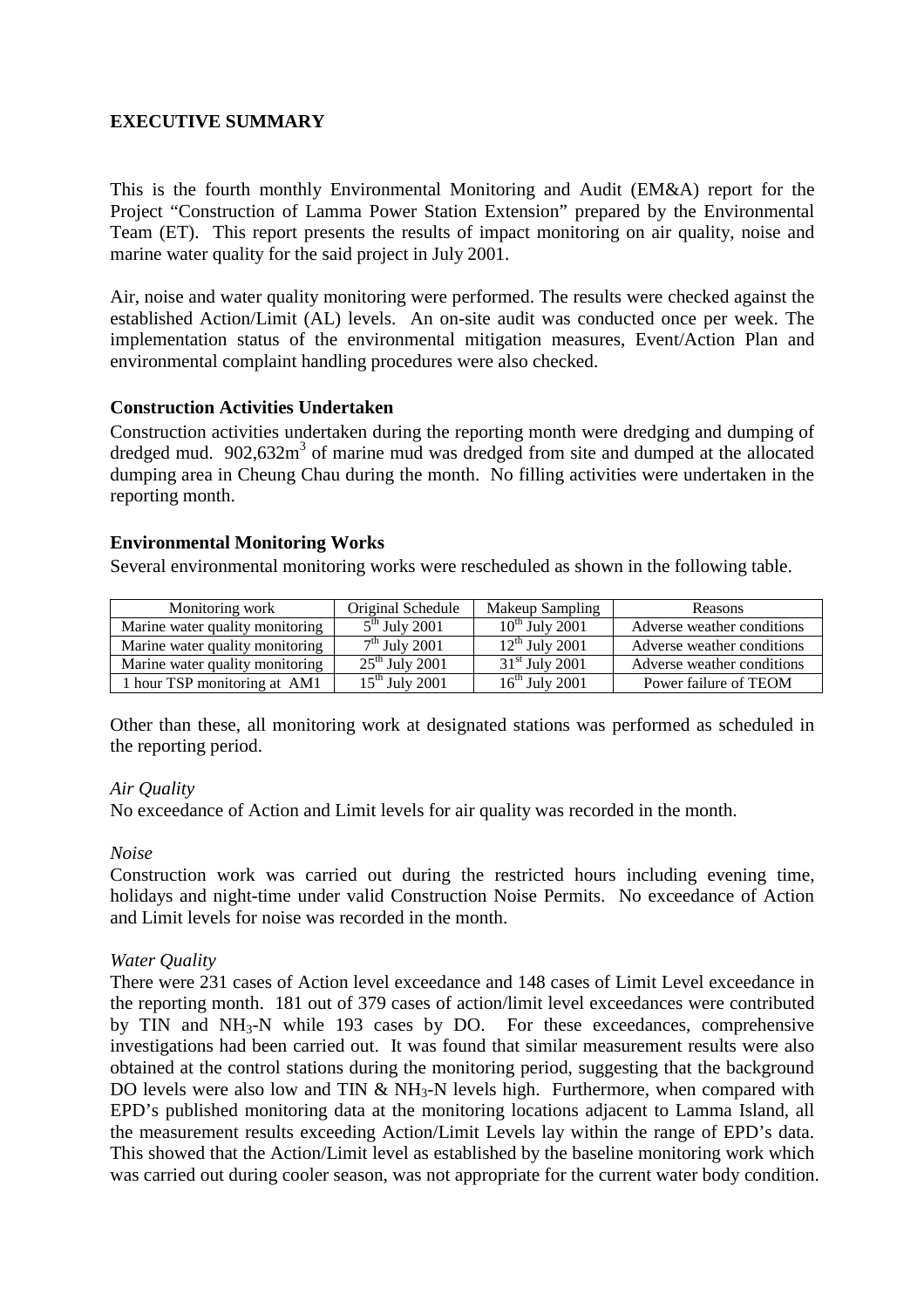Hence, all of these exceedances were considered not related to site activities and have been explained to the satisfaction of EPD. No further action was required. Nevertheless, HEC has started a dialogue with EPD on reviewing the impact-monitoring programme for water quality and would revise the criteria for establishing action and limit levels accordingly.

#### **Site Environmental Audit**

Two warning letters were issued by EPD to the dredging contractor on  $5<sup>th</sup>$  July 2001 and  $8<sup>th</sup>$ August 2001 about the malfunction of the automatic self monitoring devices installed in the barge No. 21648V (Hang Wo 9) and 21502V respectively. The contractor has been warned by HEC to take necessary actions to prevent them from happening again.

EPD enquired about the conditions of the installed silt curtains by letter to HEC ref: ( ) in L/M Ax (5) to EP2/N9/D/60 dated  $1<sup>st</sup>$  August 2001. A response to EPD is being prepared.

EPD officials have inspected the marine water monitoring work on  $11<sup>th</sup>$  July 2001. They were generally satisfied with the performance of the environmental monitoring consultant.

Site audits were carried out on a weekly basis to monitor environmental issues on the construction site. The site conditions were generally satisfactory. All required mitigation measures were implemented.

| <b>Description</b>                  | Permit No.                                                        |          | <b>Valid Period</b> | <b>Issued To</b> | Date of         |
|-------------------------------------|-------------------------------------------------------------------|----------|---------------------|------------------|-----------------|
|                                     |                                                                   | From     | T <sub>0</sub>      |                  | <b>Issuance</b> |
| Varied Environmental<br>Permit      | EP-071/2000/A<br>(superseded by)<br>EP-071/2000/B)                | 22/12/00 |                     | <b>HEC</b>       | 22/12/00        |
|                                     | EP-071/2000/B                                                     | 13/07/01 |                     | <b>HEC</b>       | 13/07/01        |
| <b>Construction Noise</b><br>Permit | GW-UW0109-01<br>(superseded by<br>GW-UW0256-01<br>on $20/07/01$ ) | 02/04/01 | 01/10/01            | Contractor       | 31/03/01        |
|                                     | GW-UW0256-01                                                      | 29/06/01 | 07/12/01            | Contractor       | 29/0601         |
| Dumping Permit                      | EP/MD/01-174                                                      | 07/04/01 | 06/10/01            | Contractor       | 27/03/01        |

#### **Environmental Licensing and Permitting**

### **Implementation Status of Environmental Mitigation Measures**

Environmental mitigation measures for the dredging activities as recommended in the EM&A manual were implemented in the reporting month.

#### **Environmental Complaints**

No complaint against the construction activities was received in the reporting month.

### **Future Key Issues**

The future key issues to be considered in the coming month are as follows:

to prepare the CNP application for bored piling works;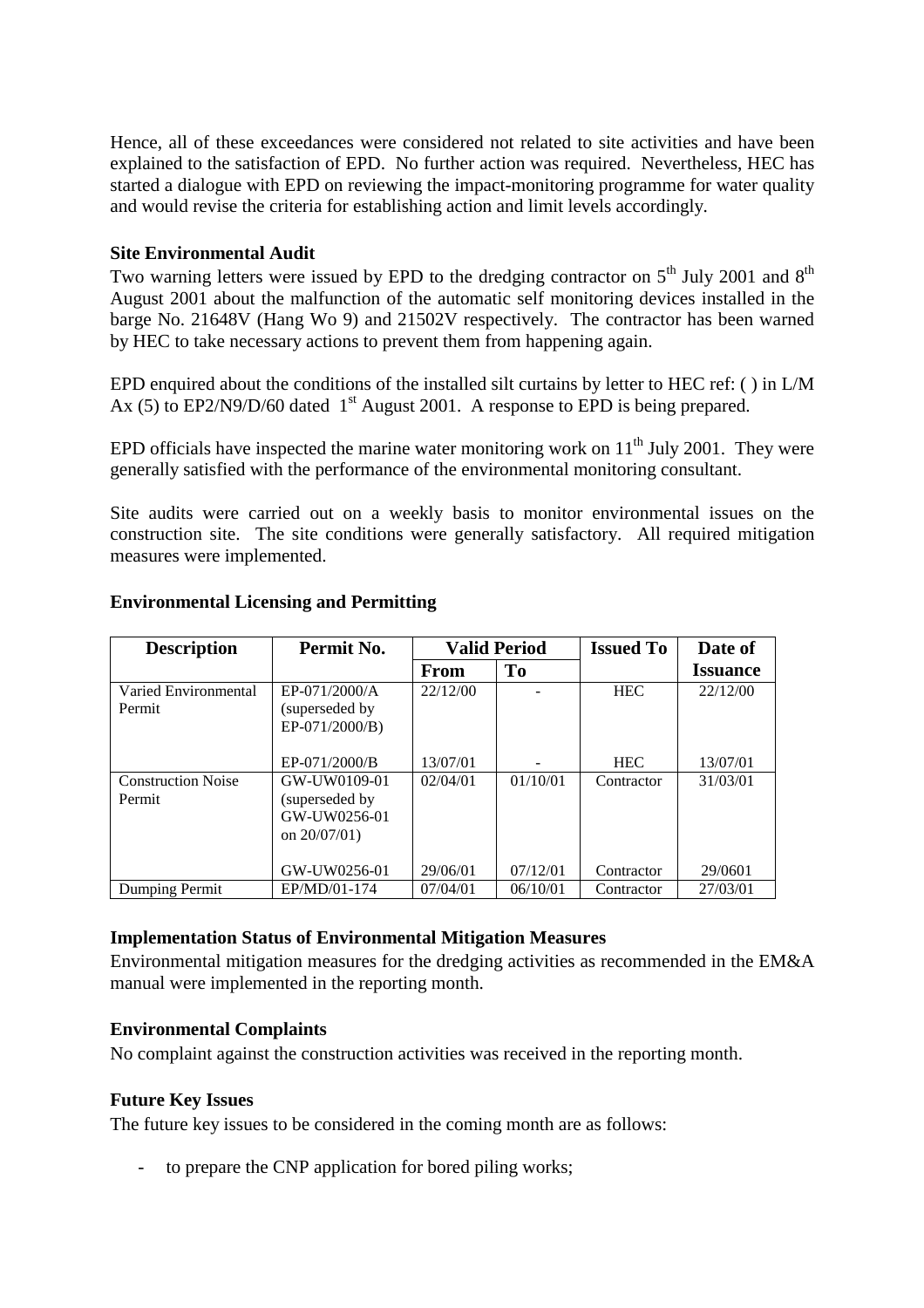- to continue with the preventive measures for noise exceedance and keep monitoring the performance;
- to review the monitoring results and to take actions, if necessary, to ensure acceptable sea water quality;
- to provide routine inspection and necessary maintenance for the silt curtains.

#### **Concluding Remarks**

Except the malfunction of the Automatic Self Monitoring Device installed in the contractor's hopper barges spotted by EPD on 7<sup>th</sup> July 2001 and addressed in EPD's letter to the contractor dated  $8<sup>th</sup>$  August 2001, the environmental performance of the project was generally satisfactory.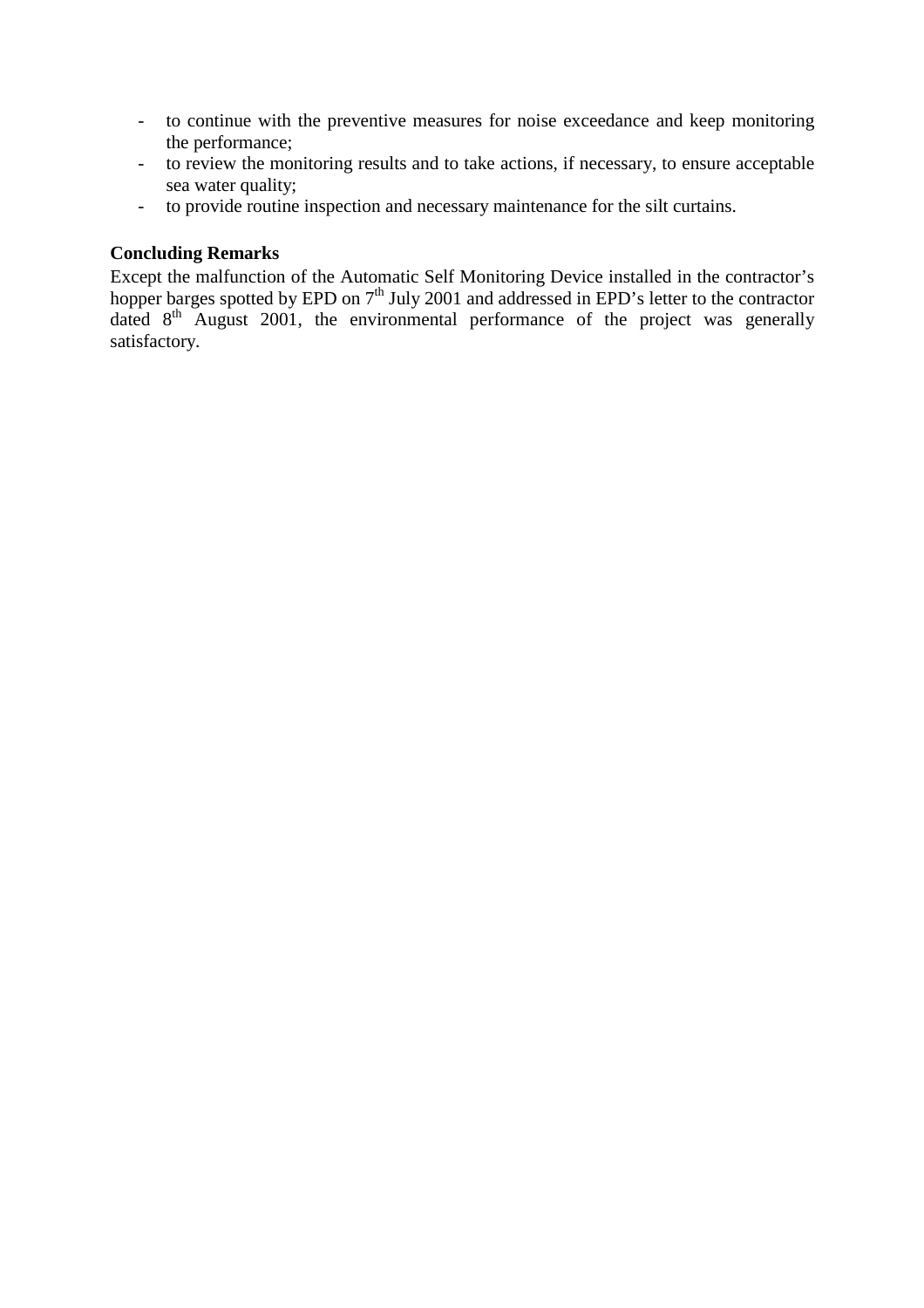### **1. INTRODUCTION**

#### **1.1 Background**

The Environmental Team (hereinafter called the "ET") was formed within the Hongkong Electric Co. Ltd (HEC) to undertake Environmental Monitoring and Audit for "Construction of Lamma Power Station Extension" (hereinafter called the "Project"). Under the requirements of Section 6 of Environmental Permit EP-071/2000/A (varied on  $13<sup>th</sup>$  July 2001 as EP-071/2000/B), an EM&A programme for impact environmental monitoring set out in the EM&A Manual (Construction Phase) is required to be implemented. In accordance with the EM&A Manual, environmental monitoring of air quality, noise and water quality and regular environmental audits are required for the Project.

The Project involves the construction of a gas-fired power station employing combined cycled gas turbine technology, forming an extension to the existing Lamma Power Station. The key elements of the Project including the construction activities associated with the transmission system and submarine gas pipeline are outlined as follows.

- dredging and reclamation to form approximately 22 hectares of usable area;
- construction of six 300MW class gas-fired combined cycle units;
- construction of a gas receiving station;
- construction of a new transmission system linking the Lamma Extension to load centres on Hong Kong Island;
- laying of a gas pipeline for the supply of natural gas to the new power station

This report summarizes the environmental monitoring and audit work for the Project for the month of July 2001

### **1.2 Project Organisation**

An Environmental Management Committee (EMC) has been set up in HEC to oversee the Project. The management structure includes the following:

- Environmental Protection Department (The Authority);
- Environmental Manager (The Chairman of the Environmental Management Committee);
- Engineer;
- Independent Environmental Checker (IEC);
- Environmental Team (ET);
- Contractor.

The project organisation chart for the construction EM&A programme is shown in Appendix A.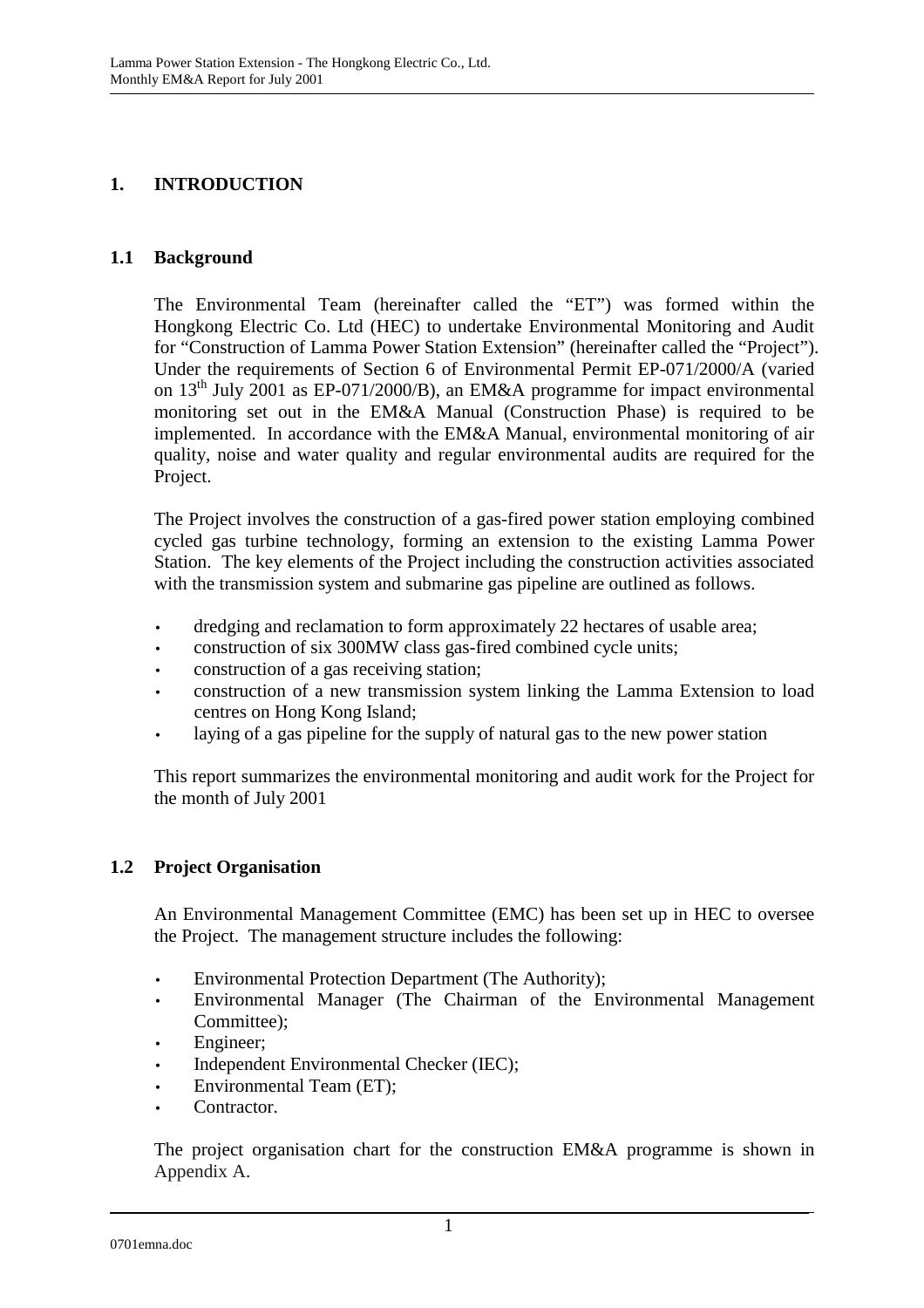### **1.3 Construction Works undertaken during the Reporting Month**

Construction activities undertaken during the reporting month were dredging and dumping of dredged mud. A Layout Plan showing the dredging locations for the Project is shown in Figure 1.1. The total volume of dredged material from  $1<sup>st</sup>$  to  $31<sup>st</sup>$ July 2001 was  $902,632m^3$ . No filling activities were undertaken in the month. Uncontaminated materials were dumped at the assigned location within the South Cheung Chau Spoil Disposal Area and the total dumped volume in July 2001 was 902,632m<sup>3</sup>. The contractor was informed by EPD (via a letter ref: () in EP 60/G1/12-51 XI dated  $6<sup>th</sup>$  July 2001) of the relocation of the Spoil Disposal Area with effect from  $9<sup>th</sup>$  July 2001. Figure 1.2 and Figure 1.3 show dumping location for this project in July 2001. Daily records of dredged / dumped volume are presented in Appendix B.

The main construction activities carried out during the reporting month and the corresponding environmental mitigation measures are summarized in Table 1.1. The implementation of major mitigation measures in the month is provided in Appendix K.

| <b>Item</b>  | <b>Construction</b><br><b>Activities</b> | <b>Environmental Mitigation Measures</b>                                                                                                                                                                                                                                                                                                                       |
|--------------|------------------------------------------|----------------------------------------------------------------------------------------------------------------------------------------------------------------------------------------------------------------------------------------------------------------------------------------------------------------------------------------------------------------|
| $\mathbf{1}$ | Dredging                                 | <b>Water Quality</b><br>The number of grab dredgers operating in the site<br>and the total dredging rate are limited;<br>Silt curtain are installed on the eastern, southern and<br>north western sides of the site;<br>Fully-enclosed watertight grabs are used and the<br>descent speed are controlled;<br>All barges for transport of dredged materials are |
|              |                                          | fitted with tight bottom seals.<br><b>Noise</b><br>General noise mitigation measures are employed at<br>all work sites throughout the construction phase.<br><b>Waste Management</b>                                                                                                                                                                           |
|              |                                          | Waste Management Plan is submitted and<br>implemented.                                                                                                                                                                                                                                                                                                         |
|              |                                          | <b>Dredging Waste</b><br>All vessels for marine transportation of dredged<br>sediment are fitted with tight fitting seals to their<br>bottom openings to prevent leakage;<br>Dredged waste are disposed at Licensed site – South                                                                                                                               |

Table 1.1 Construction Activities and Their Corresponding Environmental Mitigation Measures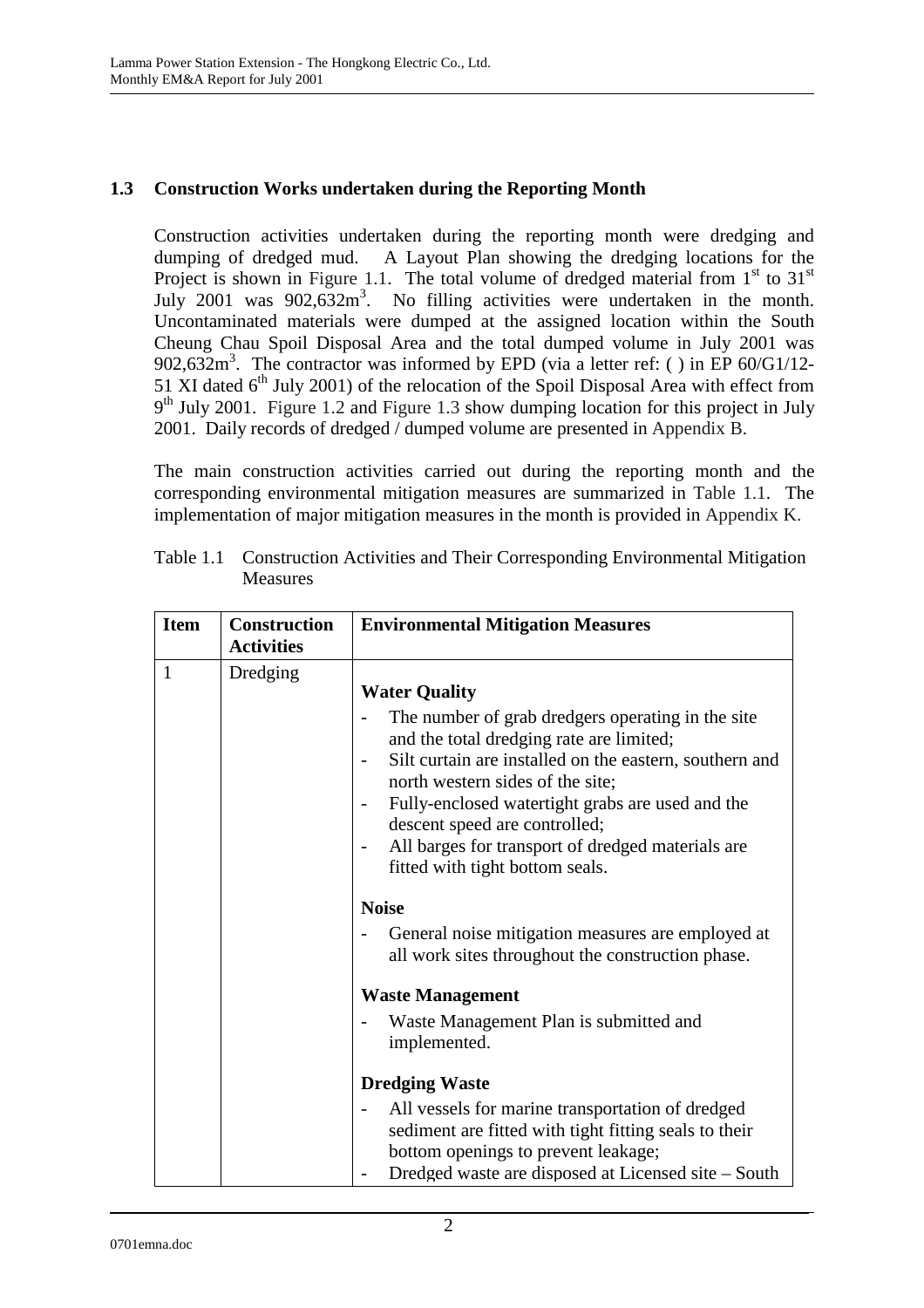| Cheung Chau;<br>Records of the quantities of waste generated and<br>disposed off-site are taken.                                                                  |
|-------------------------------------------------------------------------------------------------------------------------------------------------------------------|
| <b>Marine Ecology</b><br>All construction related vessels approach the site<br>from the designated route/channel to avoid<br>disturbance to the finless porpoise. |

# **1.4 Summary of EM&A Requirements**

The EM&A program requires environmental monitoring for air, noise and water quality. Regular environmental site audits for air quality, noise, water quality and waste management were carried out. The detailed EM&A monitoring work for air quality, noise and water quality are described in Sections 2, 3 and 4 respectively.

The following environmental audits are summarized in Section 5 of this report:

- Environmental monitoring results;
- Waste Management Records;
- Weekly site audit results;
- The status of environmental licensing and permits for the Project;
- The implementation status of environmental protection and pollution control/ mitigation measures.

Future key issues will be reported in Section 6 of this report.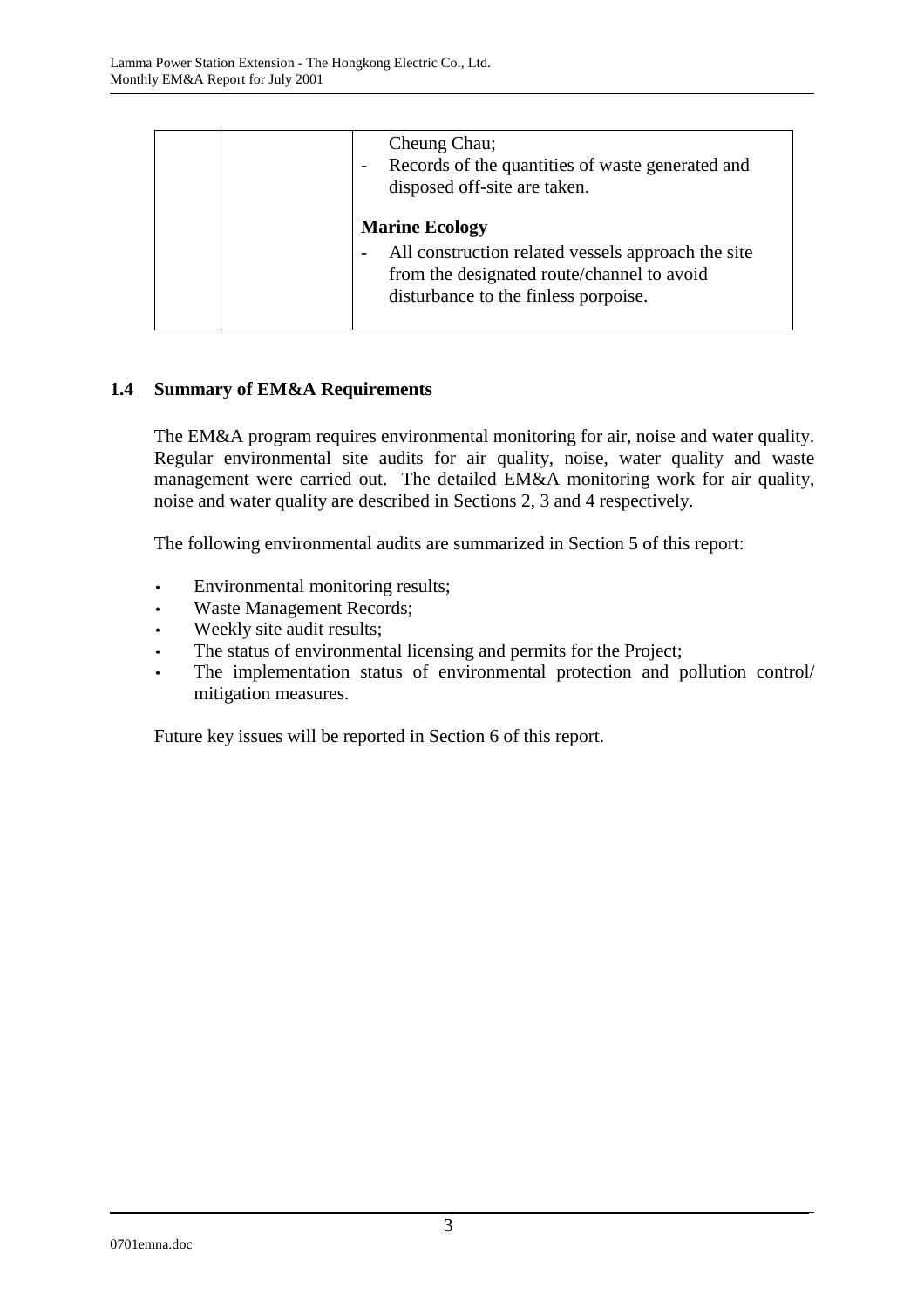

Figure 1.1 Layout of Work Site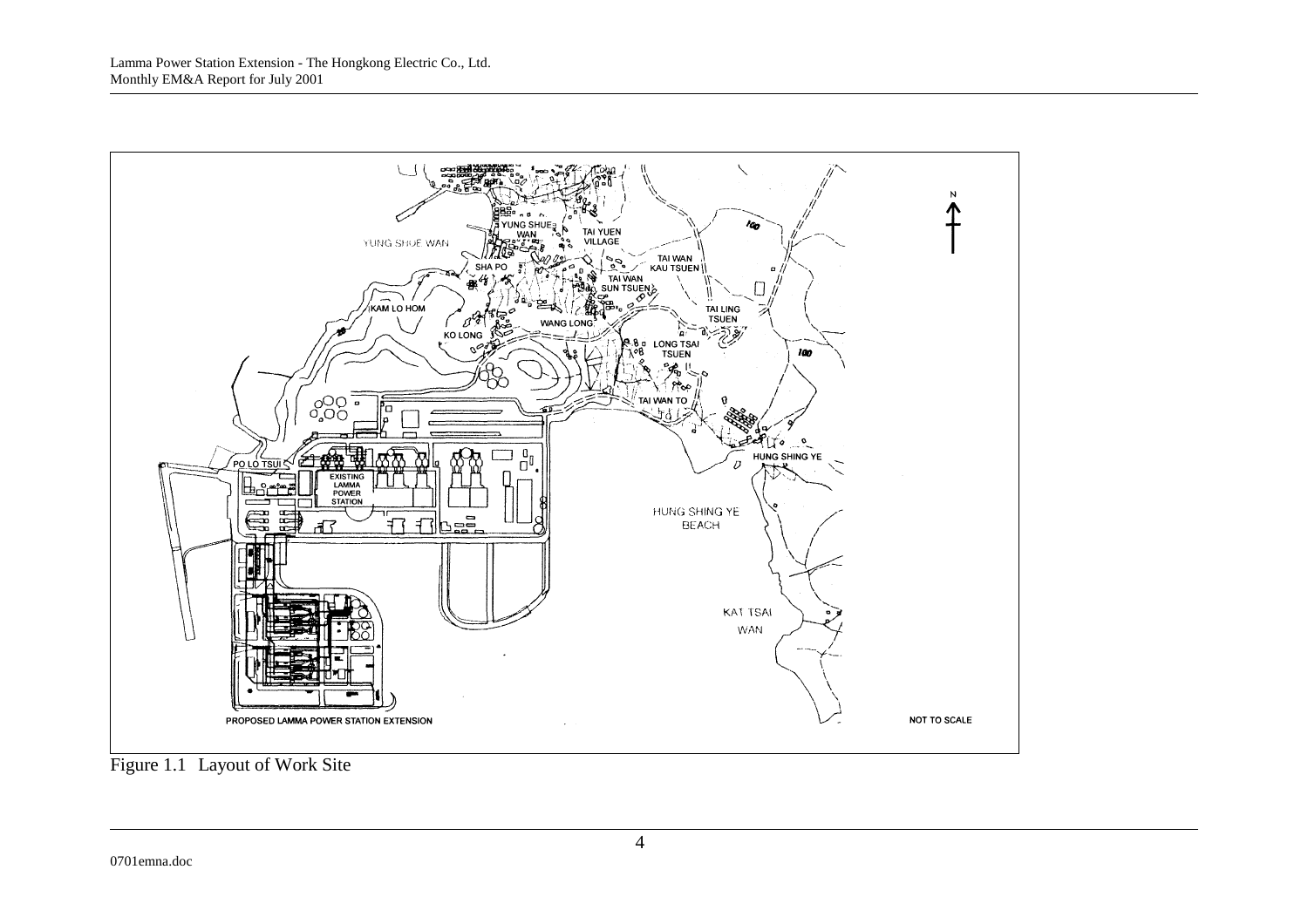

Figure 1.2 Location of Dumping Area (from  $24<sup>th</sup>$  May 2001)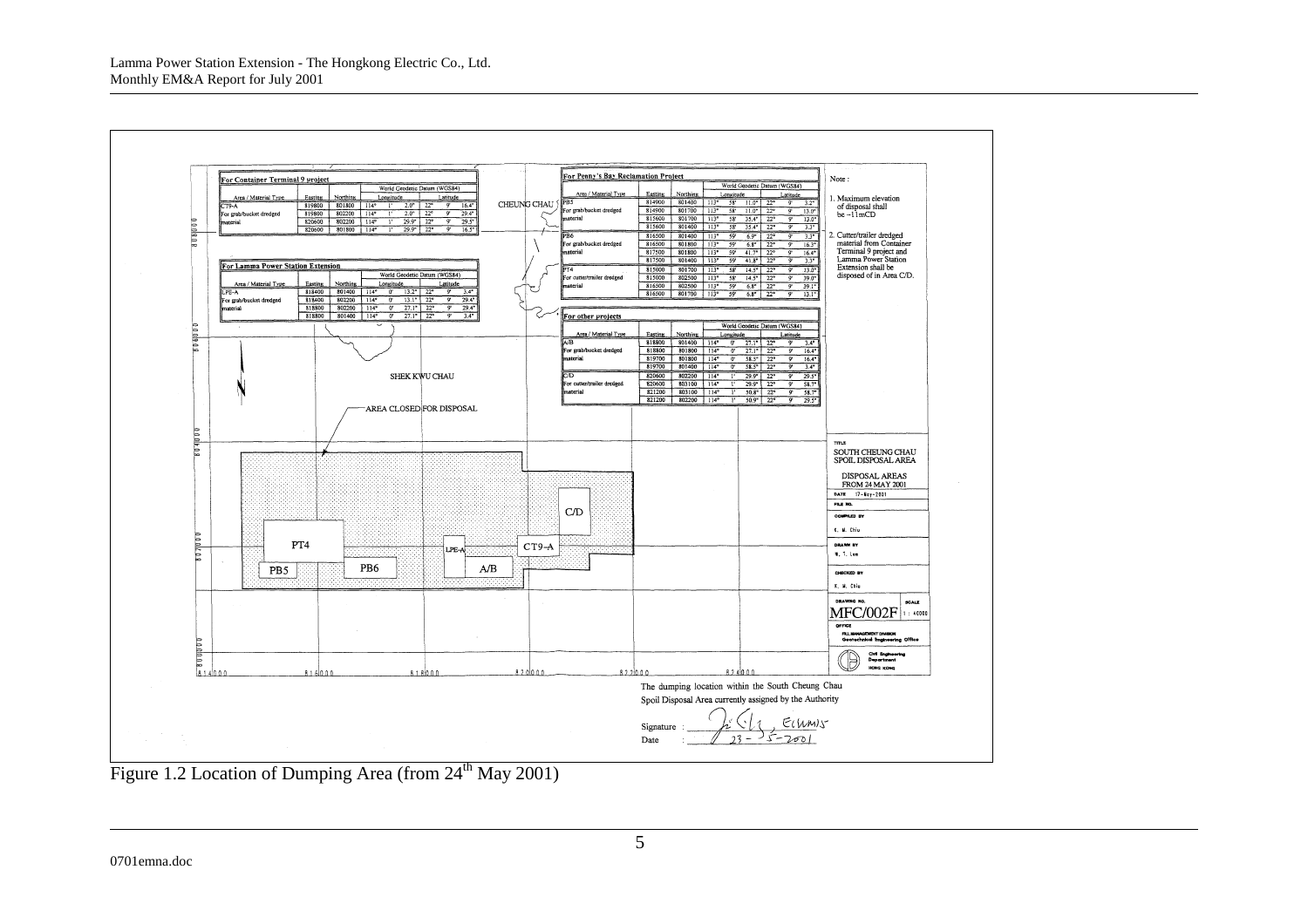

Figure 1.3 Location of Dumping Area (from  $9<sup>th</sup>$  July 2001)

0701emna.doc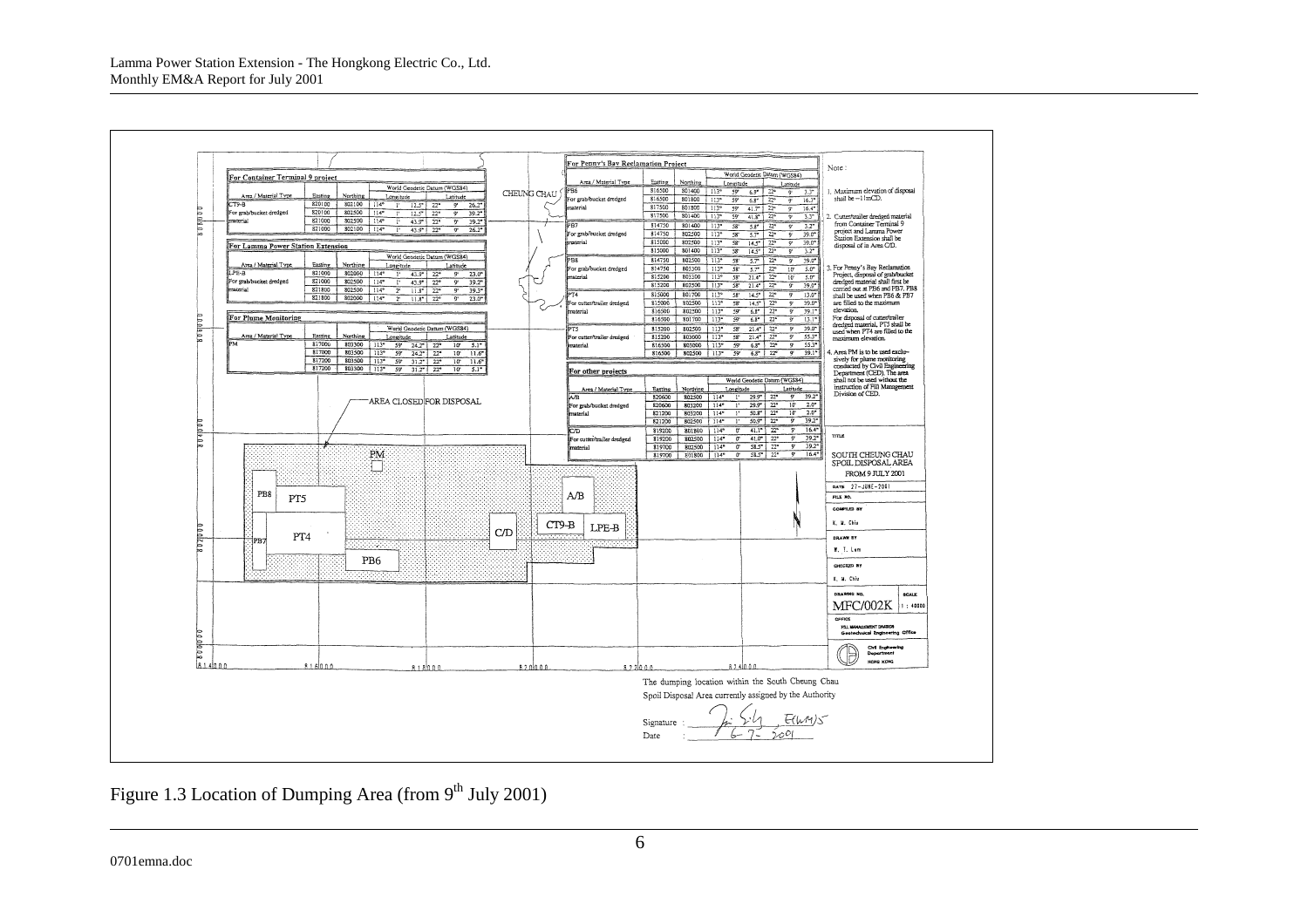# **2. AIR QUALITY**

### **2.1 Monitoring Requirements**

1-hour and 24-hour TSP monitoring at agreed frequencies were conducted to monitor air quality. The impact monitoring data were checked against the Action/Limit Levels as determined in the Baseline Monitoring Report (Construction Phase). Appendix C shows the established Action/Limit Levels for Air Quality.

### **2.2 Monitoring Locations**

Three dust monitoring locations were selected for 1-hour TSP sampling (AM1, AM2 & AM3) while four monitoring locations were selected for 24-hour TSP sampling (AM1, AM2, AM3 and AM4). Table 2.1 tabulates the monitoring stations. The locations of the monitoring stations are shown in Figure 2.1.

| <b>Location I.D.</b> | <b>Description</b> |
|----------------------|--------------------|
| AM1                  | Reservoir          |
| AM2                  | <b>East Gate</b>   |
| AM3                  | Ash Lagoon         |
| AM4                  | Tai Yuen Village   |

Table 2.1 Air-Quality Monitoring Locations

# **2.3 Monitoring Equipment**

Continuous 24-hour TSP air quality monitoring was performed using the GS2310 High Volume Air Samplers (HVAS), Partisol Model 2000 Sampler and the MINIVOL Portable Sampler at AM1&2, AM3 and AM4 respectively. TEOM Model 1400a continuous dust monitors were used to carry out 1-hour TSP monitoring at AM1, AM2 and AM3. Table 2.2 summarises the equipment used in dust monitoring.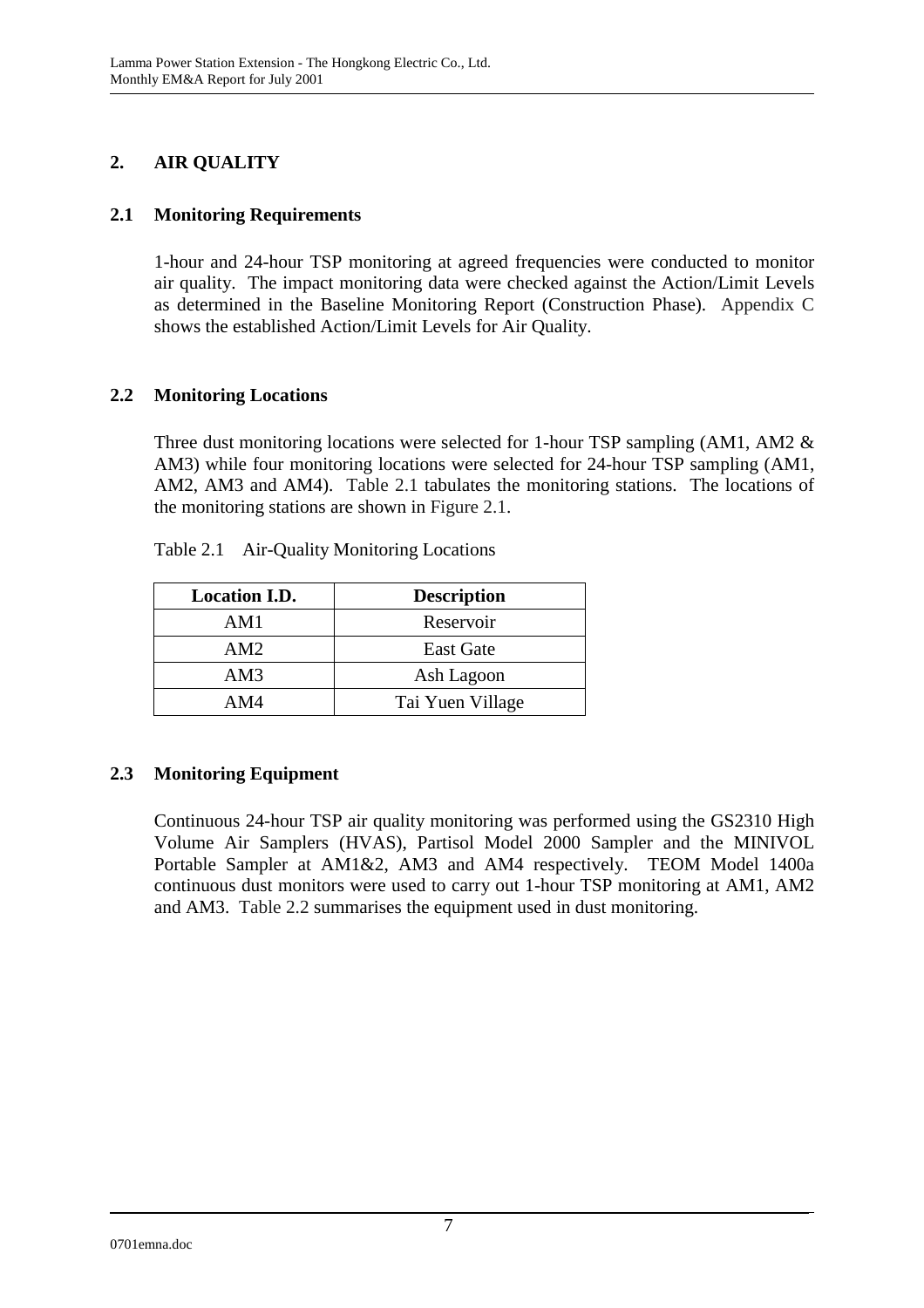| Equipment                        | <b>Model and Make</b>     |
|----------------------------------|---------------------------|
| 24-hour sampling:                |                           |
| <b>HVAS</b> Sampler              | Model GS2310              |
|                                  | Anderson Instruments Inc. |
| Partisol Air Sampler             | Partisol Model 2000       |
|                                  | Rupprecht & Patashnick    |
| <b>MINIVOL Portable Sampler</b>  | <b>AIRMETRICS</b>         |
| 1-hour sampling:                 |                           |
| <b>Continuous TSP Dust Meter</b> | <b>TEOM Model 1400a</b>   |
|                                  | Rupprecht & Patashnick    |

Table 2.2 Air Quality Monitoring Equipment

# **2.4 Monitoring Parameters, Frequency and Duration**

Table 2.3 summarises the monitoring parameters, duration and frequency of air quality monitoring. The monitoring schedule for the reporting month is shown in Appendix D.

|  |  | Table 2.3 Air Quality Monitoring Parameter, Duration and Frequency |  |  |
|--|--|--------------------------------------------------------------------|--|--|
|--|--|--------------------------------------------------------------------|--|--|

| <b>Monitoring</b><br><b>Stations</b> | <b>Parameter</b> | <b>Duration</b> | <b>Frequency</b>              |
|--------------------------------------|------------------|-----------------|-------------------------------|
| AM1                                  | 1-hour TSP       |                 | 3 hourly samples every 6 days |
|                                      | 24-hour TSP      | 24              | Once every 6 days             |
| AM2                                  | 1-hour TSP       |                 | 3 hourly samples every 6 days |
|                                      | 24-hour TSP      | 24              | Once every 6 days             |
| AM3                                  | 1-hour TSP       |                 | 3 hourly samples every 6 days |
|                                      | 24-hour TSP      | 24              | Once every 6 days             |
| AM4                                  | 24-hour TSP      | 24              | Once every 6 days             |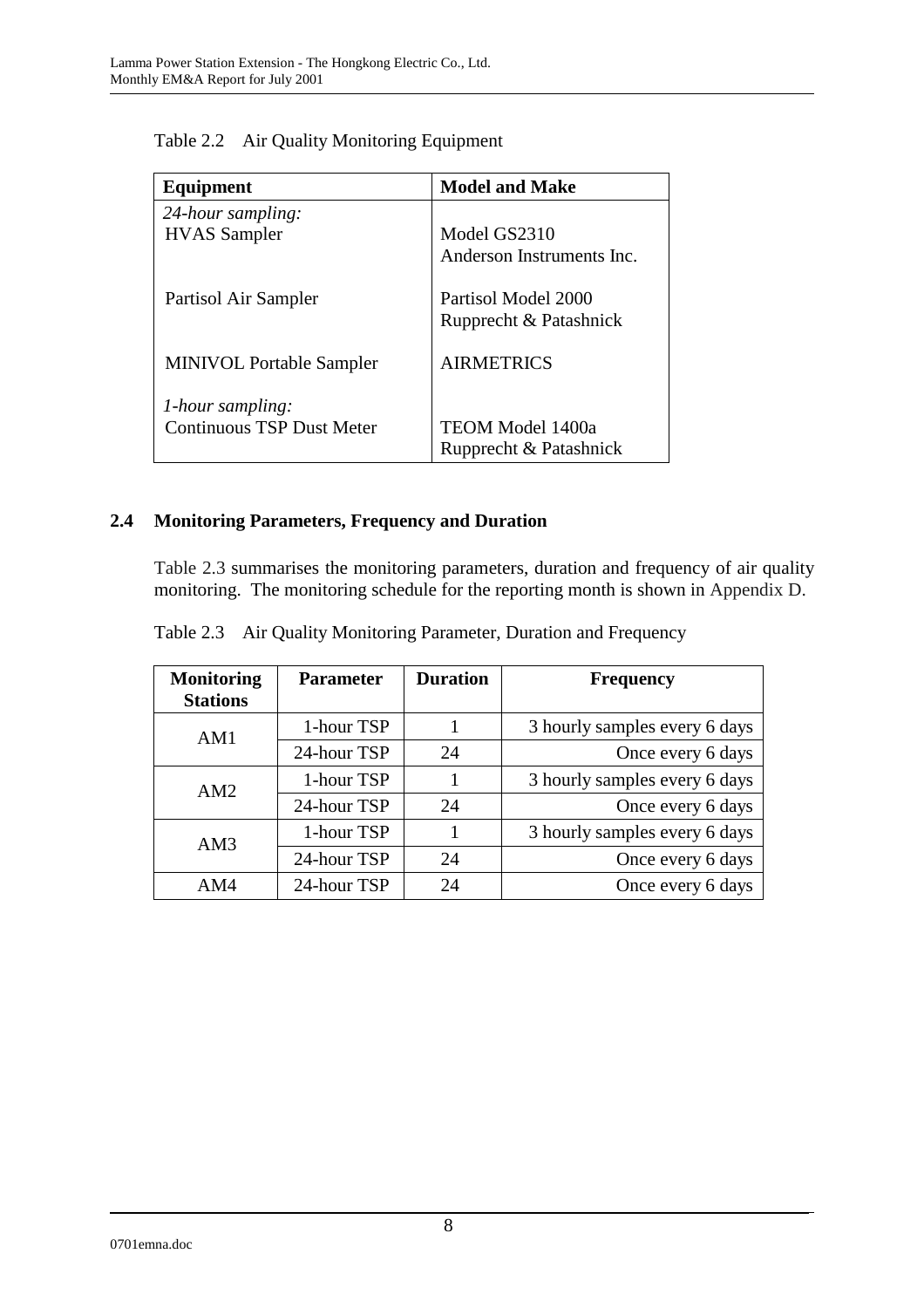# **2.5 Monitoring Procedures and Calibration Details**

24- hour TSP Monitor:

### *Preparation of Filter Papers*

- Visual inspection of filter papers was carried out to ensure that there were no pinholes, tears and creases;
- The filter papers were then labelled before sampling.
- The filter papers were equilibrated at room temperature and relative humidity  $<$  50% for at least 24 hours before weighing.

### *Field Monitoring*

- During collection of the sampled filter paper, the information on the elapse timer was logged. Site observations around the monitoring stations, which might have affected the monitoring results, were also recorded. Major pollution sources, if any, would be identified and reported. The flow record chart for the previous sampling was checked to see if there was any abnormality.
- The post-sampling filter papers were removed carefully from the filter holder and folded to avoid loss of fibres or dust particles from the filter papers;
- The filter holder and its surrounding were cleaned;
- A pre-weighed blank filter paper for the next sampling was put in place and aligned carefully. The filter holder was then tightened firmly to avoid leakage;
- A new flow record chart was loaded into the flow recorder;
- The programmable timer was set for the next 24 hrs sampling period,  $\pm 1/2$  hr;
- The post-sampling filter papers were equilibrated at room temperature and relative humidity < 50% for at least 24 hours before weighing.

### 1- hour TSP Monitor:

- The following parameters of the TEOM model dust meters are regularly checked to ensure proper functionality:
	- o Mass concentration;
	- o Total mass;
	- o Frequency of the tapered element;
	- o Electrical noise;
	- o Main flow;
	- o Auxiliary flow.

### *Maintenance & Calibration*

- The monitoring equipment and their accessories are maintained in good working conditions.
- Monitoring equipment is calibrated at monthly intervals. Calibration details are shown in Appendix H.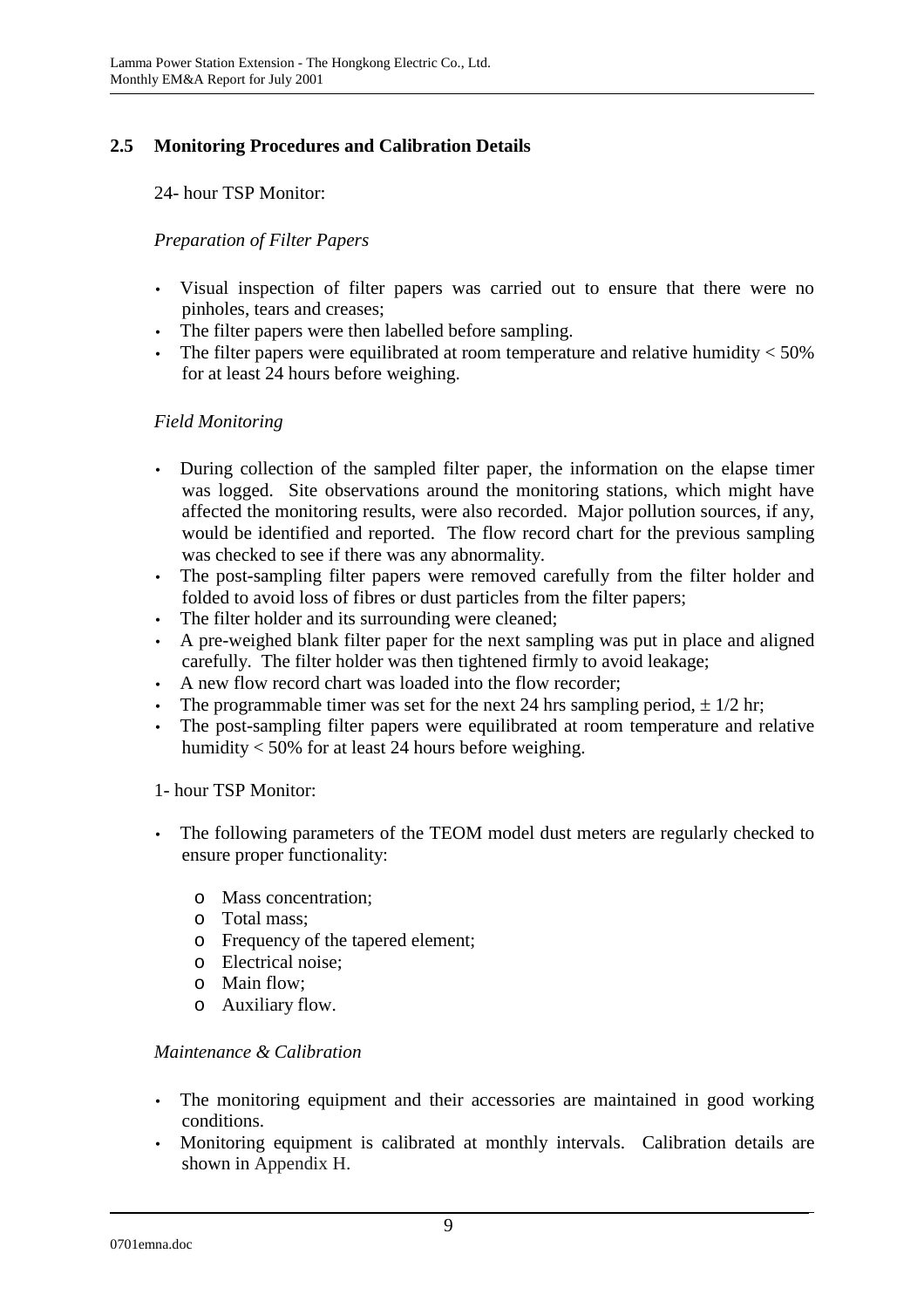### **2.6 Results And Observations**

1 hour TSP sampling at AM1 (Reservoir Area) from 15:00 to 17:59 on  $15<sup>th</sup>$  July 2001 was void due to power failure of the TEOM TSP monitor. It was rescheduled to  $16<sup>th</sup>$ July 2001. Other than this, dust monitoring was conducted as scheduled in the reporting month. All monitoring data and graphical presentation of the monitoring results are provided in Appendix E. Key findings and observations are provided below:

*1-hour TSP* 

No exceedance of 1-hour TSP Action/Limit Level was recorded in the month.

*24-hour TSP* 

No exceedance of 24-hour TSP Action/Limit Level was recorded in the month.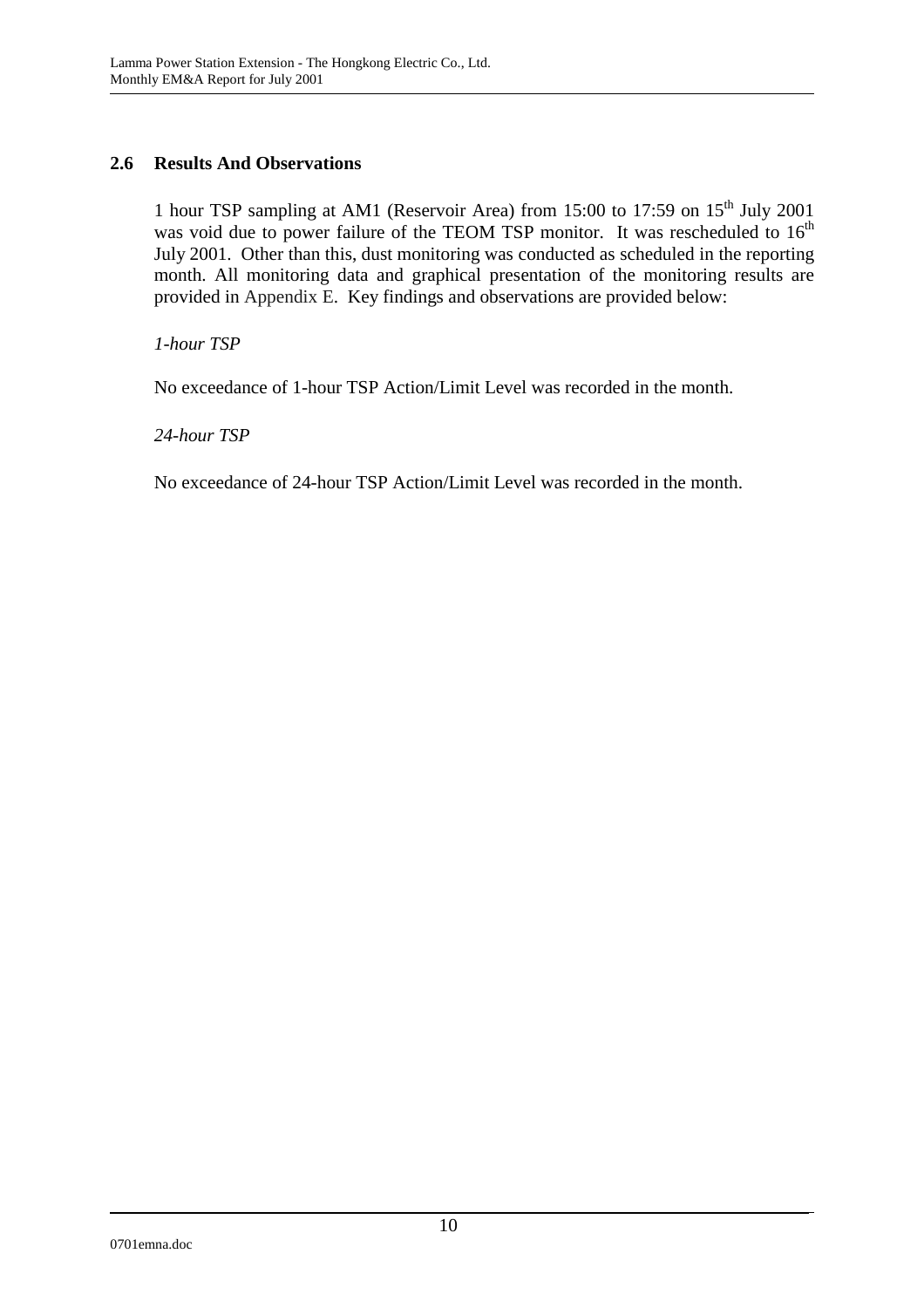

Figure 2.1 Location of Air Quality Monitoring Stations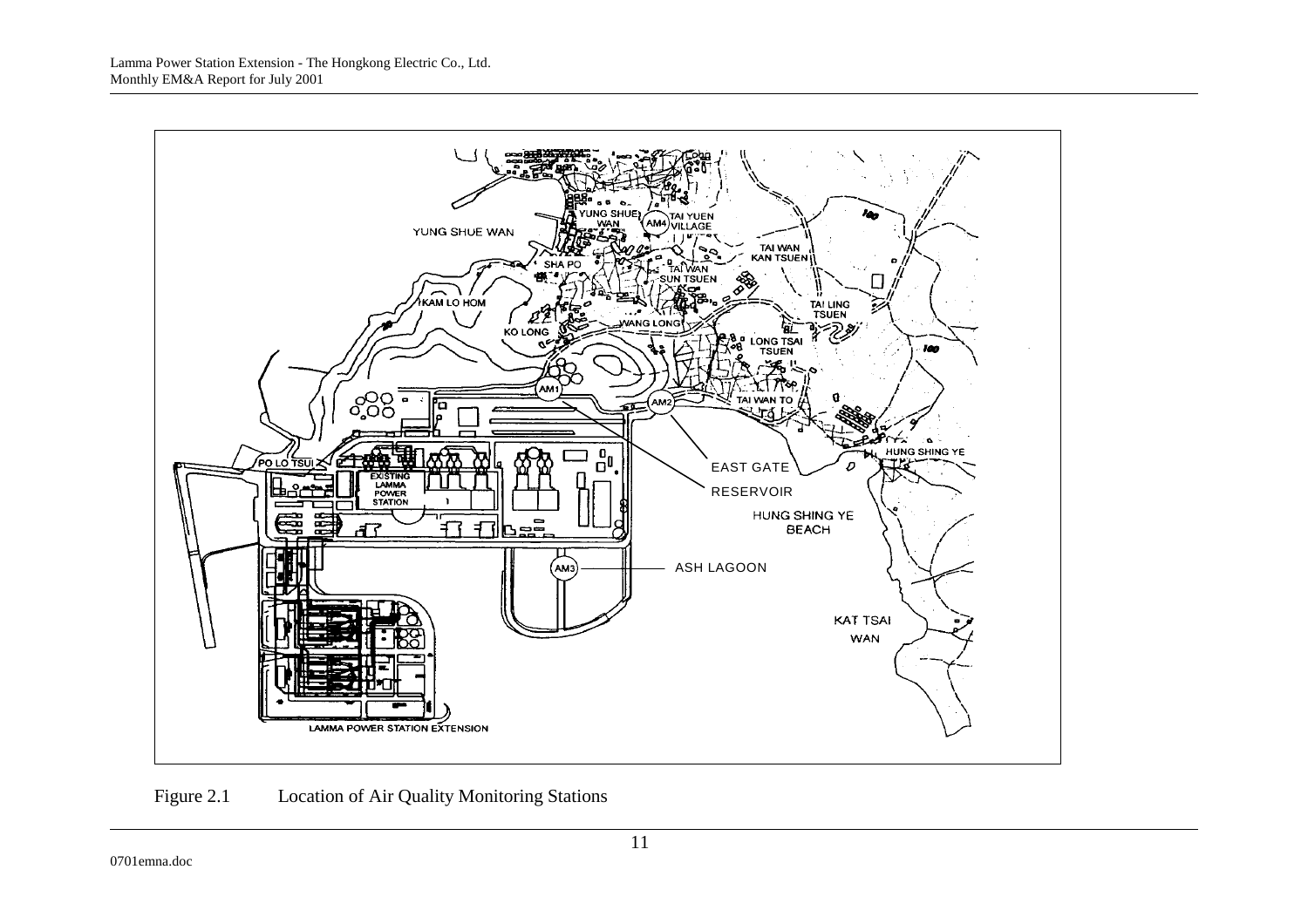#### **3. NOISE**

#### **3.1 Monitoring Requirements**

Continuous noise alarm monitoring at Ash Lagoon/Ching Lam were carried out to calculate the noise contributed by the construction activities at the two critical NSR's, viz Long Tsai Tsuen/Hung Shing Ye and the school within the village of Tai Wan San Tsuen. The impact monitoring data for construction noise other than percussive piling were checked against the limit levels specified in the EM&A Manual. With the availability of the construction noise permits, impact monitoring for the construction work during the restricted hours was also carried out. Section 5 presents the details of the construction noise permits.

As there were no activities for the construction of the transmission system, no manual noise measurement at the Pak Kok Tsui residences was carried out in the reporting month. Appendix C shows the established Action/Limit Levels for noise.

### **3.2 Monitoring Locations**

In accordance with the EM&A manual, the identified noise monitoring locations are listed in Table 3.1 and shown in Figure 3.1.

| Table 3.1 | Noise Monitoring Locations |
|-----------|----------------------------|
|-----------|----------------------------|

| <b>Purpose of noise monitoring</b> | <b>Monitoring Location</b> |  |
|------------------------------------|----------------------------|--|
| Lamma Extension                    | Ash Lagoon                 |  |
| Lamma Extension                    | Ching Lam                  |  |

### **3.3 Monitoring Equipment**

The sound level meters used for noise monitoring complied with International Electrotechnical Commission Publications 651:1979 (Type 1) and 804:1985 (Type 1). The noise monitoring equipment used is shown in Table 3.2.

| Equipment                      | Model      |
|--------------------------------|------------|
| Sound level meter              | Rion NA-27 |
| Calibrator (IEC 60942 Class 1) | Rion NC-74 |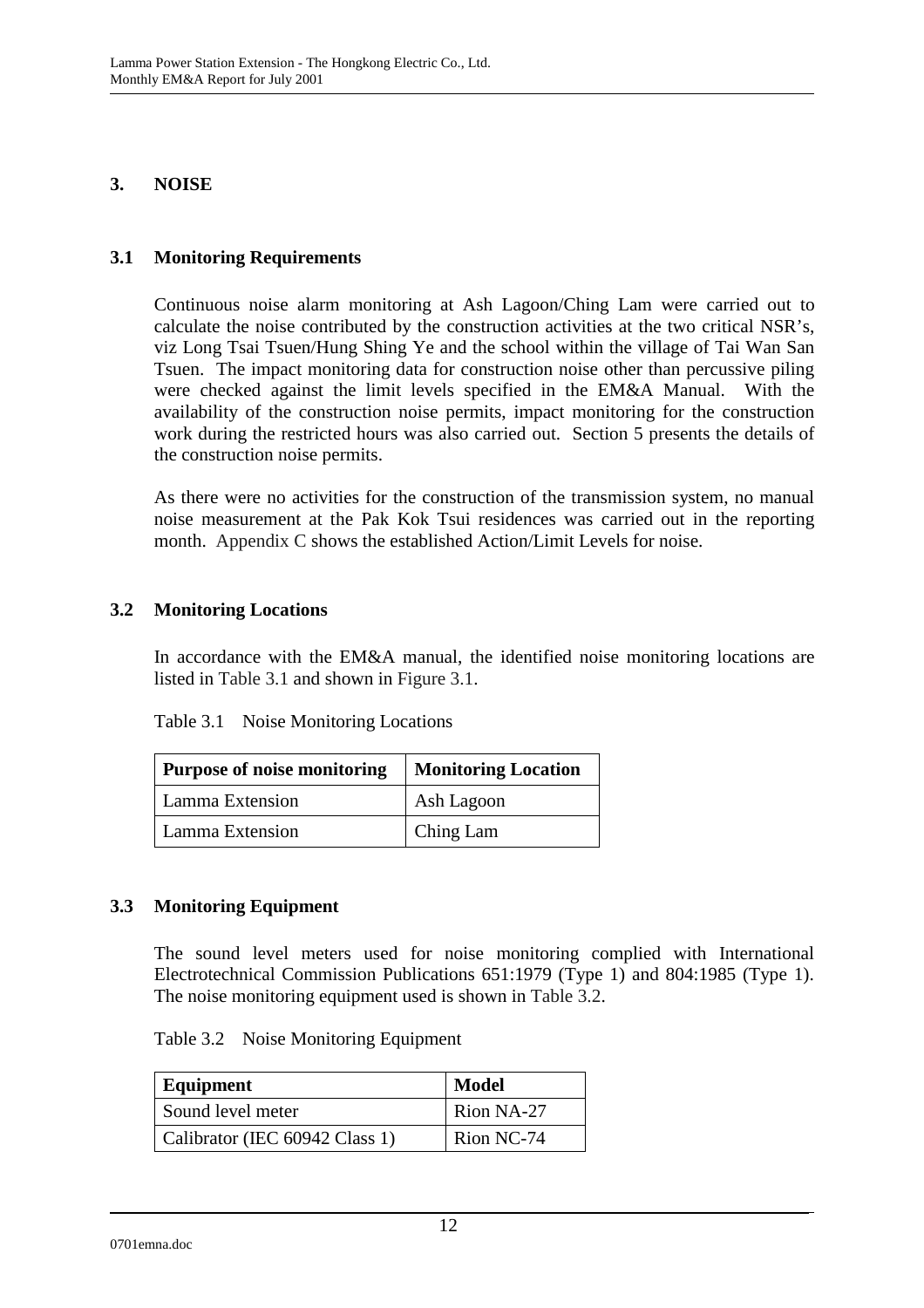# **3.4 Monitoring Parameters, Frequency and Duration**

Continuous noise alarm monitoring of A-weighted Leq levels was carried out at Ash Lagoon and Ching Lam. The measurement duration and parameter of noise monitoring were presented in Table 3.3 as follows:

| Location   | <b>Time Period</b>                                                                                   | <b>Frequency</b>                         | <b>Parameter</b>   |
|------------|------------------------------------------------------------------------------------------------------|------------------------------------------|--------------------|
|            | Daytime:<br>0700-1900 hrs on normal<br>weekdays                                                      | Daytime:<br>30 minutes                   | 30-min $L_{Aeq}$   |
| Ash Lagoon |                                                                                                      |                                          |                    |
| Ching Lam  | Evening-time $&$ holidays:<br>$0700-2300$ hrs on holidays;<br>and 1900-2300 hrs on all<br>other days | Evening-time<br>& holidays:<br>5 minutes | 5-min $L_{Aeq}$    |
|            | Night-time:<br>2300-0700 hrs of next day                                                             | Night-time:<br>5 minutes                 | $5$ -min $L_{Aea}$ |

Table 3.3 Noise Monitoring Duration and Parameter

### **3.5 Monitoring Procedures and Calibration Details**

### *Monitoring Procedures*

The measured noise levels (MNL's) were collected at the noise alarm monitoring stations at Ash Lagoon and Ching Lam. The notional background noise levels (viz. baseline noise data at Ash Lagoon and Ching Lam) were applied to correct the corresponding MNL's in  $30$ -min/5-min L<sub>Aeq</sub>.

A wind speed sensor was installed at Station Building Rooftop. The wind speed signal was used to determine whether the data from Ash Lagoon and Ching Lam noise alarm monitoring stations were affected. The instantaneous data was discarded in case the instantaneous wind speed exceeded 10 m/s. The  $30$ -min/5-min  $L_{Aeq}$  was considered valid only if the amount of valid data was equal to or above 70%.

When calibrating the noise measuring equipment, all observations around the monitoring stations, which might have affected the monitoring results, were recorded.

### *Equipment Calibration*

The sound level meters and calibrators were verified by the manufacturer. Monthly calibration of the noise measuring equipment was carried out. Calibration details are shown in Appendix H.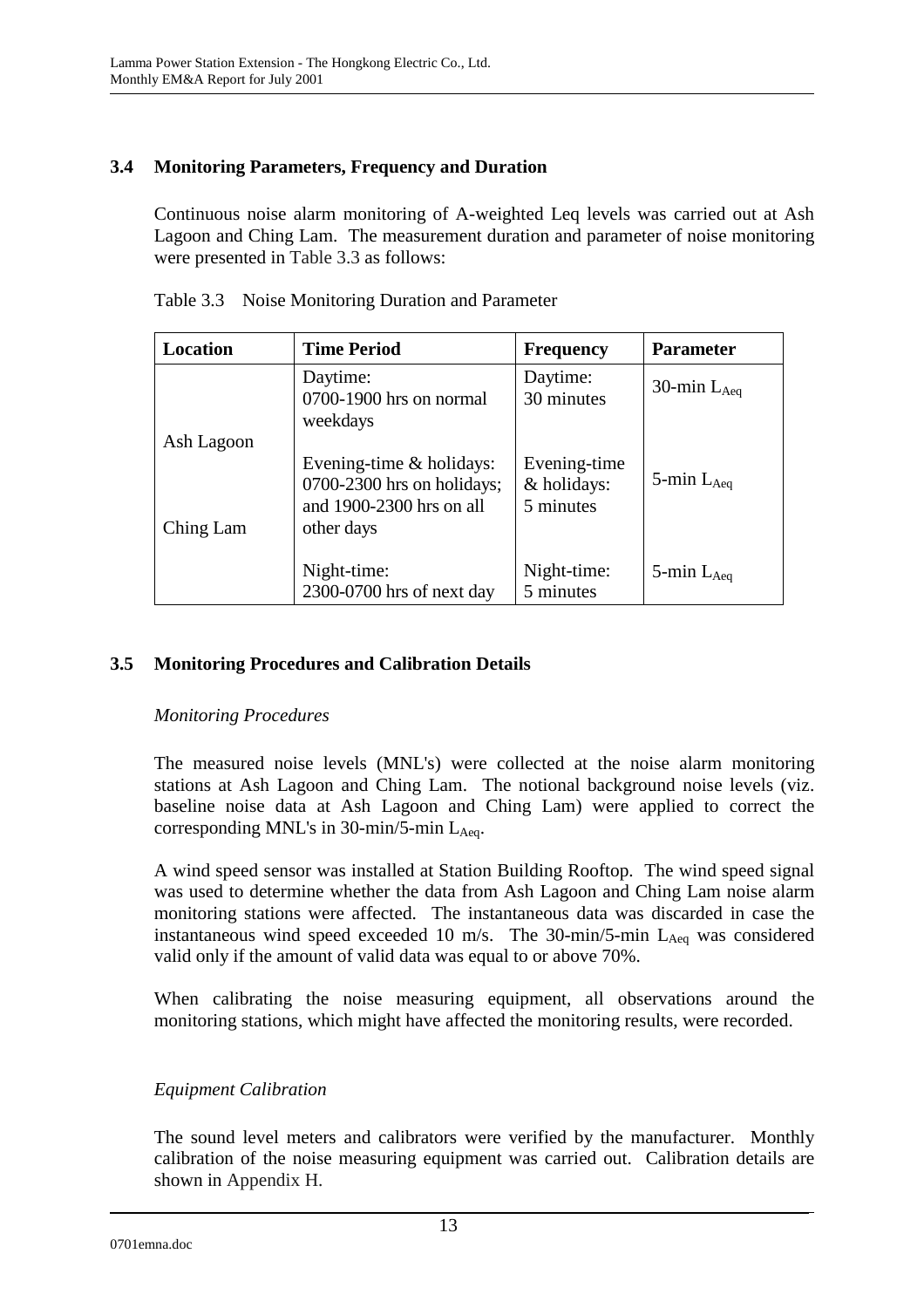### **3.6 Results & Observations**

Continuous noise monitoring was conducted at the two monitoring stations at Ash Lagoon and Ching Lam. All monitoring results and their graphical presentations are provided in Appendix F.

No exceedance of noise Action/Limit Level was recorded in the month.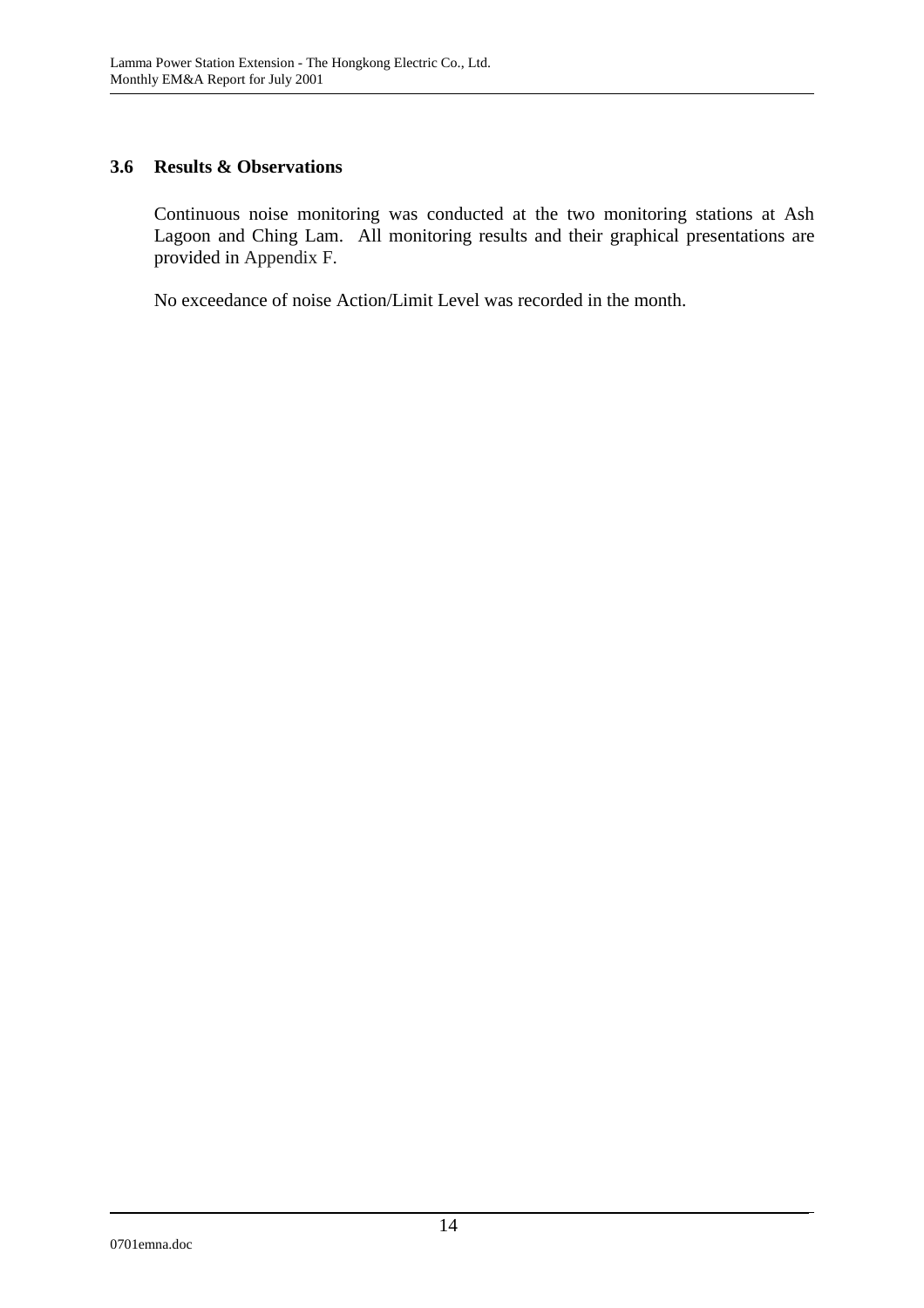

Figure 3.1 Location of Noise Monitoring Stations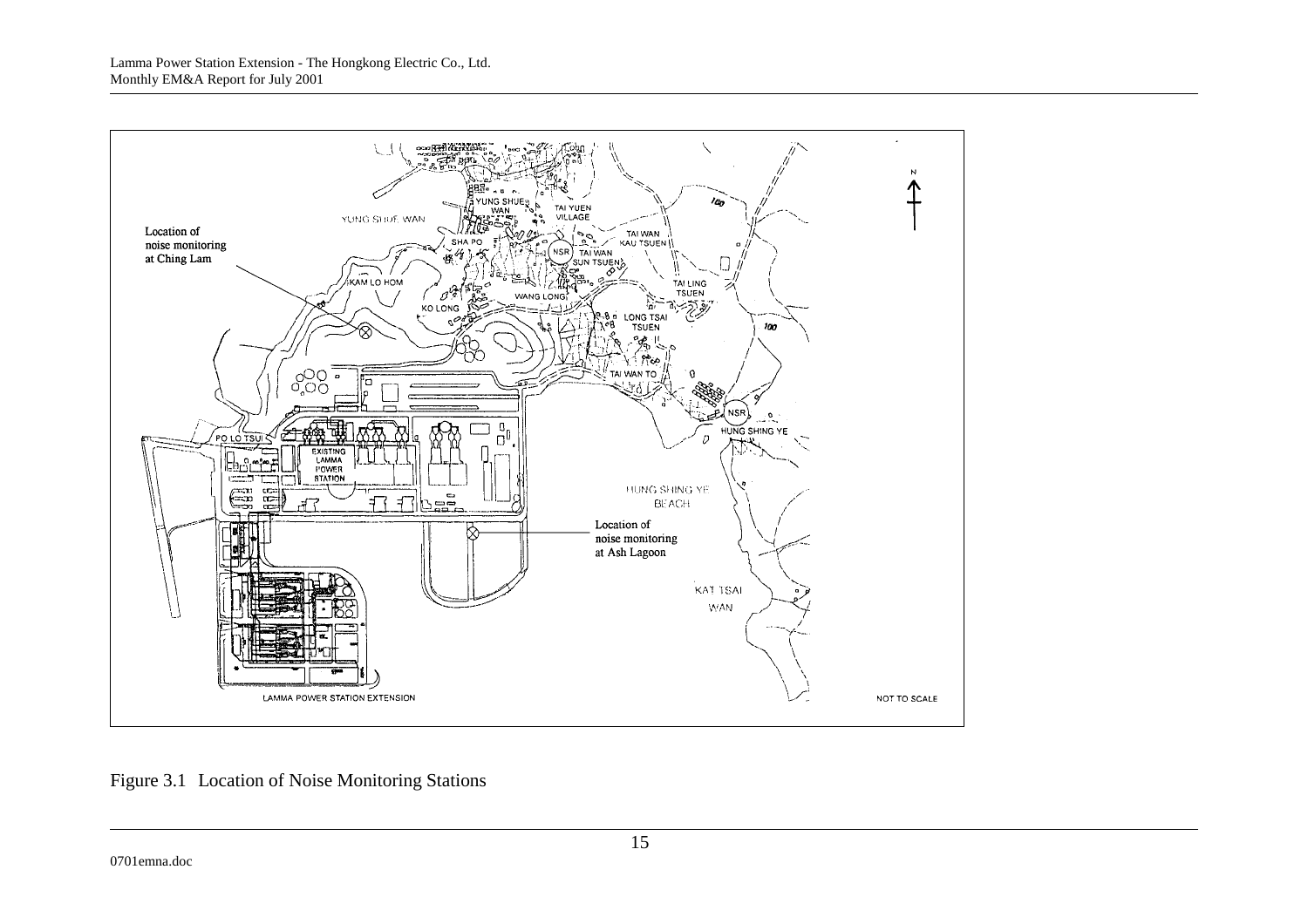# **4. WATER QUALITY MONITORING**

### **4.1 Monitoring Requirements**

Marine water quality monitoring at the monitoring locations adjacent to the dredging and filling operations for Lamma Extension was carried out by a monitoring consultant, HKPC. The purpose was to ensure that deterioration of water quality, if any, would be detected and that timely action could be taken to rectify the situation. The impact monitoring data were checked against the AL levels set out in the Baseline Monitoring Report (Construction Phase). As there were no activities for the laying of the gas pipeline in the reporting month, no water quality impact monitoring at the relevant stations was carried out. Appendix C shows the established Action/Limit Levels for water quality.

### **4.2 Monitoring Locations**

A total of 12 water quality monitoring locations were selected. 7 Sensitive Receiver (SR) stations were chosen on the basis of their proximity to the dredging and filling operations, 5 Marine Control stations (C) as recommended in the EIA were selected to facilitate comparison of the water quality of the SR stations with ambient water quality conditions. Table 4.1 describes the locations of these monitoring stations. Their locations are shown in Figure 4.1.

| <b>Type</b>         | <b>Monitoring</b><br><b>Location</b> | <b>HK Metric</b><br>Grid E | <b>HK Metric</b><br><b>Grid N</b> |
|---------------------|--------------------------------------|----------------------------|-----------------------------------|
| Sensitive           | SR <sub>1</sub>                      | 830 224                    | 811 528                           |
| Receiver            | SR <sub>2</sub>                      | 829 004                    | 810 903                           |
| <b>Stations</b>     | SR3                                  | 829 194<br>$(829166)^T$    | 808 600<br>$(808592)^{1}$         |
|                     | SR <sub>4</sub>                      | 830 119                    | 808 650                           |
|                     | SR <sub>5</sub>                      | 830 386                    | 807 189                           |
|                     | SR6                                  | 829 977                    | 805 758                           |
|                     | SR7                                  | 829 566                    | 804 545                           |
| Marine              | C <sub>1</sub>                       | 830 542                    | 813 492                           |
| Control<br>Stations | C <sub>2</sub>                       | 828 608                    | 813 492                           |
|                     | C <sub>3</sub>                       | 826 776                    | 809 978                           |
|                     | C <sub>4</sub>                       | 826 776                    | 806 464                           |
|                     | C <sub>5</sub>                       | 830 440                    | 802 186                           |

Table 4.1 Water Quality Monitoring Locations

*1. Due to the construction programme, the monitoring location SR3 was slightly shifted since the monitoring on 16th April 2001. EPD has verbally been informed of the shift of the monitoring location.*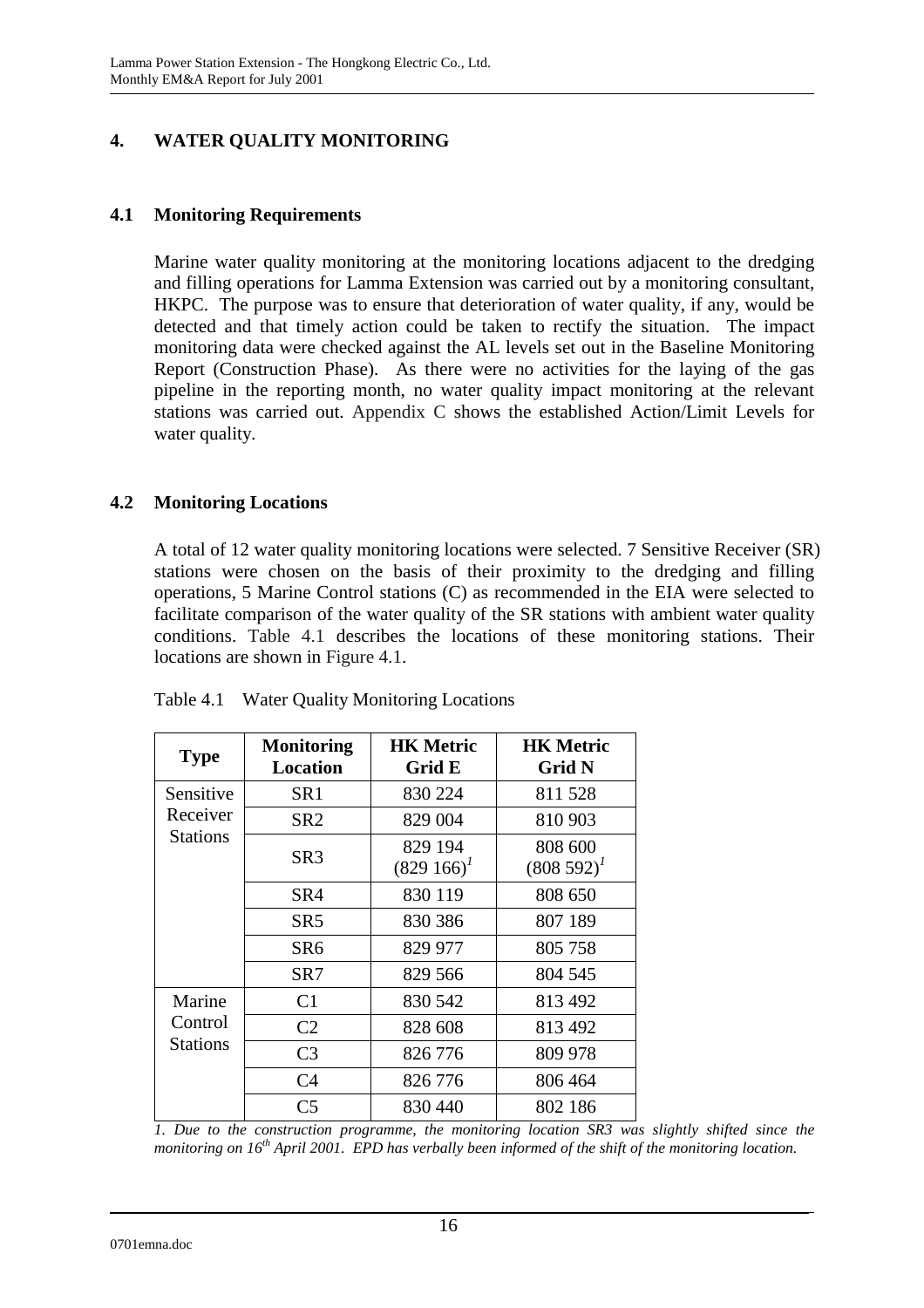# **4.3 Monitoring Equipment**

Table 4.2 summarizes the equipment used in the water-quality monitoring programme.

| Equipment                                | <b>Detection Limit</b>                                                                                                                                                                                                                                                                           |  |  |
|------------------------------------------|--------------------------------------------------------------------------------------------------------------------------------------------------------------------------------------------------------------------------------------------------------------------------------------------------|--|--|
| YSI 6820 Water<br><b>Quality Monitor</b> | Temperature: -5 to 50 <sup>0</sup> C; +/- 0.15 <sup>0</sup> C<br>Salinity: 0 to 70 ppt; $\pm$ /- 0.2 ppt<br>Dissolved Oxygen: 0 to $200\%$ ; +/- 0.5%<br>0 to 20 mg/L; $+/-$ 0.2 mg/L<br>Turbidity: 0 to 100 and 100 to 1000 NTU;<br>$+/-$ 5% of the range<br>pH: 0 to 14 units; $+/- 0.2$ units |  |  |
| Trimble NT200 GPS                        | Accuracy better than 3m                                                                                                                                                                                                                                                                          |  |  |
| Leica GS5                                | Accuracy better than 3m                                                                                                                                                                                                                                                                          |  |  |

Table 4.2 Water Quality Monitoring Equipment

# **4.4 Monitoring Parameters, Frequency and Duration**

Table 4.3 summarizes the monitoring parameters, frequencies and total duration of water quality monitoring. The monitoring schedule for reporting month is shown in Appendix D.

| <b>Monitoring</b><br><b>Stations</b>                                             | <b>Parameters</b>                                                                                                                                                             | <b>Frequency</b>        | No. of<br><b>Depths</b>                  | No. of<br><b>Samples</b>          |
|----------------------------------------------------------------------------------|-------------------------------------------------------------------------------------------------------------------------------------------------------------------------------|-------------------------|------------------------------------------|-----------------------------------|
| <b>Sensitive Receiver</b><br><b>Stations</b><br>SR1, SR2, SR4,<br>SR5, SR6 & SR7 | Depth, m<br>Temperature, <sup>o</sup> C<br>$\bullet$<br>Salinity, ppt<br>DO, mg/L<br>$\bullet$<br>DO Saturation,<br>$\bullet$                                                 | Three times<br>per week | 3<br>Surface,<br>Mid-Depth<br>and Bottom | 2<br>Mid-ebb<br>and Mid-<br>flood |
| Marine Control<br><b>Stations</b><br>$C1, C2, C3, C4$ &<br>C <sub>5</sub>        | $\%$<br>Turbidity, NTU<br>$\bullet$<br>SS, mg/L<br>$\bullet$<br>pH<br>$\bullet$<br>Total inorganic<br>$\bullet$<br>nitrogen, mg/L<br>Un-ionised<br>$\bullet$<br>ammonia, mg/L |                         |                                          |                                   |

|  | Table 4.3 Water Quality Monitoring Parameters and Frequency |  |
|--|-------------------------------------------------------------|--|
|--|-------------------------------------------------------------|--|

For laboratory analysis of marine water samples collected at SR3, only SS parameter was measured.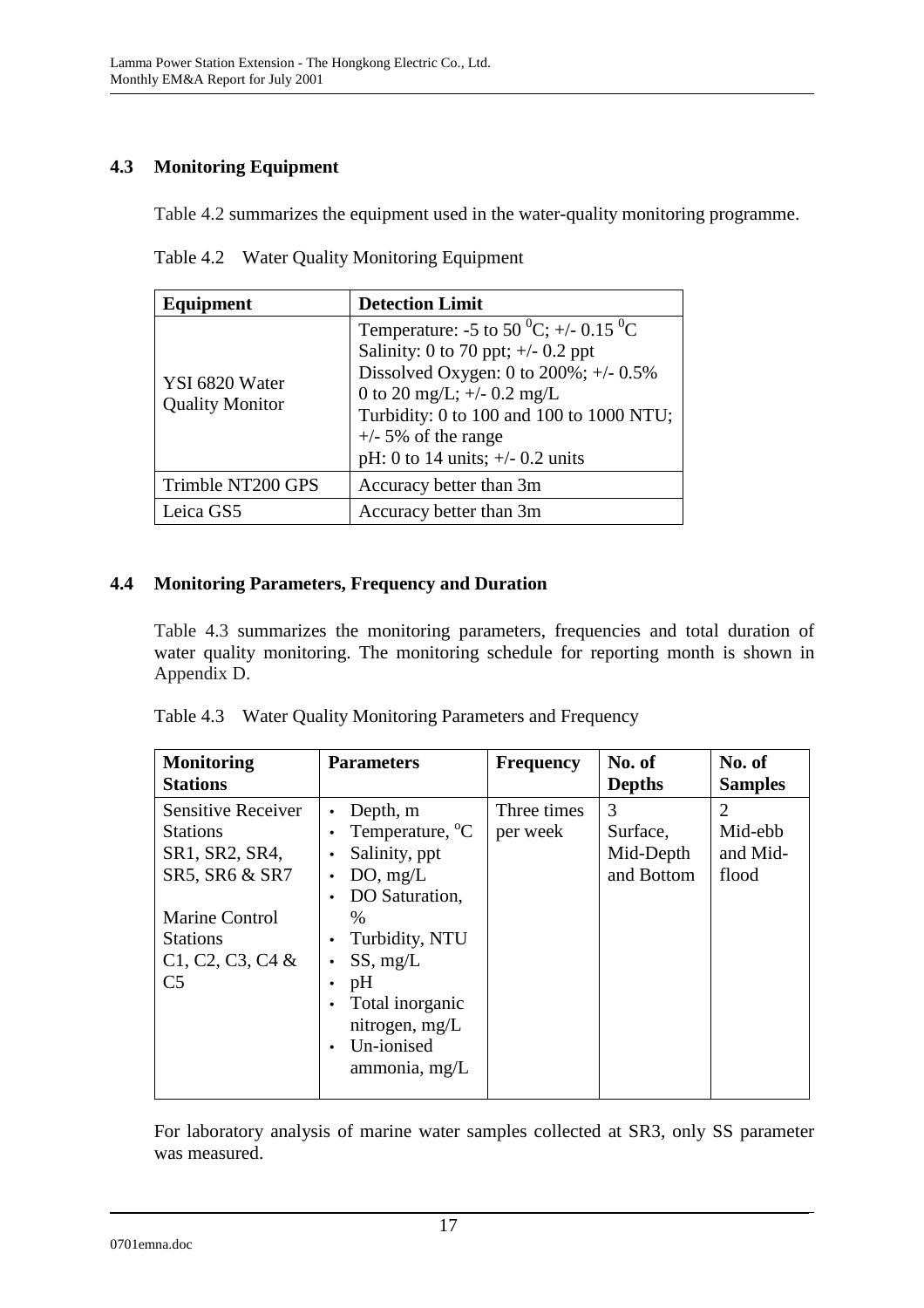# **4.5 Monitoring Procedures and Calibration Details**

### *Monitoring Procedures*

- The monitoring stations were accessed using survey boat to within 3m, guided by Differential Global Positioning System (DGPS).
- The depth of the monitoring location was measured using depth meter in order to determine the sampling depths. Afterwards, the water sampler was lowered into the water to the required depths of sampling. Upon reaching the pre-determined depth, a messenger to activate the sampler was then released to travel down the wire. The water sample was sealed within the sampler before retrieving.
- All in-situ measurements at each monitoring stations were taken at 3 water depths, where appropriate, namely 1m below water surface, mid-depth, and 1 meter from seabed, except where the water depth was less than 6m, the mid-depth measurement was omitted. If the water depth was less than 3m, only the middepth position was monitored.
- At each measurement/sampling depth, two consecutive measurements were taken. The probes were retrieved out of the water after the first measurement and then redeployed for the second measurement. Where the difference in the value between the first and the second readings of each set was more than 25% of the value of the first reading, the reading was discarded and further samplings were taken.
- The duplicate water samples for physical and chemical analysis were stored into a pre-labelled high-density polyethylene (HDPE) bottle pre-rinsed with the same water samples. The sample bottles were than packed in a cool-box (cooled to  $4^{\circ}C$ without being frozen) and delivered to a HOKLAS Laboratory for analysis upon the completion of each round of sampling.
- In addition, field information such as the general meteorological conditions and any observations regarding any significant activities in the vicinity of each monitoring location were also recorded. Major water pollution sources, if any, were identified and recorded.

### *Equipment Calibration*

The equipment deployed for in-situ measurement of marine water quality was calibrated before use. The methodologies for the calibration follow the instruction manuals provided by the corresponding manufacturers. The calibration records are shown in Appendix H.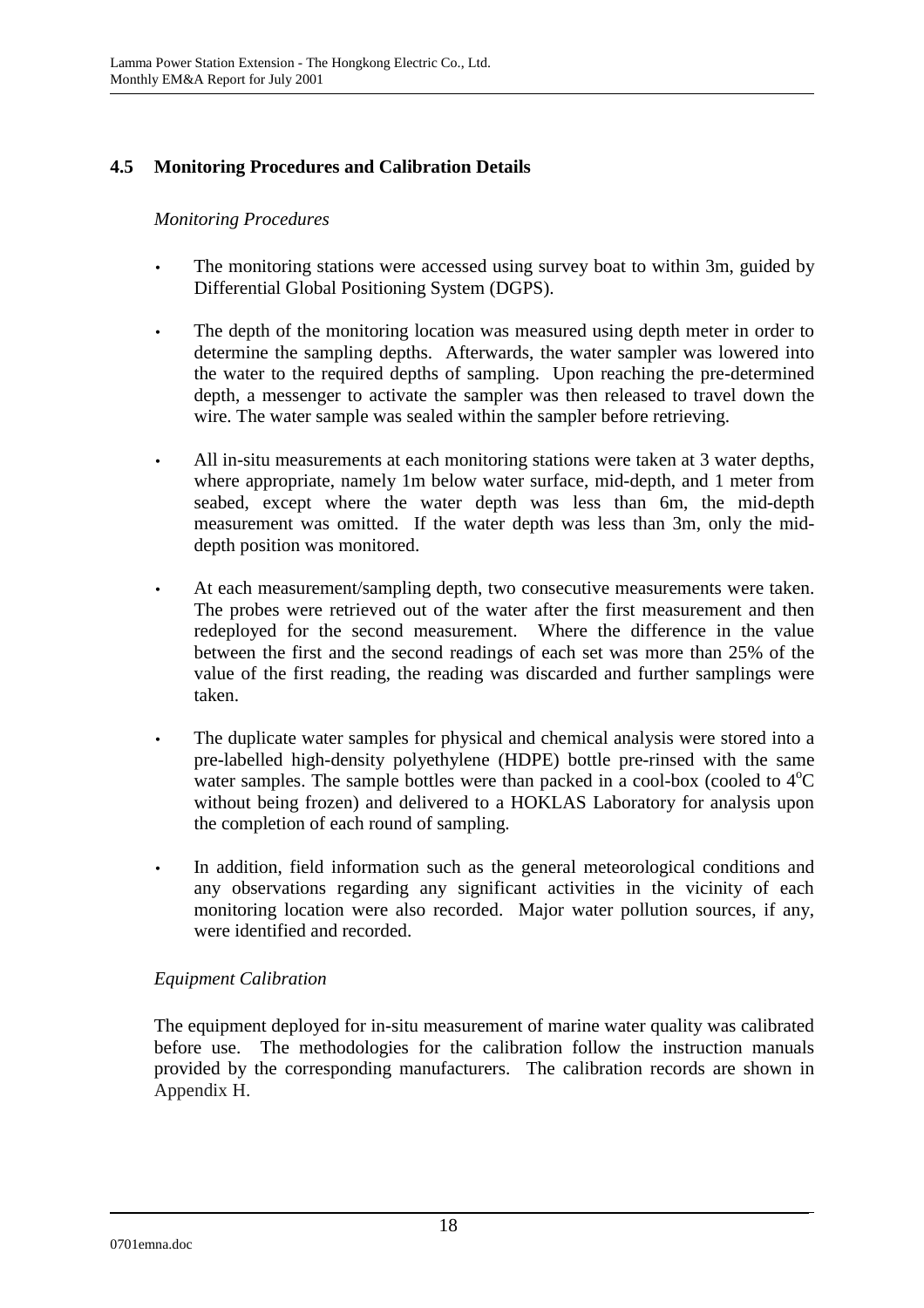### *Laboratory Analysis & QA/QC*

The collected marine water samples were analyzed for Suspended Solids, Total Inorganic Nitrogen and Unionized Ammonia with methodologies as summarized in Table 4.4.

|  |  |  |  |  | Table 4.4 Laboratory Analysis Methodologies of Marine Water Samples |
|--|--|--|--|--|---------------------------------------------------------------------|
|--|--|--|--|--|---------------------------------------------------------------------|

| <b>Parameter</b>           | <b>Method</b>                          | Limit of Reporting (mg/L) |
|----------------------------|----------------------------------------|---------------------------|
| <b>Suspended Solids</b>    | APHA 17 ed 2540 D                      | 1.0                       |
| Total Inorganic            | APHA 18 ed 4500 NO <sub>2</sub> B $\&$ | 0.01                      |
| Nitrogen                   | $NO3E + APHA$ 17ed 4500-               |                           |
|                            | NH <sub>3</sub> B, E                   |                           |
| <b>Ammoniacal Nitrogen</b> | APHA 17 ed 4500-NH <sub>3</sub> G      | 0.01                      |
| (Un-ionized                |                                        | (Limit of Reporting for   |
| Ammonia)                   |                                        | Ammoniacal Nitrogen) x    |
|                            |                                        | degree of ionization      |

Note: The determination of unionized ammonia was based on the articles entitled "Aqueous Ammonia Equilibrium Calculation: Effect of pH and Temperature" and "Ionization of Ammonia in Seawater: Effects of Temperature, pH and Salinity" which was accepted by EPD.

In order to ensure that the laboratory analysis works were carried out properly, stringent QA/QC procedures (which includes the sample preparation as well as the subsequent instrumentation analysis) were followed. According to the requirements stipulated in the EM&A Manual, QA/QC requirements for laboratory testing include:

- 1) "Blind" duplicate samples analysis of 10% collected marine water samples; and
- 2) in-house QA/QC procedures of the testing laboratory (this includes the use of blank, batch duplicates, quality control samples and matrix spike recovery test).

Blind Duplicate:

In order to cross check the precision of the measurement results obtained from the laboratory analysis, "blind" duplicate samples of 10% of the collected marine water samples were analysed alongside the normal samples. The sample codes for the "blind" duplicates were determined by the sampling team and are not identifiable by the laboratory. The results of the "blind" duplicate samples are summarized in Appendix H.

In accordance with the QA/QC procedures of Environmental Management Laboratory of HKPC, QA/QC procedures were conducted for at least 5% of samples. A total of 858 sets of samples (for Total Inorganic Nitrogen and Unionized Ammonia) and 936 sets of samples (for Suspended Solids analysis) were received during the marine monitoring period including both ebb and flood tides. Therefore at least 5% laboratory blanks, batch duplicates, quality control samples and recovery tests for each parameter were conducted. The acceptance criteria are outlined in each type of Quality Control data.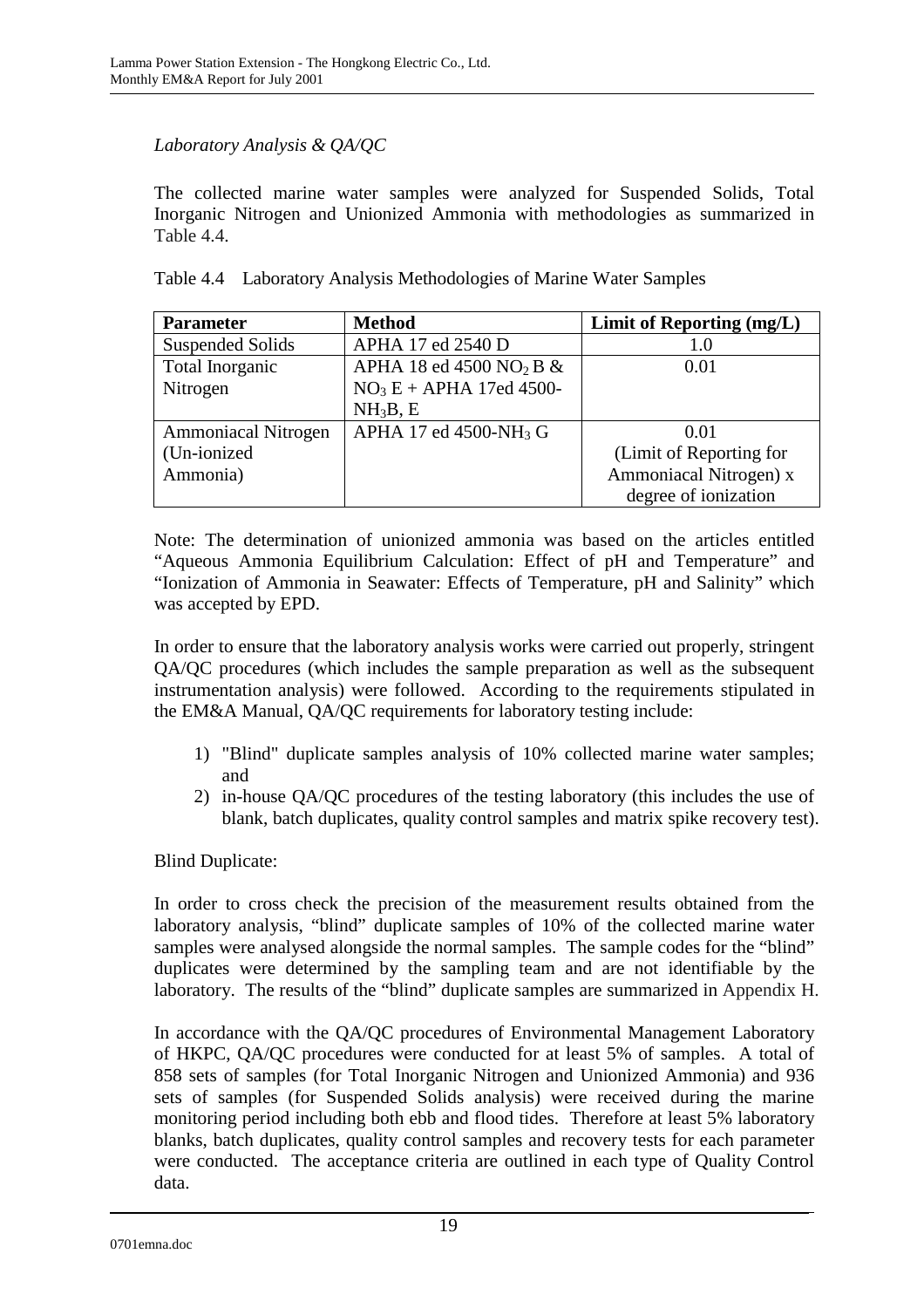### Blank:

A laboratory blank is an analyte free matrix to which all reagents are added in the same volumes or proportions as used in the standard sample preparation to monitor contamination introduced in laboratory. The acceptance criterion for laboratory blank in Environmental Management Division (EMD) Laboratory of HKPC stipulated in EMD Quality Manual is less than the detection limit. All the laboratory blank values and acceptance criterion of the following testing parameter are summarized in Appendix H.

- Suspended Solids
- Unionized Ammonia
- Total Inorganic Nitrogen

### Batch Duplicate:

Batch duplicate is an intra-laboratory split sample randomly selected from the sample batch to monitor the method precision in a given matrix. The acceptance limit of duplicate values of the following testing parameters and their duplicate results are summarized in Appendix H.

- Suspended Solids
- Unionized Ammonia
- Total Inorganic Nitrogen

Quality Control Sample:

The quality control sample is the analysis of a material with a known concentration of contaminants to determine the accuracy of results in a given matrix. The quality control samples are not applicable to all testing parameters due to the constraints of the testing parameters. The quality control samples results for the following testing parameters are shown in Appendix H.

- Unionized Ammonia
- Total Inorganic Nitrogen

Quality control sample testing is not applicable to the testing of Suspended Solids.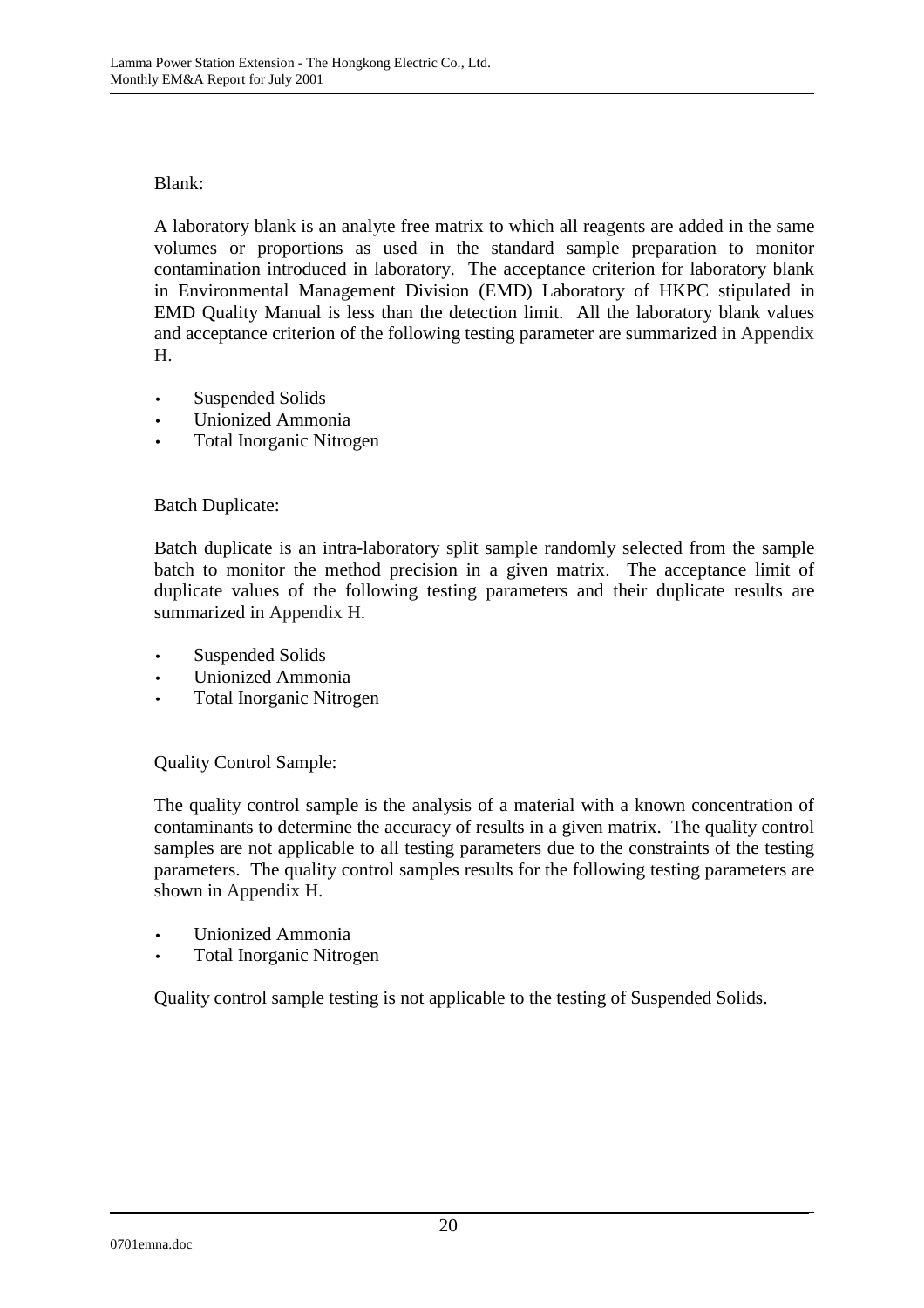### Matrix Spike:

Matrix spike is an intra-laboratory split of a digested sample spiked with target known concentration analyte to determine method bias in a given matrix. The matrix spike is applicable to the following tests:

- Unionized Ammonia
- Total Inorganic Nitrogen

Matrix spike testing is not applicable to testing of Suspended Solids. The matrix spike samples results are shown in Appendix H.

The QA/QC results in Appendix H indicated that the laboratory analysis works of the collected marine water samples were properly carried out and the measurement results obtained were valid in accordance with the Hong Kong Laboratory Accreditation Scheme (HOKLAS) requirements. On the other hand, the "blind" duplicate measurement results indicated that the precision of the measurements for Suspended Solids, Total Inorganic Nitrogen and Unionized Ammonia are in compliance with the HOKLAS requirements.

### **4.6 Results and Observations**

Due to adverse weather condition, three marine water quality monitoring works on  $5<sup>th</sup>$ July 2001,  $7<sup>th</sup>$  July 2001 and  $25<sup>th</sup>$  July 2001 were rescheduled to  $10<sup>th</sup>$  July 2001,  $12<sup>th</sup>$  July  $2001$  and  $31<sup>st</sup>$  June 2001 respectively. Other than these, marine water monitoring was conducted as scheduled in the reporting month. All monitoring data and graphical presentation of the monitoring results are provided in Appendix G. Key findings and observations are provided in the following tables:

| Monitoring<br>Number of Exceedances |                                                                               |             | <b>Investigation Findings</b>                                                                                                                                                                                                                                                                                                                                                                                                                                                                                           |
|-------------------------------------|-------------------------------------------------------------------------------|-------------|-------------------------------------------------------------------------------------------------------------------------------------------------------------------------------------------------------------------------------------------------------------------------------------------------------------------------------------------------------------------------------------------------------------------------------------------------------------------------------------------------------------------------|
| <b>Dates</b>                        | <b>Action Level</b>                                                           | Limit Level | (if any)                                                                                                                                                                                                                                                                                                                                                                                                                                                                                                                |
| 3rd July                            | 10<br>(SR1, SR2,<br>SR4, SR5 and<br>SR6 during<br>ebb tide and<br>flood tide) | $\Omega$    | Not related to site activities as the measurement<br>results at SR4 and SR6 during ebb tide were as low<br>as the upstream control station, suggesting the<br>background DO level was already low. For the<br>exceedances at SR1, SR2 & SR5 during ebb tide<br>and SR1, SR2, SR4, SR5 and SR6 during flood tide,<br>the said exceedances lay within the range of<br>measurement results collected by EPD in 1999<br>(WM1 $\&$ SM5) suggesting that the low DO<br>measurement might be due to background<br>fluctuation. |

Summary of Exceedances in Dissolved Oxygen (Surface and Middle) in July 2001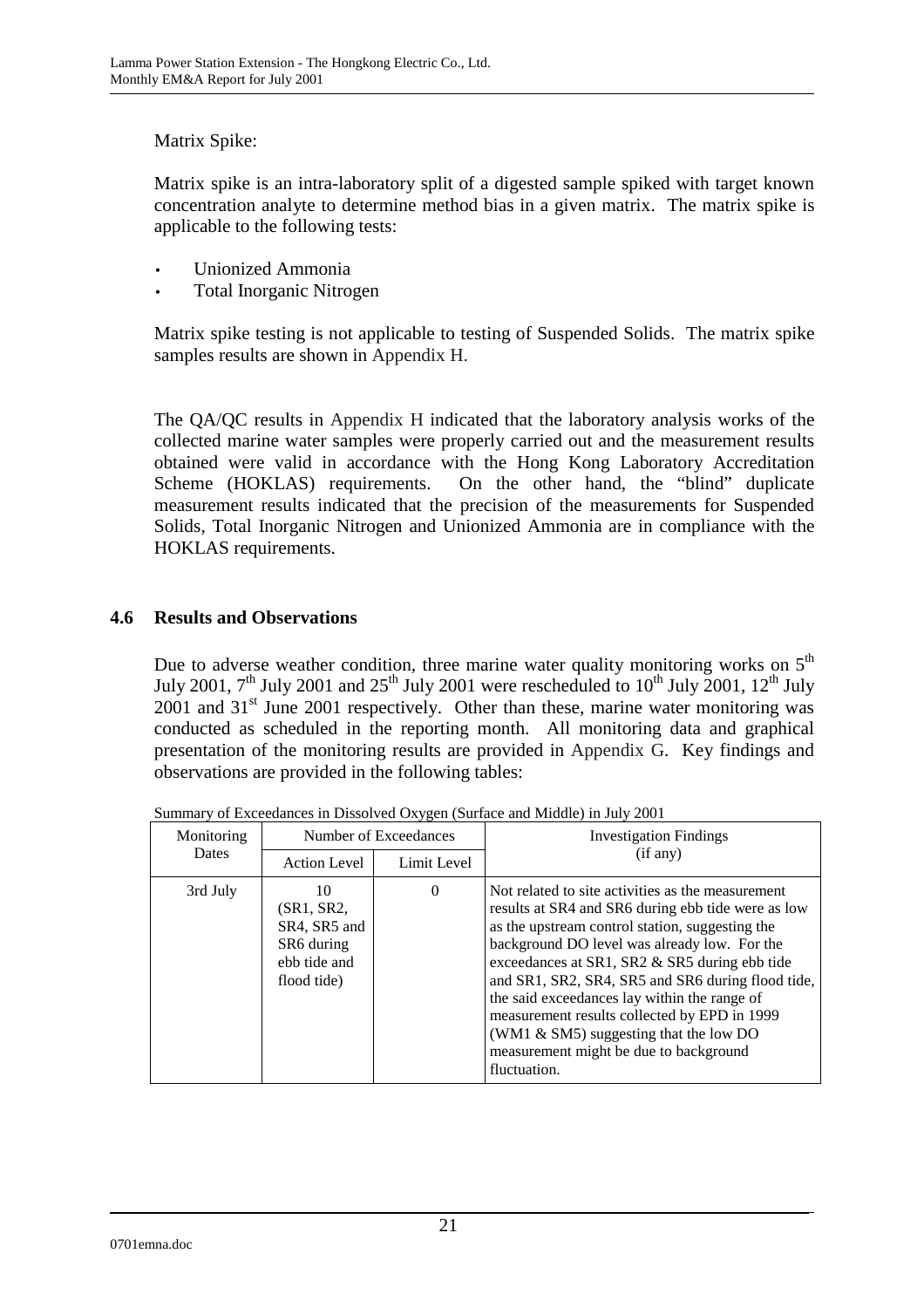| Monitoring | Number of Exceedances                                                                                                                   |                  | <b>Investigation Findings</b>                                                                                                                                                                                                                                                                                                                                                                                                                                                                                                                                                                |  |
|------------|-----------------------------------------------------------------------------------------------------------------------------------------|------------------|----------------------------------------------------------------------------------------------------------------------------------------------------------------------------------------------------------------------------------------------------------------------------------------------------------------------------------------------------------------------------------------------------------------------------------------------------------------------------------------------------------------------------------------------------------------------------------------------|--|
| Dates      | <b>Action Level</b>                                                                                                                     | Limit Level      | (if any)                                                                                                                                                                                                                                                                                                                                                                                                                                                                                                                                                                                     |  |
| 9th July   | 11<br>(All stations<br>except SR4<br>during ebb<br>tide)                                                                                | $\boldsymbol{0}$ | Not related to site activities as the measured results<br>at SR1, SR2 & SR7 during ebb tide and flood tide<br>and SR6 during flood tide lay within the range of<br>measurement data collected by EPD in 1999 (WM1<br>& SM5) which indicated that the exceedances might<br>be due to background fluctuation. For the<br>exceedances at SR5 during ebb tide and flood tide,<br>SR4 during flood tide and SR6 during ebb tide, the<br>measurement results at upstream control stations<br>were as low as the said measured results, suggesting<br>that the background DO level was already low. |  |
| 10th July  | $\boldsymbol{0}$                                                                                                                        | $\boldsymbol{0}$ | N. A.                                                                                                                                                                                                                                                                                                                                                                                                                                                                                                                                                                                        |  |
| 11th July  | $\overline{2}$<br>(SR1and SR2<br>during flood<br>tide)                                                                                  | $\boldsymbol{0}$ | Not related to site activities as by reviewing the<br>literature data form EPD in 1999 (WM1), the said<br>measured results lay within the ranges of<br>measurement data, suggesting that the exceedances<br>might be related to background fluctuation.                                                                                                                                                                                                                                                                                                                                      |  |
| 12th July  | 4<br>(SR1 during<br>ebb tide and<br>flood tide and<br>SR2 during<br>flood tide and<br>SR7 during<br>ebb tide)                           | $\boldsymbol{0}$ | Not related to site activities as the measurement<br>results at the upstream control station is the same as<br>of SR1 and even lower than SR7 during ebb tide<br>suggesting that the background DO level was<br>already low. For the measurement results at SR1<br>and SR2 during flood tide both lay within the range<br>of measurement result collected by EPD in 1999<br>(WM1 & SM5) suggesting that the low DO<br>measurement might be due to the background<br>fluctuation.                                                                                                             |  |
| 13th July  | 1<br>(SR7 during<br>flood tide)                                                                                                         | $\boldsymbol{0}$ | Not related to site activities as the measurement<br>results at upstream control station was even lower<br>than the said measured result, suggesting that the<br>background DO was already low.                                                                                                                                                                                                                                                                                                                                                                                              |  |
| 16th July  | 9<br>$(SR1, SR2 \&$<br>SR7 during<br>ebb tide and<br>flood tide and<br>SR4 & SR6<br>during ebb<br>tide and SR5<br>during flood<br>tide) | $\mathbf{0}$     | Not related to site activities as the measurement<br>results at upstream control stations were lower than<br>the monitored exceedances, suggesting that the<br>background DO was already low.                                                                                                                                                                                                                                                                                                                                                                                                |  |
| 18th July  | $\boldsymbol{0}$                                                                                                                        | $\boldsymbol{0}$ | N. A.                                                                                                                                                                                                                                                                                                                                                                                                                                                                                                                                                                                        |  |
| 20th July  | 3<br>(SR1 during<br>ebb tide and<br>flood tide and<br>SR2 during<br>flood tide)                                                         | $\boldsymbol{0}$ | Not related to site activities as SR1 during ebb tide<br>is located upstream as compared with the site area<br>and therefore the low DO level might be due to<br>offshore discharge at the vicinity of SR1. For the<br>exceedance at SR1 and SR2 during flood tide both<br>measurements lay within the range of measurement<br>result collected by EPD in 1999 (WM1) suggesting<br>the low DO measurement might be due to the<br>background fluctuation.                                                                                                                                     |  |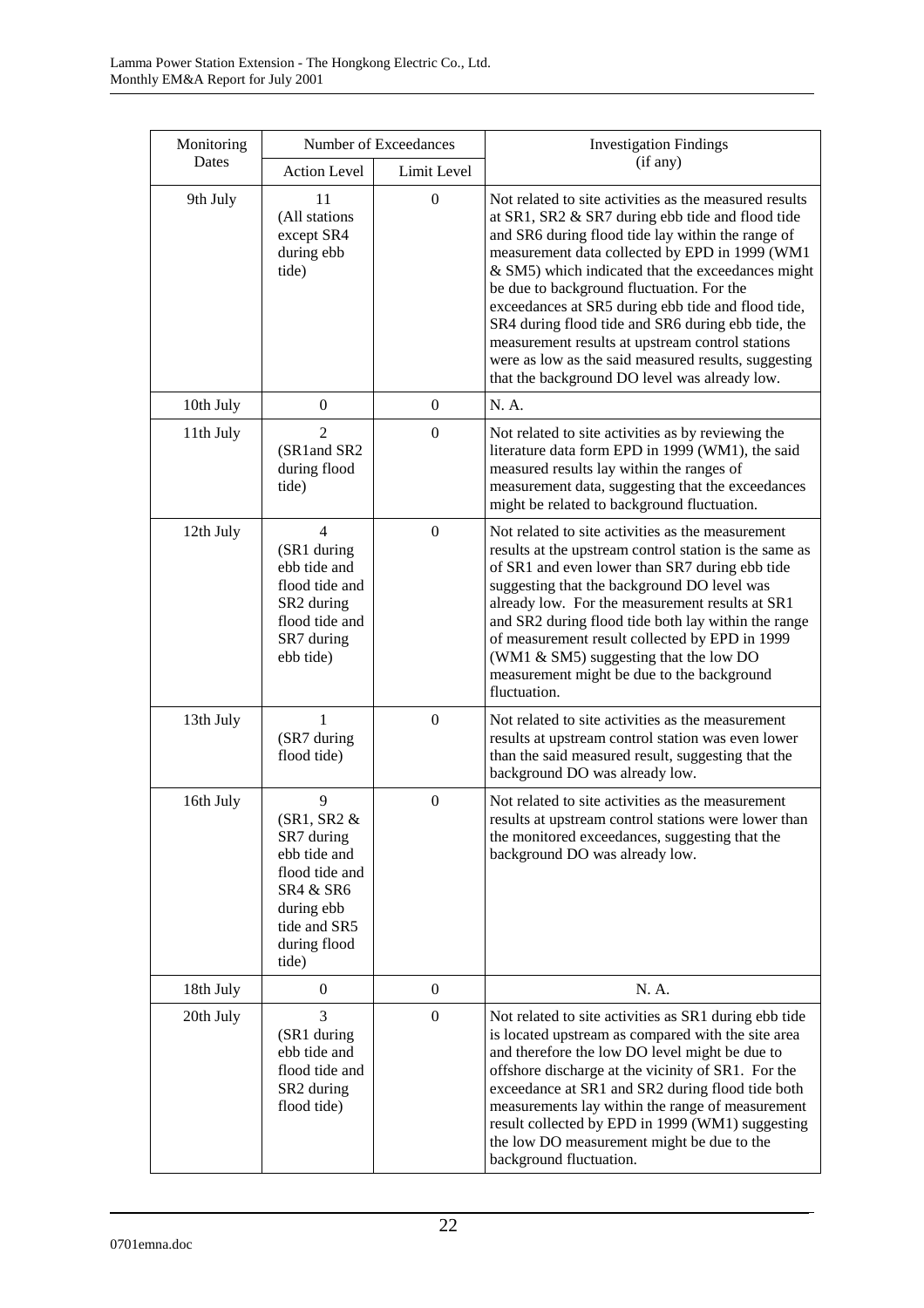| Monitoring | Number of Exceedances                                                                                        |                                                   | <b>Investigation Findings</b>                                                                                                                                                                                                                                                                                                                                                                                                                                                                                                                                                                                                                                                                    |
|------------|--------------------------------------------------------------------------------------------------------------|---------------------------------------------------|--------------------------------------------------------------------------------------------------------------------------------------------------------------------------------------------------------------------------------------------------------------------------------------------------------------------------------------------------------------------------------------------------------------------------------------------------------------------------------------------------------------------------------------------------------------------------------------------------------------------------------------------------------------------------------------------------|
| Dates      | <b>Action Level</b>                                                                                          | Limit Level                                       | (if any)                                                                                                                                                                                                                                                                                                                                                                                                                                                                                                                                                                                                                                                                                         |
| 23rd July  | (SR1 during<br>flood tide)                                                                                   | $\Omega$                                          | Not related to site activities as the said exceedance<br>lay within the range of measurement results<br>collected by EPD in 1999 (WM1), suggesting that<br>the exceedances might be due to background<br>fluctuation.                                                                                                                                                                                                                                                                                                                                                                                                                                                                            |
| 27th July  | 9<br>(SR5, SR6,<br>SR7 during<br>ebb tide and<br>flood tide and<br>SR1, SR2 and<br>SR4 during<br>flood tide) | 3<br>(SR1, SR2)<br>and SR4<br>during ebb<br>tide) | Not related to site activities as the said exceedances<br>were as low as the measurement results at upstream<br>control stations, which indicated that the<br>background DO level was already low.                                                                                                                                                                                                                                                                                                                                                                                                                                                                                               |
| 30th July  | $\overline{2}$<br>(SR1 and SR7<br>during flood)                                                              | $\mathbf{1}$<br>(SR2 during<br>flood tide)        | Not related to site activities since the measurement<br>results at SR1 during flood tide and SR7 during<br>flood tide lay within the measurement range<br>collected by EPD in 1999 (WM1 & SM5) which<br>indicated that low DO might be due to background<br>fluctuation. For the exceedance at SR2, no<br>noticeable activities were observed at the vicinity of<br>the sampling location, which resulted in the low DO<br>level. Further, the on-site measurement result at<br>SR2 on 31 <sup>st</sup> July indicated that the DO level has<br>increased. Therefore the low DO measurement at<br>SR2 might be due to possible background<br>fluctuation and was not related to site activities. |
| 31st July  | 5<br>(SR2 and SR7<br>during ebb<br>tide and flood<br>tide and SR1<br>during ebb<br>tide)                     | $\boldsymbol{0}$                                  | Not related to site activities since SR1 and SR2<br>during ebb tide lay within the measurement range<br>collected by EPD in 1999 (WM1) which indicated<br>that low DO might be due to background<br>fluctuation.<br>Besides, by comparing the measurement results at<br>upstream control stations, the recorded exceedances<br>at SR2 during flood tide and SR7 during ebb and<br>flood tide were even higher than the measurement<br>results at upstream control stations.                                                                                                                                                                                                                      |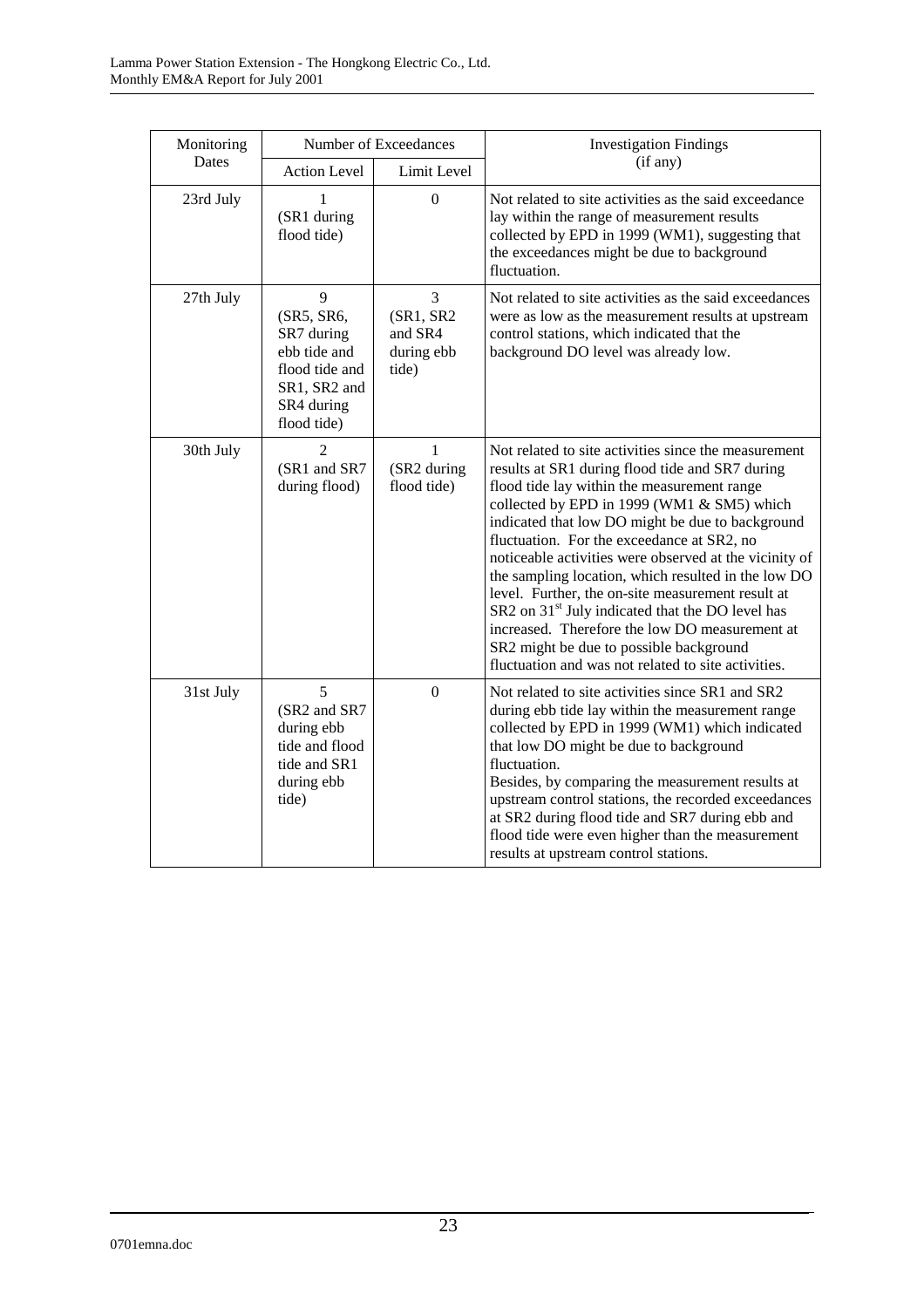| Monitoring | Number of Exceedances                                                                                                                |                  | Summary of Execcuances in Dissorved Oxygen (Douom) in Jury 2001<br><b>Investigation Findings</b>                                                                                                                                                                                                                                                                                                                                                                                                                                                                                                   |
|------------|--------------------------------------------------------------------------------------------------------------------------------------|------------------|----------------------------------------------------------------------------------------------------------------------------------------------------------------------------------------------------------------------------------------------------------------------------------------------------------------------------------------------------------------------------------------------------------------------------------------------------------------------------------------------------------------------------------------------------------------------------------------------------|
| Dates      | <b>Action Level</b>                                                                                                                  | Limit Level      | (if any)                                                                                                                                                                                                                                                                                                                                                                                                                                                                                                                                                                                           |
| 3rd July   | 12<br>(All stations<br>during ebb<br>and flood<br>tide)                                                                              | $\boldsymbol{0}$ | Not related to site activities as the measurement<br>results at the upstream control station were lower<br>than the measurement results at SR2, SR4, SR5,<br>SR6 & SR7 during ebb tide, suggesting that the<br>background DO level was already low. For the<br>exceedances at SR1 during ebb tide and SR1, SR2,<br>SR4, SR5, SR6 & SR7 during flood tide the<br>recorded values lay within the range of<br>measurement results collected by EPD in 1999<br>(WM1 & SM5) suggesting that the low DO<br>measurement might be due to background<br>fluctuation.                                        |
| 9th July   | 12<br>(All stations<br>during ebb<br>tide and flood<br>tide)                                                                         | $\boldsymbol{0}$ | Not related to site activities as by reviewing the<br>literature data form EPD in 1999 (WM1 & SM5),<br>the measured results at SR1, SR2, SR7 during ebb<br>tide and flood tide lay within the ranges of<br>measurement data, suggesting that the exceedances<br>might be related to background fluctuation. For the<br>exceedances at SR4, SR5 and SR6 during ebb tide<br>and flood tide, the measurement results at upstream<br>control stations were as low as said records<br>suggesting that the background DO level was<br>already low.                                                       |
| 10th July  | $\overline{7}$<br>(SR1 & SR7<br>during ebb<br>tide and flood<br>tide and SR2,<br>SR5 & SR6<br>during flood)                          | $\overline{0}$   | Not related to site activities since the measurement<br>results at upstream control stations were even lower<br>than the measured results at SR5, SR6 & SR7<br>during flood tide and all exceedances during ebb<br>tide, suggesting that the background DO was<br>already low. For the exceedances at SR1 and SR2<br>during flood tide, all measurement results lay within<br>the measurement range collected by EPD in 1999<br>(WM1) which indicated that low DO might be due<br>to background fluctuation.                                                                                       |
| 11th July  | 10<br>(SR1, SR2,<br>SR4 & SR7<br>during ebb<br>tide and flood<br>tide and SR5<br>during ebb<br>tide and SR6<br>during flood<br>tide) | $\Omega$         | Not related to site activities as by reviewing the<br>literature data form EPD in 1999 (WM1 & SM5),<br>the measured results at SR1 and SR2 during ebb<br>tide and flood tide and SR6 during flood tide lay<br>within the ranges of measurement data, suggesting<br>that the exceedances might be related to background<br>fluctuation. For the exceedances at SR4 and SR7<br>during flood tide and all exceedances during ebb<br>tide, the measurement results at upstream control<br>stations were lower than the said exceedances<br>suggesting that the background DO level was<br>already low. |

Summary of Exceedances in Dissolved Oxygen (Bottom) in July 2001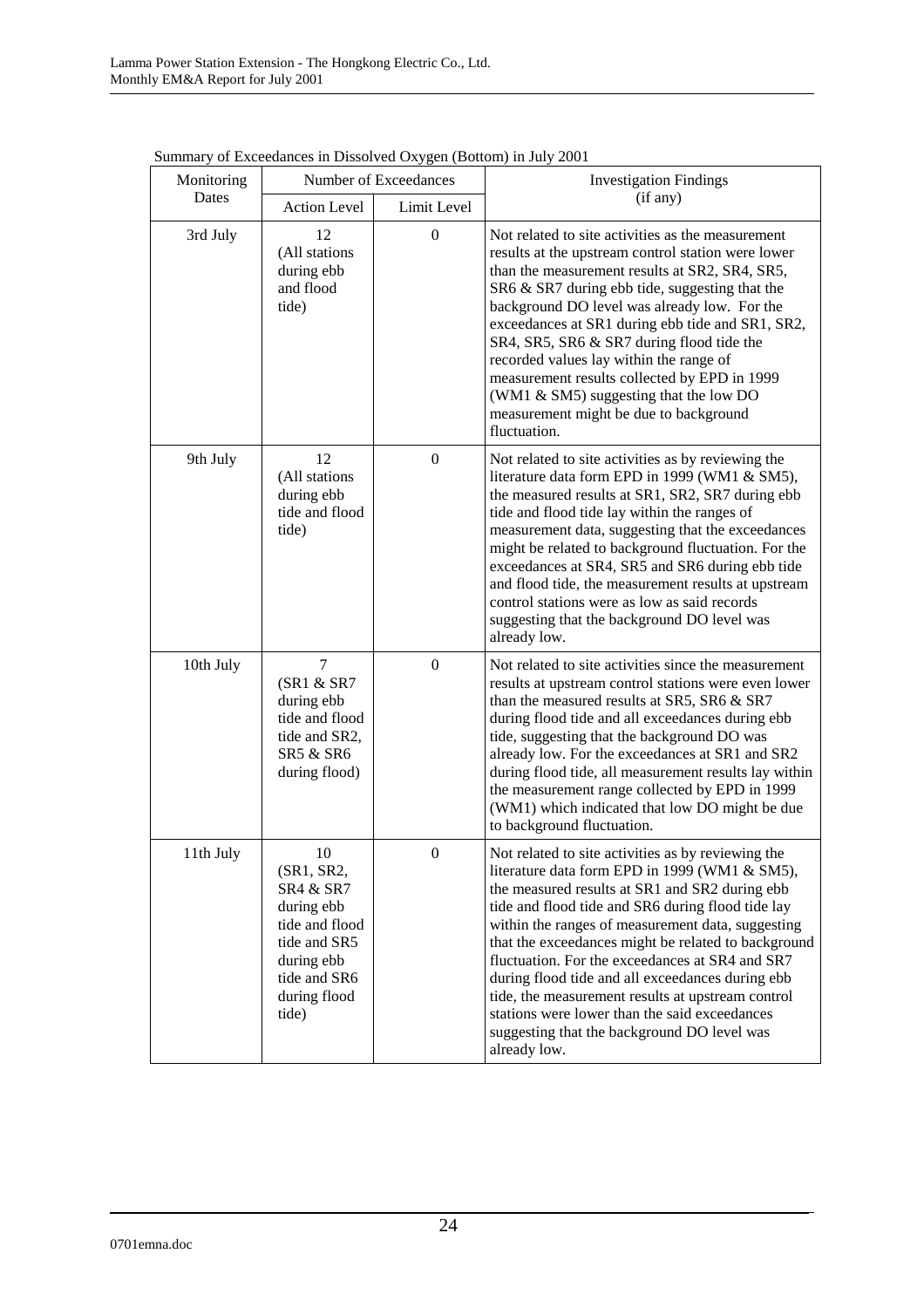| Monitoring |                                                                                                                  | Number of Exceedances | <b>Investigation Findings</b>                                                                                                                                                                                                                                                                                                                                                                                                                                                          |
|------------|------------------------------------------------------------------------------------------------------------------|-----------------------|----------------------------------------------------------------------------------------------------------------------------------------------------------------------------------------------------------------------------------------------------------------------------------------------------------------------------------------------------------------------------------------------------------------------------------------------------------------------------------------|
| Dates      | <b>Action Level</b>                                                                                              | Limit Level           | (if any)                                                                                                                                                                                                                                                                                                                                                                                                                                                                               |
| 12th July  | 11<br>(SR1, SR2,<br>SR5, SR6 &<br>SR7 during<br>ebb tide and<br>flood tide and<br>SR4 during<br>ebb tide)        | $\boldsymbol{0}$      | Not related to site activities since all exceedances<br>during ebb tide and the measured results at SR5,<br>SR6 and SR7 were as low as the measurement<br>results at upstream control stations, suggesting that<br>the background DO was already low. For the<br>exceedances at SR1 and SR2 during flood tide, all<br>measurement results lay within the measurement<br>range collected by EPD in 1999 (WM1) which<br>indicated that low DO might be due to background<br>fluctuation. |
| 13th July  | 10<br>(SR1, SR2,<br>SR5, SR6 &<br>SR7 during<br>ebb tide and<br>flood tide)                                      | $\boldsymbol{0}$      | Not related to site activities as the measurement<br>results at upstream control stations were as low as<br>the said reported exceedances (except result at SR1<br>during ebb tide), suggesting the background DO<br>was also low. By reviewing the literature data form<br>EPD in 1999 (WM1), the measurement results at<br>SR1 during ebb tide lay within the ranges of<br>measurement data, suggesting that the exceedances<br>might be related to background fluctuation.          |
| 16th July  | 12<br>(All stations<br>during ebb<br>tide and flood<br>tide)                                                     | $\boldsymbol{0}$      | Not related to site activities as the all measured<br>results were as low as the measurement results at<br>upstream control, suggesting that the background<br>DO level was already low.                                                                                                                                                                                                                                                                                               |
| 18th July  | 6<br>(SR1 & SR7<br>during ebb<br>tide and flood<br>tide and SR2<br>and SR6<br>during flood<br>tide)              | $\boldsymbol{0}$      | Not related to site activities since the said<br>exceedances lay within the measurement range<br>collected by EPD in 1999 (WM1 & SM5) which<br>indicated that low DO might be due to background<br>fluctuation.                                                                                                                                                                                                                                                                        |
| 20th July  | 9<br>$(SR1, SR4 \& )$<br>SR6 during<br>ebb tide and<br>flood tide and<br>SR2, SR5 &<br>SR7 during<br>flood tide) | $\mathbf{0}$          | Not related to site activities since the said<br>exceedances lay within the measurement range<br>collected by EPD in 1999 (WM1 & SM5) which<br>indicated that low DO might be due to background<br>fluctuation.                                                                                                                                                                                                                                                                        |
| 23rd July  | 12<br>(All stations<br>during ebb<br>tide and flood<br>tide)                                                     | $\boldsymbol{0}$      | Not related to site activities as the measurement<br>results at upstream control stations were as low as<br>the said exceedances (except the measurement<br>result at SR1 during flood tide), suggesting the<br>background DO was also low. For the exceedance at<br>SR1 during flood tide, it lay within the range of<br>measurement results collected by EPD in 1999,<br>suggesting that the low DO might be due<br>background fluctuation.                                          |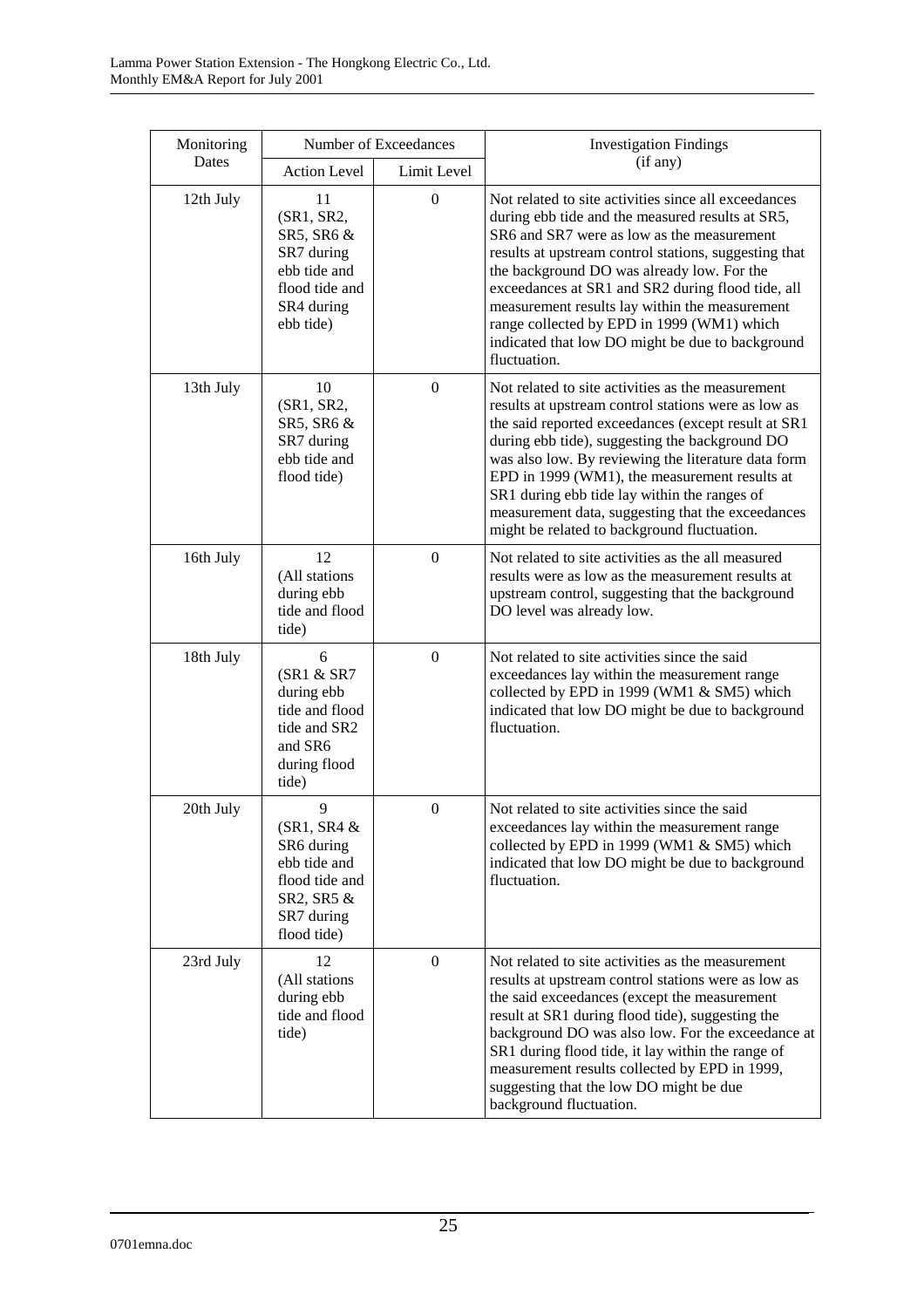| Monitoring | Number of Exceedances                                                                                      |              | <b>Investigation Findings</b>                                                                                                                                                                                                                                                                                                                                                                                                                                                          |
|------------|------------------------------------------------------------------------------------------------------------|--------------|----------------------------------------------------------------------------------------------------------------------------------------------------------------------------------------------------------------------------------------------------------------------------------------------------------------------------------------------------------------------------------------------------------------------------------------------------------------------------------------|
| Dates      | <b>Action Level</b>                                                                                        | Limit Level  | (if any)                                                                                                                                                                                                                                                                                                                                                                                                                                                                               |
| 27th July  | 11<br>(SR1, SR2)<br>SR4, SR5,<br>SR6 during<br>ebb tide and<br>flood tide and<br>SR7 during<br>ebb tide)   | $\theta$     | Not related to site activities as by reviewing the<br>literature data form EPD in 1999 (WM1 & SM5),<br>all exceedances during flood tide lay within the<br>ranges of measurement data, suggesting that the<br>exceedances might be related to background<br>fluctuation. Besides, all measured results during ebb<br>tide were higher than the measurement results at<br>upstream control station which suggested that the<br>DO were already low at vicinity of study area.           |
| 30th July  | 8<br>(SR1 and SR7<br>during ebb<br>tide and flood<br>tide and SR4,<br>SR5 and SR6<br>during flood<br>tide) | $\Omega$     | Not related to site activities since all measured<br>results lay within the measurement range collected<br>by EPD in 1999 (WM1 & SM5) which indicated<br>that low DO might be due to background<br>fluctuation.                                                                                                                                                                                                                                                                        |
| 31st July  | 12<br>(All stations<br>during ebb<br>tide and flood<br>tide)                                               | $\mathbf{0}$ | Not related to site activities since the measurement<br>results at SR2, SR4, SR5 and SR6 during ebb tide<br>and flood tide and SR1 and SR7 during flood tide<br>were as low as the measurement results at upstream<br>control stations.<br>For the exceedance at SR1 and SR7 during ebb tide,<br>the measurement result at upstream controls were<br>much lower than the corresponding Action Level<br>which suggested that the exceedances might be due<br>to background fluctuation. |

### Summary of Exceedances in Turbidity (Depth Average) in July 2001

| Monitoring | No. of Exceedances  |                  | <b>Investigation Findings</b> |
|------------|---------------------|------------------|-------------------------------|
| Dates      | <b>Action Level</b> | Limit Level      | (if any)                      |
| 3rd July   | $\mathbf{0}$        | $\mathbf{0}$     | N. A.                         |
| 9th July   | $\theta$            | $\mathbf{0}$     | N. A.                         |
| 10th July  | $\boldsymbol{0}$    | $\boldsymbol{0}$ | N. A.                         |
| 11th July  | $\boldsymbol{0}$    | $\boldsymbol{0}$ | N. A.                         |
| 12th July  | $\boldsymbol{0}$    | $\boldsymbol{0}$ | N. A.                         |
| 13th July  | $\boldsymbol{0}$    | $\boldsymbol{0}$ | N. A.                         |
| 16th July  | $\boldsymbol{0}$    | $\boldsymbol{0}$ | N. A.                         |
| 18th July  | $\boldsymbol{0}$    | $\boldsymbol{0}$ | N. A.                         |
| 20th July  | $\theta$            | $\boldsymbol{0}$ | N. A.                         |
| 23rd July  | $\theta$            | $\boldsymbol{0}$ | N. A.                         |
| 27th July  | $\theta$            | $\boldsymbol{0}$ | N. A.                         |
| 30th July  | $\theta$            | $\mathbf{0}$     | N. A.                         |
| 31st July  | $\theta$            | $\mathbf{0}$     | N. A.                         |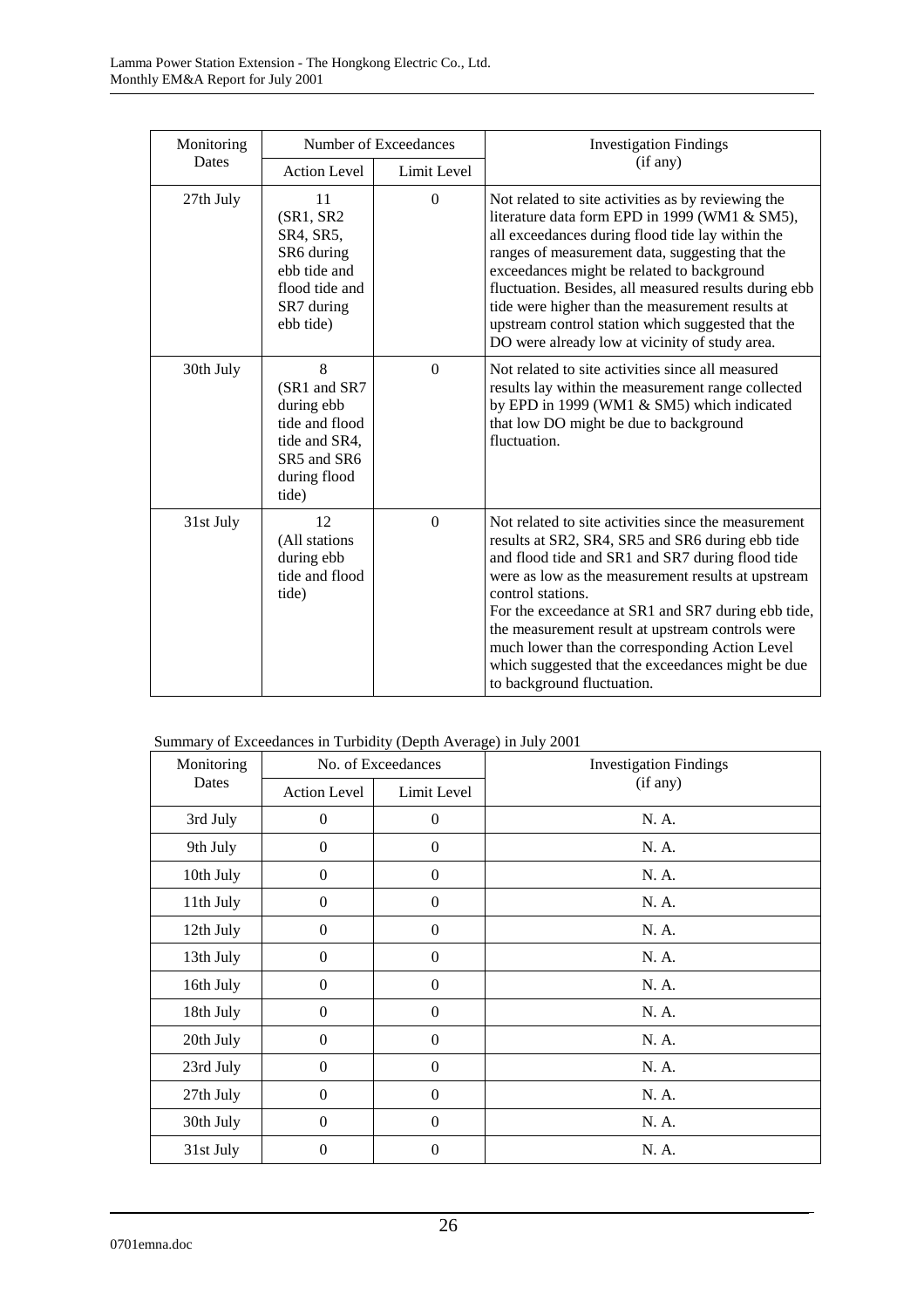| Monitoring |                                 | Number of Exceedances                      | Summary of Exceedances in Suspended Sonds (Deput Average) in Jury 2001<br><b>Investigation Findings</b>                                                                                                                                                                                                                                                                                                                                                                                                                                                                                                               |
|------------|---------------------------------|--------------------------------------------|-----------------------------------------------------------------------------------------------------------------------------------------------------------------------------------------------------------------------------------------------------------------------------------------------------------------------------------------------------------------------------------------------------------------------------------------------------------------------------------------------------------------------------------------------------------------------------------------------------------------------|
| Dates      | <b>Action Level</b>             | Limit Level                                | (if any)                                                                                                                                                                                                                                                                                                                                                                                                                                                                                                                                                                                                              |
| 3rd July   | 1<br>(SR6 during<br>flood tide) | 1<br>(SR4 during<br>flood tide)            | Not related to site activities since SR6 located at the<br>upstream to the site during the course of sampling<br>therefore the elevated SS result might be associated<br>with the marine water flowing from the Southwest<br>of Lamma Island. For the exceedance at SR4, no<br>noticeable sediment plume migrated from the site to<br>the sampling location was observed which resulted<br>in the exceedance. Further, the measurement result<br>at SR4 on $9th$ July was below the Action level.<br>Therefore the exceedance is considered not related<br>to site activities                                         |
| 9th July   | $\boldsymbol{0}$                | 1<br>(SR1 during<br>ebb tide)              | Not related to site activities since SR1 located at the<br>upstream to the site during the course of sampling<br>and the marine water flowed from South to North<br>during ebb tide. Therefore, the elevated result might<br>be associated with the marine water flowing from<br>North of Lamma Island.                                                                                                                                                                                                                                                                                                               |
| 10th July  | $\mathbf{0}$                    | $\boldsymbol{0}$                           | N. A.                                                                                                                                                                                                                                                                                                                                                                                                                                                                                                                                                                                                                 |
| 11th July  | $\boldsymbol{0}$                | $\overline{0}$                             | N. A.                                                                                                                                                                                                                                                                                                                                                                                                                                                                                                                                                                                                                 |
| 12th July  | $\overline{0}$                  | $\boldsymbol{0}$                           | N. A.                                                                                                                                                                                                                                                                                                                                                                                                                                                                                                                                                                                                                 |
| 13th July  | $\boldsymbol{0}$                | $\mathbf{0}$                               | N. A.                                                                                                                                                                                                                                                                                                                                                                                                                                                                                                                                                                                                                 |
| 16th July  | $\boldsymbol{0}$                | $\overline{0}$                             | N. A.                                                                                                                                                                                                                                                                                                                                                                                                                                                                                                                                                                                                                 |
| 18th July  | $\overline{0}$                  | $\mathbf{0}$                               | N. A.                                                                                                                                                                                                                                                                                                                                                                                                                                                                                                                                                                                                                 |
| 20th July  | $\boldsymbol{0}$                | $\mathbf{0}$                               | N. A.                                                                                                                                                                                                                                                                                                                                                                                                                                                                                                                                                                                                                 |
| 23rd July  | $\boldsymbol{0}$                | 1<br>(SR5 during<br>flood tide)            | Not related to site activities. Based on the<br>observation made by the sampling team, no obvious<br>plume was observed at the vicinity of study area<br>which resulted in elevated result. Beside, SR1<br>located at the upstream to the site during the course<br>of sampling therefore the elevated SS result might<br>be associated with the marine water flowing from<br>the Southern area of Lamma Island.                                                                                                                                                                                                      |
| 27th July  | $\mathbf{0}$                    | $\mathbf{1}$<br>(SR2 during<br>flood tide) | Not related to site activities. Firstly, based on the<br>observation made by the sampling team, no obvious<br>plume was observed at the vicinity of study area<br>which resulted in elevated result. Secondly, the<br>measurement result at SR2 during ebb tide<br>(afternoon session) was below the Action Level<br>suggesting that the elevated result recorded during<br>flood tide (morning session) might be due to<br>possible background fluctuation. Further, no<br>action/limit level exceedance at SR2 was found on<br>$30th$ July. Hence, the exceedance was considered<br>not related to site activities. |
| 30th July  | $\boldsymbol{0}$                | $\boldsymbol{0}$                           | N.A.                                                                                                                                                                                                                                                                                                                                                                                                                                                                                                                                                                                                                  |
| 31st July  | $\boldsymbol{0}$                | $\boldsymbol{0}$                           | N.A.                                                                                                                                                                                                                                                                                                                                                                                                                                                                                                                                                                                                                  |

Summary of Exceedances in Suspended Solids (Depth Average) in July 2001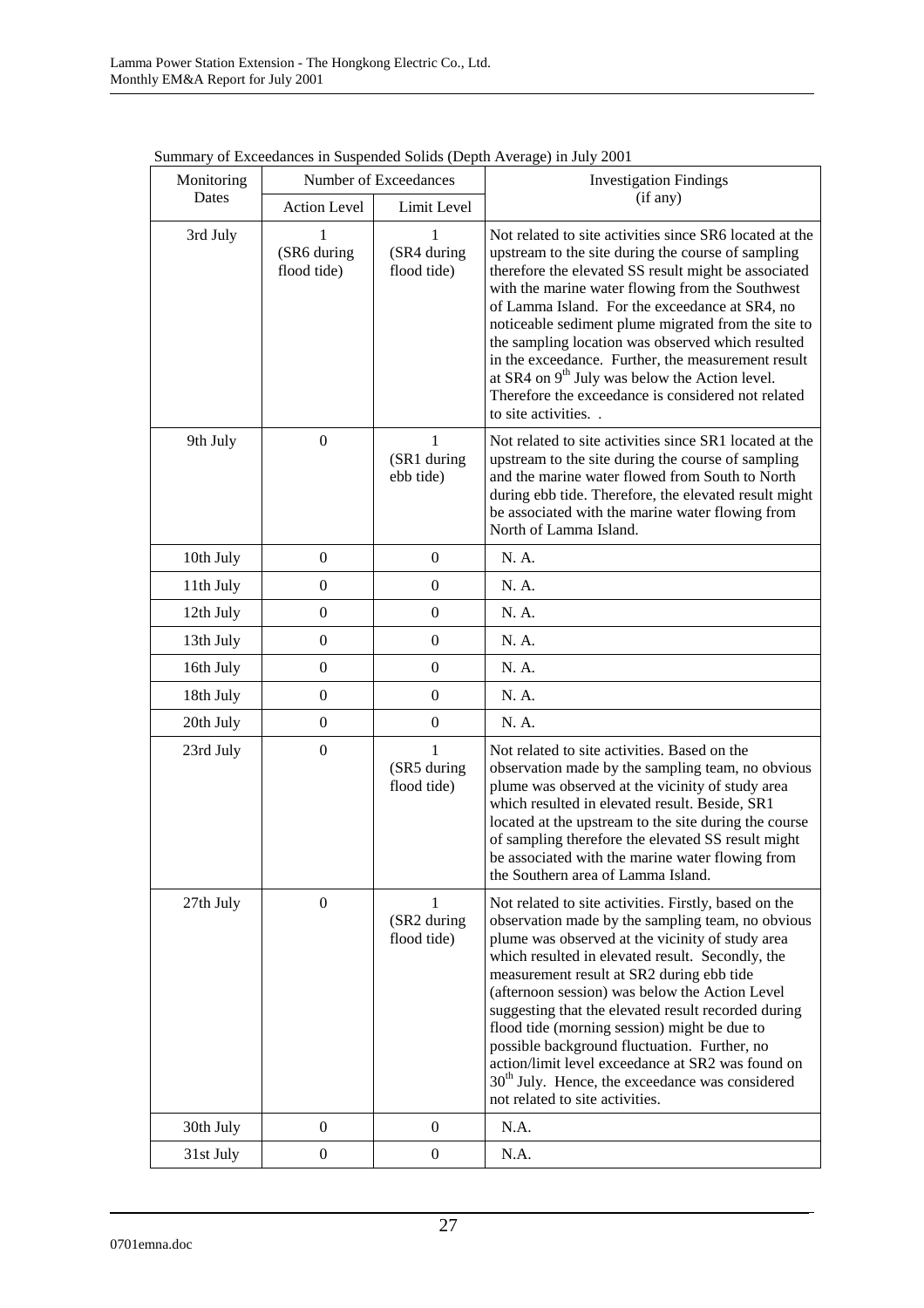| Monitoring | $\beta$ of Executatives in Unionized Trillhoma (Depth Tiverage) in Jury 2001         | Number of Exceedances | <b>Investigation Findings</b>                                                                                                                                                                                                                                                                                                                                                                                                                                                                                              |
|------------|--------------------------------------------------------------------------------------|-----------------------|----------------------------------------------------------------------------------------------------------------------------------------------------------------------------------------------------------------------------------------------------------------------------------------------------------------------------------------------------------------------------------------------------------------------------------------------------------------------------------------------------------------------------|
| Dates      | <b>Action Level</b>                                                                  | Limit Level           | (if any)                                                                                                                                                                                                                                                                                                                                                                                                                                                                                                                   |
| 3rd July   | $\mathbf{0}$                                                                         | $\theta$              | N. A.                                                                                                                                                                                                                                                                                                                                                                                                                                                                                                                      |
| 9th July   | 6<br>(SR5, SR6 and<br>SR7 during ebb<br>tide and flood<br>tide)                      | $\overline{0}$        | Not related to site activities since the measurement<br>results of the upstream control stations were much<br>higher than the impact station's results.                                                                                                                                                                                                                                                                                                                                                                    |
| 10th July  | 2<br>(SR5 & SR6<br>during flood<br>tide)                                             | $\boldsymbol{0}$      | Not related to site activities as the measurement<br>results at the upstream control stations were as high<br>as the impact monitoring results, suggesting that the<br>background concentrations were already high.                                                                                                                                                                                                                                                                                                        |
| 11th July  | $\overline{0}$                                                                       | $\overline{0}$        | N. A.                                                                                                                                                                                                                                                                                                                                                                                                                                                                                                                      |
| 12th July  | $\mathbf{0}$                                                                         | $\boldsymbol{0}$      | N. A.                                                                                                                                                                                                                                                                                                                                                                                                                                                                                                                      |
| 13th July  | (SR6 during<br>flood tide)                                                           | $\boldsymbol{0}$      | Not related to site activities as by reviewing the<br>literature data form EPD in 1999 (SM5), the<br>exceedance lay within the ranges of measurement<br>data, suggesting that the exceedances might be<br>related to background fluctuation.                                                                                                                                                                                                                                                                               |
| 16th July  | $\Omega$                                                                             | $\overline{0}$        | N. A.                                                                                                                                                                                                                                                                                                                                                                                                                                                                                                                      |
| 18th July  | $\mathbf{0}$                                                                         | $\boldsymbol{0}$      | N. A.                                                                                                                                                                                                                                                                                                                                                                                                                                                                                                                      |
| 20th July  | $\overline{0}$                                                                       | $\boldsymbol{0}$      | N. A.                                                                                                                                                                                                                                                                                                                                                                                                                                                                                                                      |
| 23rd July  | $\boldsymbol{0}$                                                                     | $\boldsymbol{0}$      | N. A.                                                                                                                                                                                                                                                                                                                                                                                                                                                                                                                      |
| 27th July  | 6<br>(SR4, SR5, SR6<br>during ebb tide;<br>SR5, SR6 and<br>SR7 during<br>flood tide) | $\boldsymbol{0}$      | Not related to site activities since the measurement<br>results of the corresponding upstream control<br>stations were as high as those impact monitoring<br>stations, suggesting the background concentration<br>was already high.                                                                                                                                                                                                                                                                                        |
| 30th July  | 6<br>(SR5, SR6 and<br>SR7 for both<br>ebb tide and<br>flood tide)                    | $\overline{0}$        | Not related to site activities since the measurement<br>results of the corresponding upstream control<br>stations were higher or as high as the SR5 during<br>ebb tide as well as SR6 and SR7 during both ebb<br>tide and flood tide suggesting the background<br>concentration was already high. Further, the<br>measurement result at SR5 during flood tide lay<br>within the range of measurement data collected by<br>EPD in 1999 (SM5) suggesting that the exceedances<br>might be related to background fluctuation. |

Summary of Exceedances in Unionized Ammonia (Depth Average) in July 2001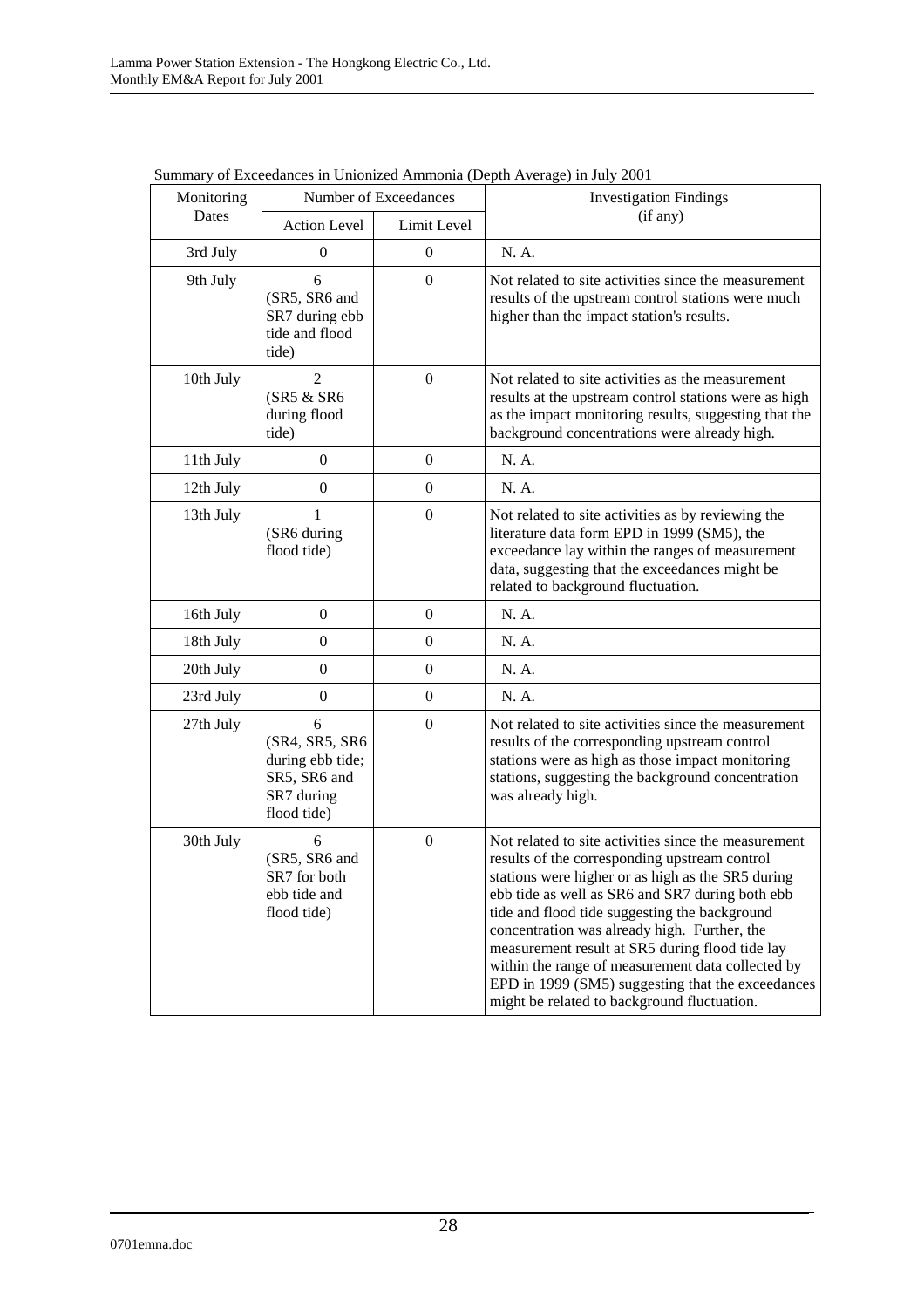| Monitoring   | Number of Exceedances                                                              |             | <b>Investigation Findings</b>                                                                                                                                                                                                                                                                                                                                                                                                                                                                                                                                  |
|--------------|------------------------------------------------------------------------------------|-------------|----------------------------------------------------------------------------------------------------------------------------------------------------------------------------------------------------------------------------------------------------------------------------------------------------------------------------------------------------------------------------------------------------------------------------------------------------------------------------------------------------------------------------------------------------------------|
| <b>Dates</b> | <b>Action Level</b>                                                                | Limit Level | (if any)                                                                                                                                                                                                                                                                                                                                                                                                                                                                                                                                                       |
| 31st July    | (SR4, SR6 and<br>SR7 during ebb<br>tide; SR5 during<br>ebb tide and<br>flood tide) | $\Omega$    | Not related to site activities since the measurement<br>results of the corresponding upstream control<br>stations were higher or as high as the SR5 during<br>ebb tide and flood tide as well as SR6 and SR7<br>during ebb tide suggesting the background<br>concentration was already high. For the exceedance<br>at SR4 during ebb tide, the measurement result at<br>SR4 during flood tide of the same sampling day<br>(afternoon session) was below the Action Level<br>suggesting that the said exceedance might be related<br>to background fluctuation. |

|  | Summary of Exceedances in Total Inorganic Nitrogen (Depth Average) in July 2001 |
|--|---------------------------------------------------------------------------------|
|  |                                                                                 |

| Monitoring | Number of Exceedances         |                                                                                                             | <b>Investigation Findings</b>                                                                                                                                                                                                                                                                                                                                                                                                                                                                                                                                                                                                                                                                                                                                                                                                                                                                                                                        |
|------------|-------------------------------|-------------------------------------------------------------------------------------------------------------|------------------------------------------------------------------------------------------------------------------------------------------------------------------------------------------------------------------------------------------------------------------------------------------------------------------------------------------------------------------------------------------------------------------------------------------------------------------------------------------------------------------------------------------------------------------------------------------------------------------------------------------------------------------------------------------------------------------------------------------------------------------------------------------------------------------------------------------------------------------------------------------------------------------------------------------------------|
| Dates      | <b>Action Level</b>           | Limit Level                                                                                                 | (if any)                                                                                                                                                                                                                                                                                                                                                                                                                                                                                                                                                                                                                                                                                                                                                                                                                                                                                                                                             |
| 3rd July   | (SR1 during<br>flood tide)    | 11<br>(SR1 during<br>ebb tide and<br>SR2, SR4,<br>SR5, SR6 &<br>SR7 during<br>ebb tide and<br>flood tide)   | Not related to site activities since the measurement<br>results of the upstream control stations were higher<br>than the results at SR4, SR5 and SR6 during ebb<br>tide and flood tide and SR7 during ebb tide.<br>For the exceedances at SR7 during flood tide, by<br>reviewing the literature data form EPD in 1999<br>(SM5), the measured result lay within the ranges of<br>measurement data, suggesting that the exceedances<br>might be related to background fluctuation.<br>For the exceedances at SR1 and SR2 during ebb<br>tide, since SR1 and SR2 are located at upstream of<br>the site during the course of sampling, suggesting<br>that the elevated might be due to background<br>fluctuation rather than site activities. Further, the<br>exceedances at SR1 and SR2 were persistently<br>recorded again during flood tide, suggesting that<br>this might be a localized event.                                                      |
| 9th July   | 1<br>(SR1 during<br>ebb tide) | 11<br>(SR1 during<br>flood tide and<br>SR2, SR4,<br>SR5, SR6 &<br>SR7 during<br>ebb tide and<br>flood tide) | Not related to site activities since the measurement<br>results of the upstream control stations were higher<br>than all measured results with limit exceedance<br>during ebb tide and the exceedances at SR7 during<br>flood tide.<br>By reviewing the literature data form EPD in 1999<br>(SM5), the exceedances at SR4, SR5 and SR6<br>during flood tide lay within the ranges of<br>measurement data, suggesting that the exceedances<br>might be related to background fluctuation.<br>Besides, the measurement results at upstream<br>control stations were higher than the corresponding<br>Limit Level at SR2. Therefore, the said exceedances<br>might be due to background fluctuation.<br>Further, the exceedance at SR1 was persistently<br>recorded again during flood tide, suggesting that<br>this might be a localized event. Therefore the said<br>exceedance might be a localized event at vicinity of<br>SR1 on the sampling day. |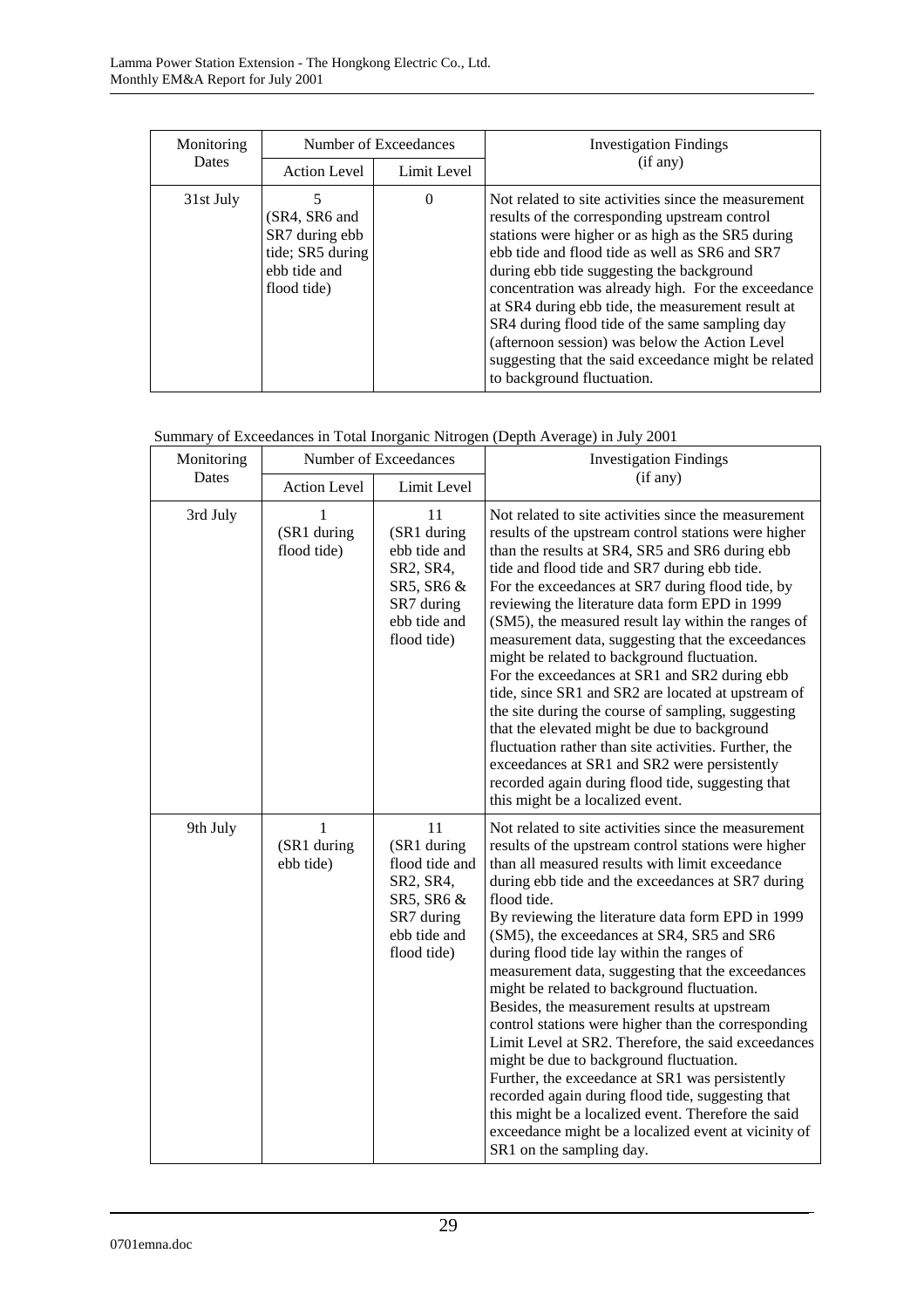| Monitoring |                                                              | Number of Exceedances                                                                                       | <b>Investigation Findings</b>                                                                                                                                                                                                                                                                                                                                                                                                                                                                                                                                                                                                                                                                                    |
|------------|--------------------------------------------------------------|-------------------------------------------------------------------------------------------------------------|------------------------------------------------------------------------------------------------------------------------------------------------------------------------------------------------------------------------------------------------------------------------------------------------------------------------------------------------------------------------------------------------------------------------------------------------------------------------------------------------------------------------------------------------------------------------------------------------------------------------------------------------------------------------------------------------------------------|
| Dates      | Action Level                                                 | Limit Level                                                                                                 | (if any)                                                                                                                                                                                                                                                                                                                                                                                                                                                                                                                                                                                                                                                                                                         |
| 10th July  | 1<br>(SR1 during<br>flood tide)                              | 11<br>(SR1 during<br>ebb tide and<br>SR2, SR4,<br>SR5, SR6 &<br>SR7 during<br>ebb tide and<br>flood tide)   | Not related to site activities since the measurement<br>results of the upstream control stations were higher<br>than the exceedances except the exceedance at SR5<br>during flood tide. For the exceedance at SR5 during<br>flood tide, the measurement results at upstream<br>control stations were higher than the corresponding<br>Limit Level. Therefore, the said exceedances might<br>be due to background fluctuation.                                                                                                                                                                                                                                                                                    |
| 11th July  | 1<br>(SR1 during<br>flood tide)                              | 11<br>(SR1 during<br>ebb tide and<br>SR2, SR4,<br>SR5, SR6 &<br>SR7 during<br>ebb tide and<br>flood tide)   | Not related to site activities since the measurement<br>results of the upstream control stations were higher<br>than the exceedances except the exceedance at SR2<br>during ebb tide. For the exceedance at SR2 during<br>ebb tide, the measurement results at upstream<br>control stations were higher than the corresponding<br>Limit Level. Therefore, the said exceedances might<br>be due to background fluctuation.                                                                                                                                                                                                                                                                                        |
| 12th July  | 1<br>(SR1 during<br>ebb tide)                                | 11<br>(SR1 during<br>flood tide and<br>SR2, SR4,<br>SR5, SR6 &<br>SR7 during<br>ebb tide and<br>flood tide) | Not related to site activities since the measurement<br>results of the upstream control stations were higher<br>than the results at SR1, SR4 and SR7 during ebb<br>tide and flood tide and SR2 during ebb tide. For the<br>exceedances at SR2 during flood tide, SR5 & SR6<br>during ebb tide and flood tide, the measurement<br>results at upstream control stations were higher than<br>the corresponding Limit Levels. Therefore, the said<br>exceedances might be due to background<br>fluctuation.                                                                                                                                                                                                          |
| 13th July  | $\overline{2}$<br>(SR1 during<br>ebb tide and<br>flood tide) | 10<br>(SR2, SR4,<br>SR5, SR6 and<br>SR7 during<br>ebb tide and<br>flood tide)                               | Not related to site activities since the measurement<br>results of the upstream control stations were as high<br>as the measurement results at SR1, SR2, SR4 and<br>SR7 during ebb tide and flood tide and SR5 during<br>flood tide, which indicated that background TIN<br>was already high. For the exceedance at SR6 during<br>flood tide with marine water flowing from South to<br>North, SR6 is located at the upstream of the site<br>during the course of sampling. Further, the<br>measurement results at upstream control stations<br>were higher than the corresponding Limit Levels at<br>SR5 and SR6 during ebb tide. Therefore, the said<br>exceedances might be due to background<br>fluctuation. |
| 16th July  | 1<br>(SR1 during<br>ebb tide)                                | 11<br>(SR1 during<br>flood tide and<br>SR2, SR4,<br>SR5, SR6 &<br>SR7 during<br>ebb tide and<br>flood tide) | Not related to site activities since the measurement<br>results of the upstream control stations were higher<br>than the impact station's results.                                                                                                                                                                                                                                                                                                                                                                                                                                                                                                                                                               |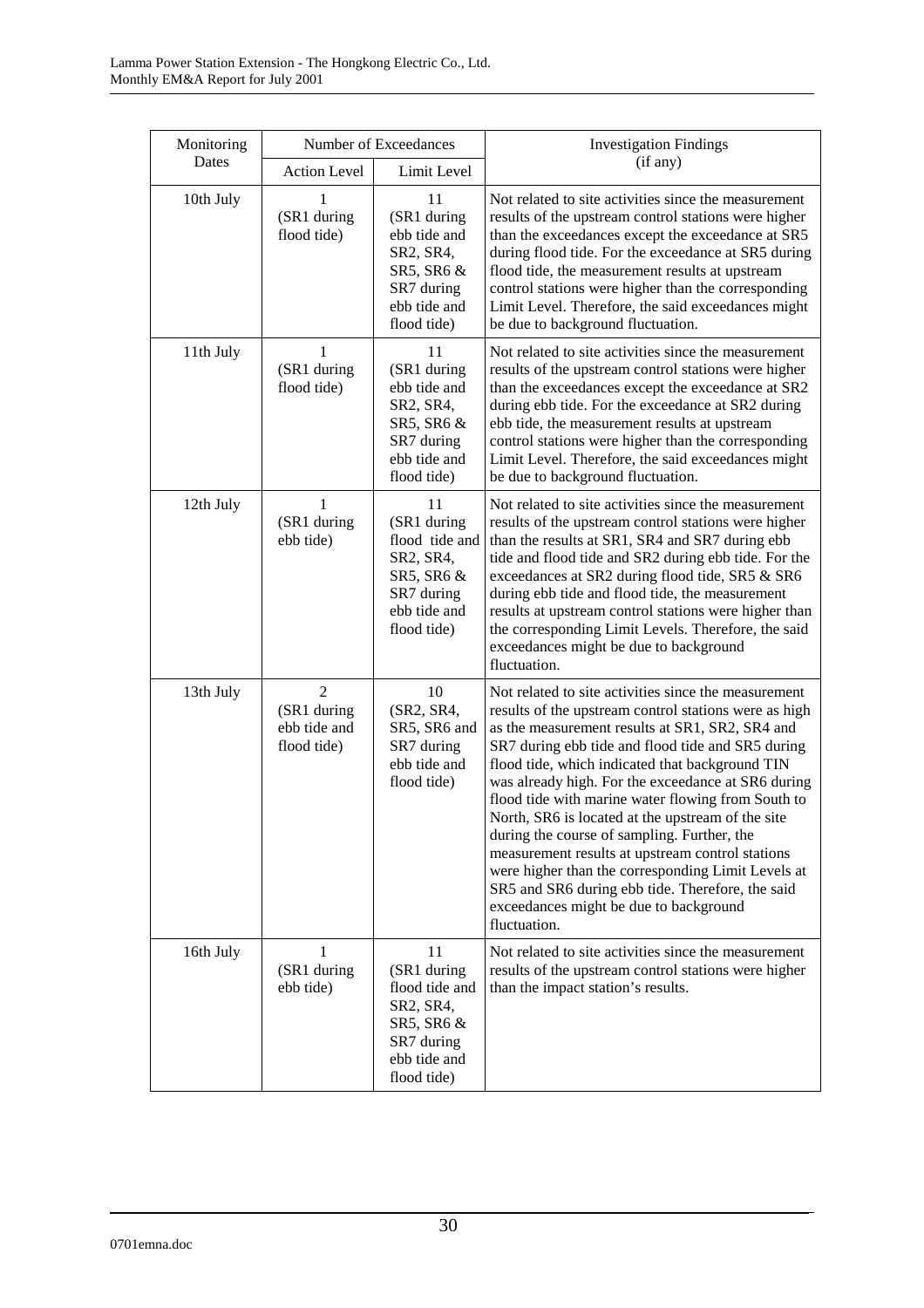| Monitoring |                                                                       | Number of Exceedances                                                                                           | <b>Investigation Findings</b>                                                                                                                                                                                                                                                                                                                                                                                                                                                                                                                                                                                                                                                                                                                                                    |
|------------|-----------------------------------------------------------------------|-----------------------------------------------------------------------------------------------------------------|----------------------------------------------------------------------------------------------------------------------------------------------------------------------------------------------------------------------------------------------------------------------------------------------------------------------------------------------------------------------------------------------------------------------------------------------------------------------------------------------------------------------------------------------------------------------------------------------------------------------------------------------------------------------------------------------------------------------------------------------------------------------------------|
| Dates      | <b>Action Level</b>                                                   | Limit Level                                                                                                     | (if any)                                                                                                                                                                                                                                                                                                                                                                                                                                                                                                                                                                                                                                                                                                                                                                         |
| 18th July  | $\boldsymbol{0}$                                                      | 12<br>(All stations<br>during ebb<br>tide and flood<br>tide)                                                    | Not related to site activities since the measurement<br>results of the upstream control stations were higher<br>than all exceedances during flood tide and the<br>exceedances at SR1, SR2 and SR7 during ebb tide.<br>For the exceedances at SR4, SR5 and SR6 during<br>ebb tide, the measurement results at upstream<br>control stations were higher than the corresponding<br>Limit Levels. Therefore, the said exceedances might<br>be due to background fluctuation.                                                                                                                                                                                                                                                                                                         |
| 20th July  | 1<br>(SR1 during<br>flood tide)                                       | 11<br>(SR1 during<br>ebb tide and<br>SR2, SR4,<br>SR5, SR6 &<br>SR7 during<br>ebb tide and<br>flood tide)       | Not related to site activities since the measurement<br>results of the upstream control stations were higher<br>than the impact monitoring station's results.                                                                                                                                                                                                                                                                                                                                                                                                                                                                                                                                                                                                                    |
| 23rd July  | 1<br>(SR1 during<br>flood tide)                                       | 11<br>(SR1 during<br>ebb tide and<br>SR2, SR4,<br>SR5, SR6 &<br>SR7 during<br>ebb tide and<br>flood tide)       | Not related to site activities since the measurement<br>results of the upstream control stations were even<br>higher than the results at SR4, SR5, SR6 and SR7<br>during ebb tide and flood tide and SR1 during flood<br>tide. For the exceedances at SR2 during ebb tide<br>and flood tide, the measurement results at upstream<br>control stations were higher than the corresponding<br>Limit Level. Therefore, the said exceedances might<br>be due to background fluctuation.<br>Further, SR1 is located at the upstream to the<br>construction site during the course of sampling.<br>Therefore, the elevated result at SR1 during ebb tide<br>might be associated with the marine water flowing<br>from Northern area of Lamma Island rather than the<br>site activities. |
| 27th July  | 3<br>(SR1 and SR7<br>during ebb<br>tide; SR1<br>during flood<br>tide) | 9<br>(SR2, SR4,<br>SR5 and SR6<br>during ebb<br>tide; SR2,<br>SR4, SR5,<br>SR6 and SR7<br>during flood<br>tide) | Not related to the site activities as the measurement<br>results of the upstream control stations were higher<br>than the results of SR1, SR2, SR4, SR5, SR6 and<br>SR7 during ebb tide as well as SR4, SR5, SR6 and<br>SR7 during flood tide suggesting that the<br>background concentration was already high.<br>Further, the measurement results at SR1 and SR2<br>during flood tide were almost as high as the data<br>collected by EPD in 1999 (WM1). Therefore the<br>elevated measurement results might be due to the<br>possible background fluctuation.                                                                                                                                                                                                                 |
| 30th July  | 1<br>(SR1 during<br>flood tide)                                       | 11<br>(SR2, SR4,<br>SR5, SR6 and<br>SR7 during<br>ebb tide and<br>flood tide;<br>SR1 during<br>ebb tide)        | Not related to the site activities as the measurement<br>results of the upstream control stations exceeded the<br>Action and/or Limit Levels of the corresponding<br>monitoring stations (except SR1 during flood tide).<br>Regarding the exceedance at SR1 during flood tide,<br>the result of the upstream control station was higher<br>than that at SR1 during flood tide. The said<br>findings suggested the background concentration<br>was already high.                                                                                                                                                                                                                                                                                                                  |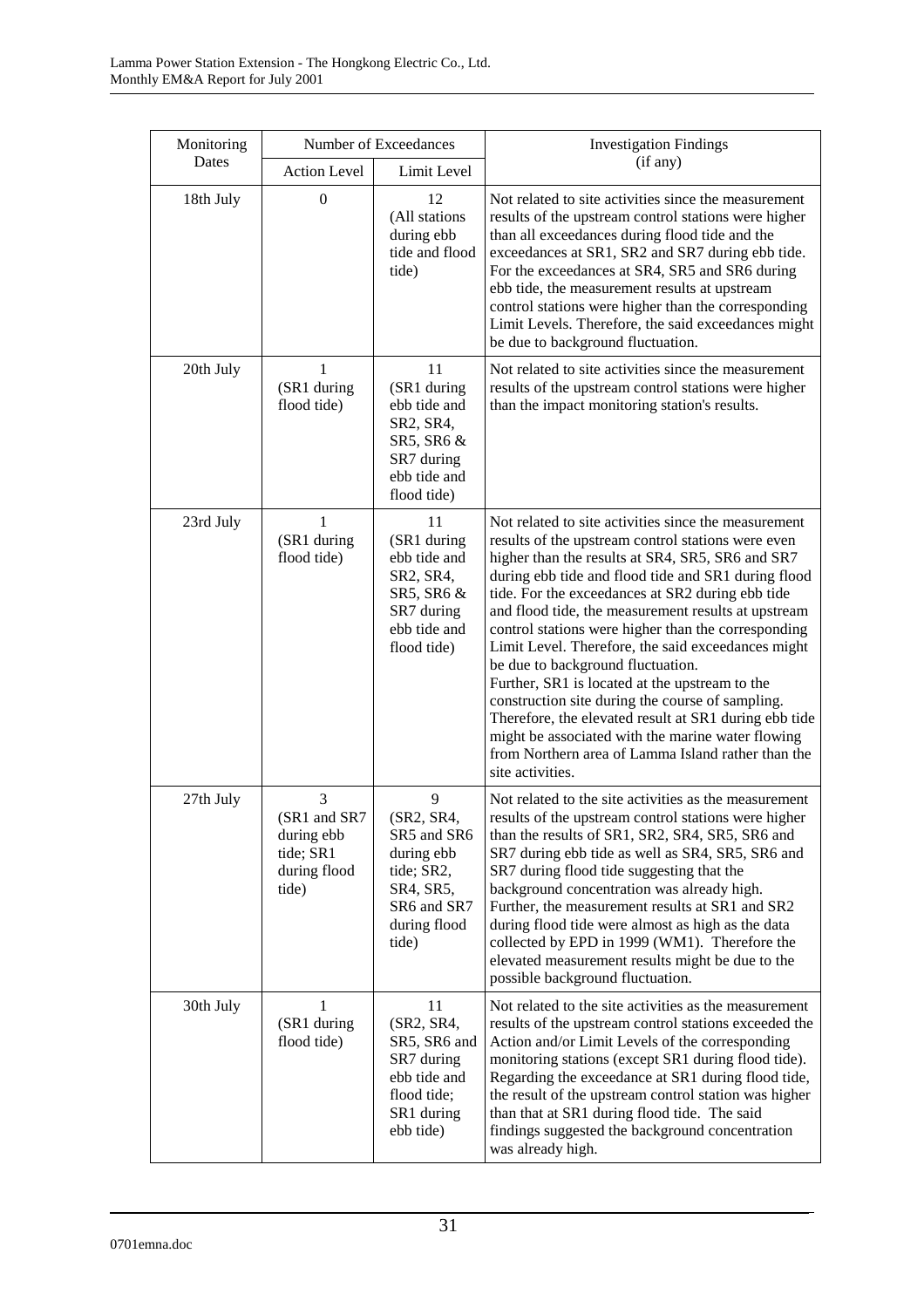| Monitoring<br>Dates | Number of Exceedances      |                                                                               | <b>Investigation Findings</b>                                                                                                                                                                                                                         |
|---------------------|----------------------------|-------------------------------------------------------------------------------|-------------------------------------------------------------------------------------------------------------------------------------------------------------------------------------------------------------------------------------------------------|
|                     | <b>Action Level</b>        | Limit Level                                                                   | (if any)                                                                                                                                                                                                                                              |
| 31st July           | (SR1 during<br>flood tide) | 10<br>(SR2, SR4,<br>SR5, SR6 and<br>SR7 during<br>ebb tide and<br>flood tide) | Not related to the site activities as the measurement<br>results of the upstream control stations exceeded the<br>Action and/or Limit Levels of the corresponding<br>monitoring stations suggesting the background<br>concentration was already high. |

There were two hundred and thirty-one (231) cases of Action level exceedance and one hundred and forty-eight (148) cases of Limit Level exceedance for water quality in the reporting month. 181 out of 379 cases of action/limit level exceedances were contributed by TIN and  $NH<sub>3</sub>-N$  while 193 cases by DO. For these exceedances, comprehensive investigations have been carried out. It is found that similar measurement results were also obtained at the control stations during the monitoring period, suggesting that the background DO levels were already low and TIN  $\&$  NH<sub>3</sub>-N levels were already high. Furthermore, when compared with EPD's published monitoring data at monitoring locations close to Lamma Island, all the measurement results exceeding Action/Limit Levels lay within the range of EPD's data. This showed that the Action/Limit level as established by the baseline monitoring work which was carried out during cooler season, was not appropriate for the current water body condition.

Hence, all of these exceedances were considered not related to site activities and have been explained to the satisfaction of EPD. No further action was required. IEC and the construction contractor have been informed of the exceedances accordingly as per the requirements of the EM&A Manual. Nevertheless, HEC have started a dialogue with EPD on reviewing the impact-monitoring programme for water quality and would revise the criteria for establishing action and limit levels accordingly.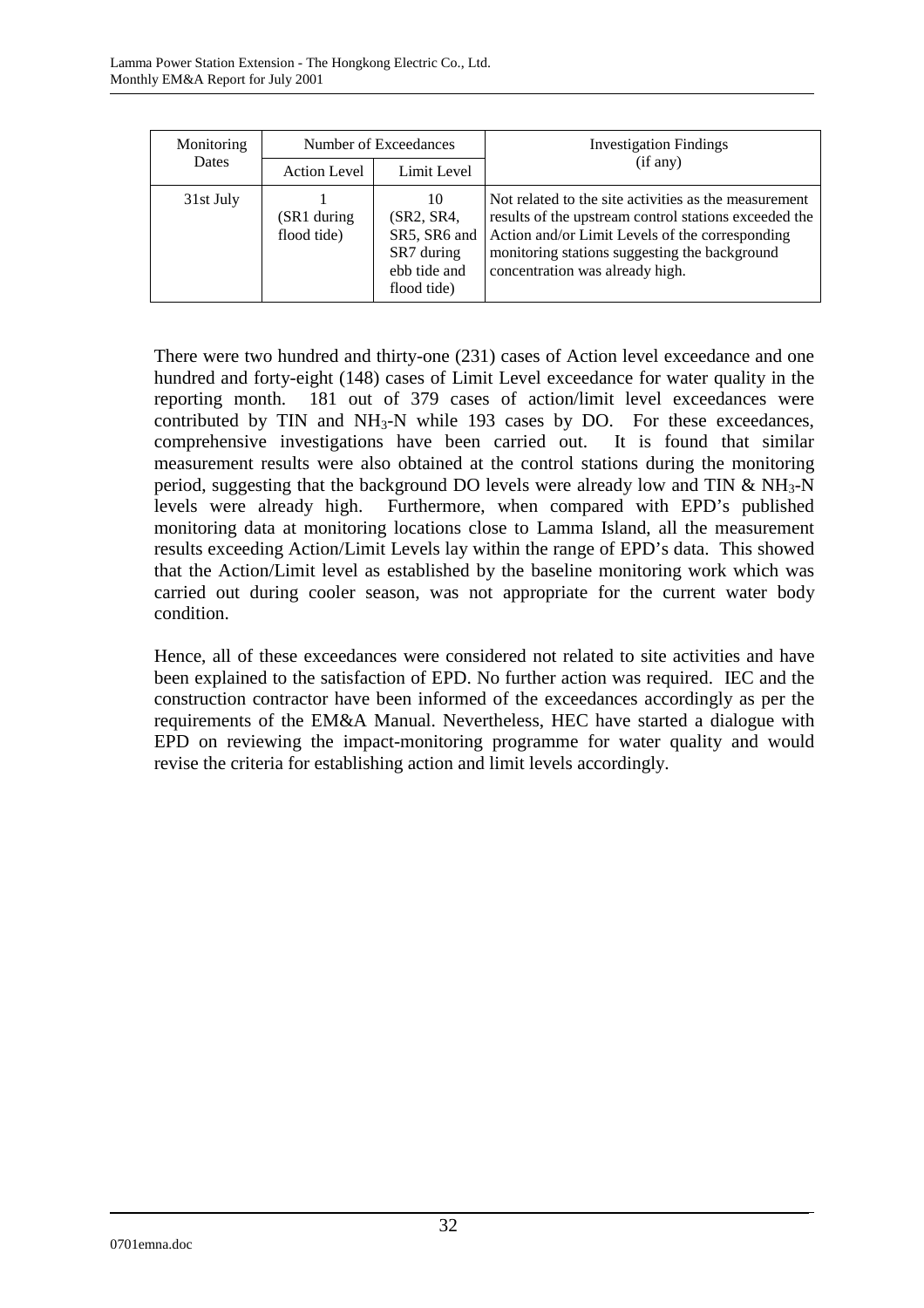

Figure 4.1 Location of Water Quality Monitoring Stations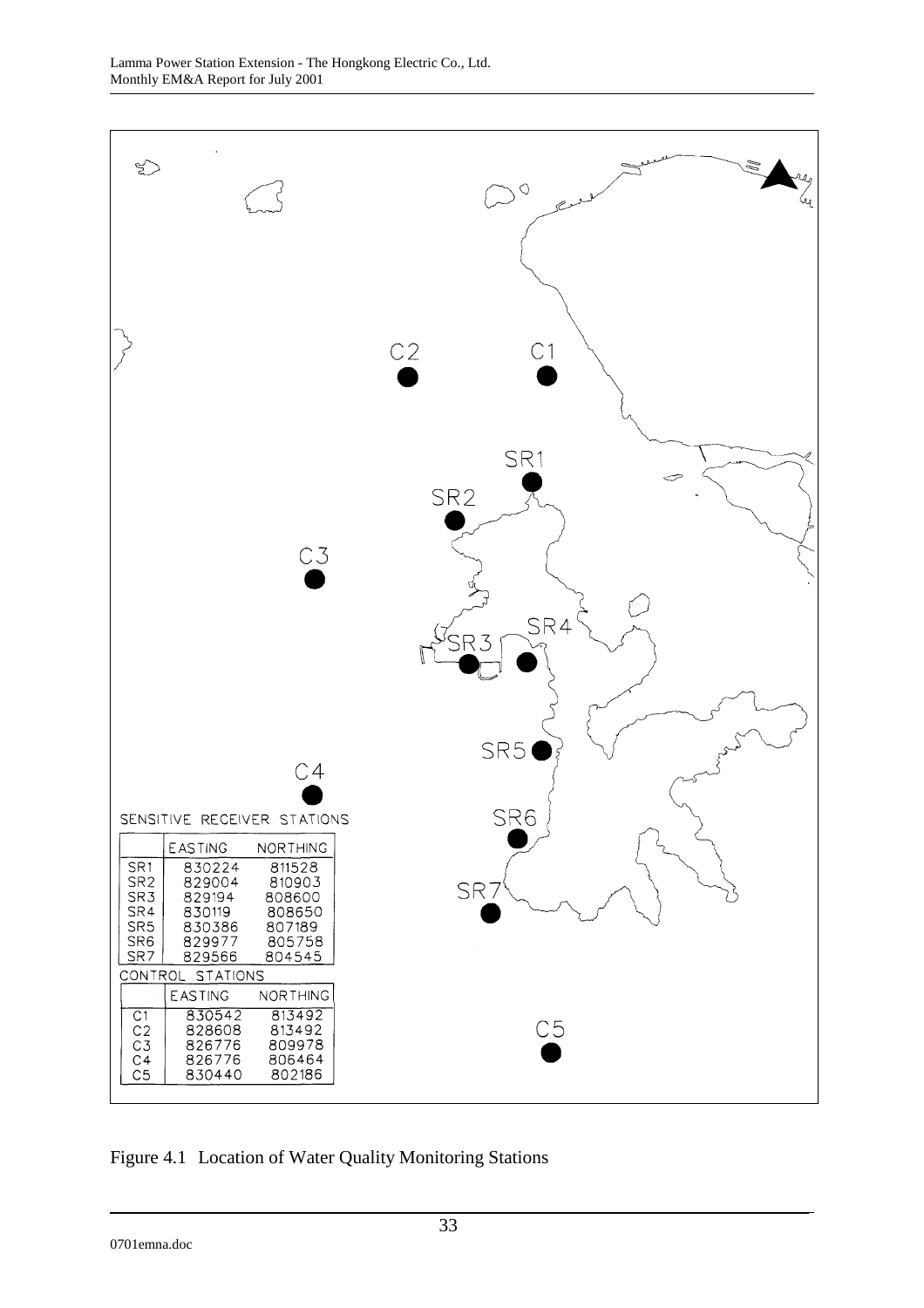### **5. ENVIRONMENTAL AUDIT**

#### **5.1 Review of Environmental Monitoring Procedures**

The environmental monitoring procedures were regularly reviewed by the Environmental Team. No modification to the existing monitoring procedures was recommended.

### **5.2 Assessment of Environmental Monitoring Results**

#### *Monitoring results for Air Quality, Noise and Water Quality*

The environmental monitoring results for Air Quality, Noise and Water Quality in July 2001 presented in sections 2,3 and 4 respectively are summarized in Table 5.1.

| <b>Item</b>    | <b>Parameter</b>                                                                                | <b>Monitoring</b>        | No. of                 |                       | <b>Event/Action Plan</b>                                                                                                                     |  |
|----------------|-------------------------------------------------------------------------------------------------|--------------------------|------------------------|-----------------------|----------------------------------------------------------------------------------------------------------------------------------------------|--|
|                | <b>Monitored</b>                                                                                | <b>Period</b>            | <b>Exceedances In</b>  |                       | <b>Implementation Status</b>                                                                                                                 |  |
|                |                                                                                                 |                          | <b>Action</b><br>Level | Limit<br><b>Level</b> | and Results                                                                                                                                  |  |
| Air            |                                                                                                 |                          |                        |                       |                                                                                                                                              |  |
| $\mathbf{1}$   | <b>Ambient TSP</b><br>$(24$ -hour)                                                              | $01/07/01 -$<br>31/07/01 | $\Omega$               | $\Omega$              |                                                                                                                                              |  |
| 2              | <b>Ambient TSP</b><br>$(1-hour)$                                                                | $01/07/01 -$<br>31/07/01 | $\Omega$               | $\Omega$              |                                                                                                                                              |  |
| Noise          |                                                                                                 |                          |                        |                       |                                                                                                                                              |  |
| $\mathbf{1}$   | Noise level at the<br>critical NSR's<br>predicted by the<br>noise alarm<br>monitoring<br>system | $01/07/01 -$<br>31/07/01 | $\Omega$               | $\Omega$              |                                                                                                                                              |  |
| $\overline{2}$ | Manual noise<br>monitoring at the<br>Pak Kok Tsui<br>residences                                 | $01/07/01 -$<br>31/07/01 | NA                     | <b>NA</b>             | Construction of transmission<br>system not yet commenced.                                                                                    |  |
| Water          |                                                                                                 |                          |                        |                       |                                                                                                                                              |  |
| $\mathbf{1}$   | D <sub>O</sub><br>(Surface $&$<br>Middle)                                                       | $01/07/01 -$<br>31/07/01 | 57                     | $\overline{4}$        | The exceedances were<br>considered not related to the<br>construction activities. Please<br>refer to section 4 of the report<br>for details. |  |

Table 5.1 Summary of AL Level Exceedances on Monitoring Parameters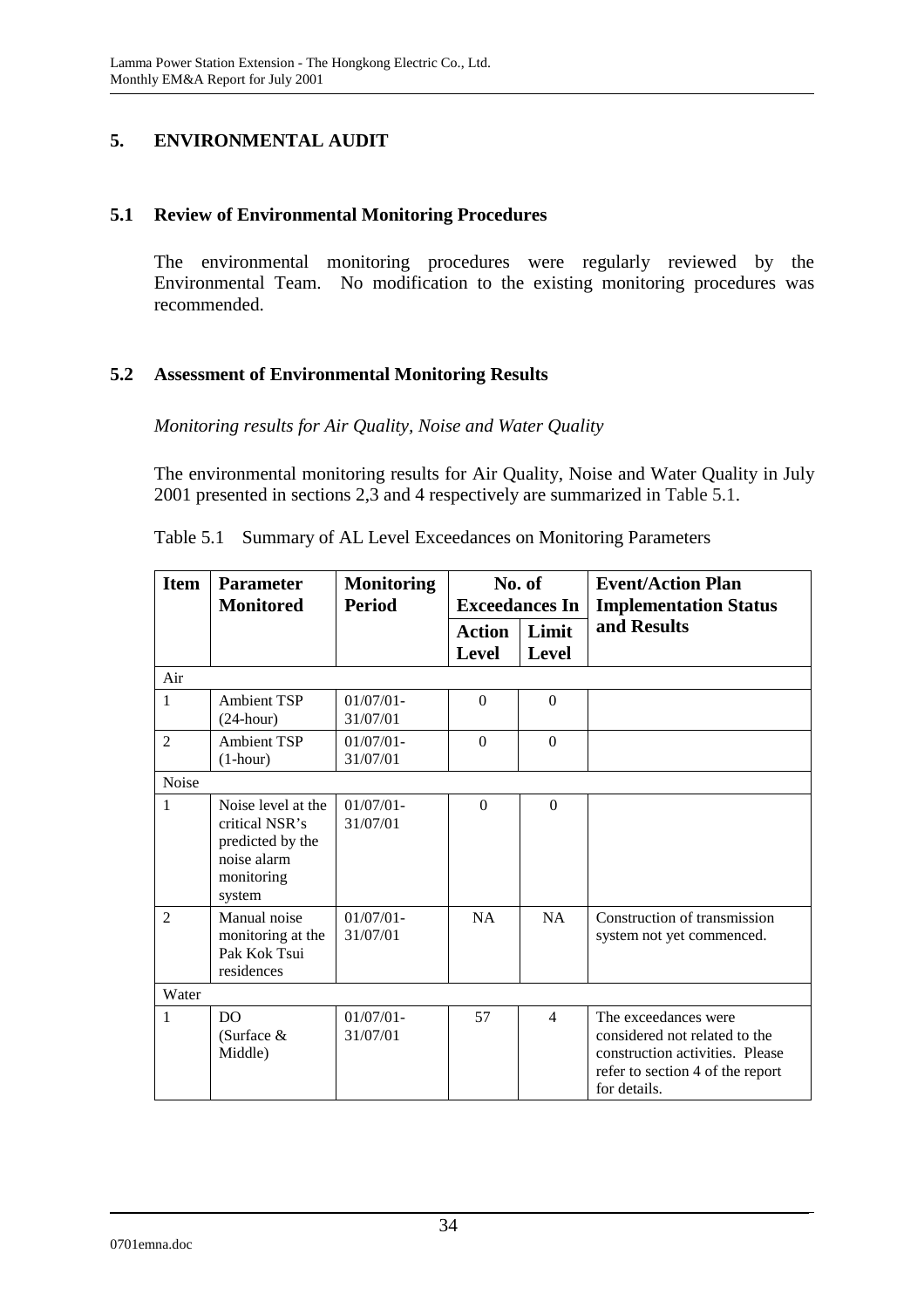| <b>Item</b>    | <b>Parameter</b><br><b>Monitored</b> | No. of<br><b>Monitoring</b><br><b>Period</b><br><b>Exceedances In</b> |                               |                          | <b>Event/Action Plan</b><br><b>Implementation Status</b>                                                                                     |
|----------------|--------------------------------------|-----------------------------------------------------------------------|-------------------------------|--------------------------|----------------------------------------------------------------------------------------------------------------------------------------------|
|                |                                      |                                                                       | <b>Action</b><br><b>Level</b> | Limit<br>Level           | and Results                                                                                                                                  |
| $\mathcal{L}$  | DO (Bottom)                          | $01/07/01 -$<br>31/07/01                                              | 132                           | $\Omega$                 | The exceedances were<br>considered not related to the<br>construction activities. Please<br>refer to section 4 of the report<br>for details. |
| 3              | <b>SS</b>                            | $01/07/01 -$<br>31/07/01                                              | 1                             | $\overline{\mathcal{A}}$ | The exceedances were<br>considered not related to the<br>construction activities. Please<br>refer to section 4 of the report<br>for details. |
| $\overline{4}$ | Turbidity                            | $01/07/01$ -<br>31/07/01                                              | $\Omega$                      | $\Omega$                 |                                                                                                                                              |
| 5              | $NH_{3}-N$                           | $01/07/01$ -<br>31/07/01                                              | 26                            | $\Omega$                 | The exceedances were<br>considered not related to the<br>construction activities. Please<br>refer to section 4 of the report<br>for details. |
| 6              | <b>TIN</b>                           | $01/07/01$ -<br>31/07/01                                              | 15                            | 140                      | The exceedances were<br>considered not related to the<br>construction activities. Please<br>refer to section 4 of the report<br>for details. |

# *Waste Management Records*

The estimated amounts of different types of waste generated in July 2001 are shown in Table 5.2.

| <b>Waste Type</b>          | <b>Examples</b>           | <b>Estimated Amount (m<sup>3</sup></b> |
|----------------------------|---------------------------|----------------------------------------|
| <b>Dredged Materials</b>   | Marine Mud                | 902,632                                |
| <b>Construction Waste</b>  | Concrete Waste, Used      |                                        |
|                            | formwork                  |                                        |
| <b>Excavated Materials</b> | Rock and soil             |                                        |
| <b>General Refuse</b>      | Domestic wastes collected |                                        |
|                            | on site                   |                                        |

The total bulk volume of dredged material was  $902{,}632m<sup>3</sup>$ . No filling took place.

# **5.3 Site Environmental Audit**

Two warning letters from EPD was issued to the contractor on  $5<sup>th</sup>$  July 2001 and  $8<sup>th</sup>$ August 2001 about the malfunction of automatic self monitoring device installed in the barge No. 21648V (Hang Wo 9) and 21502V respectively. The contractor has been warned by HEC to take necessary actions to prevent them from happening again.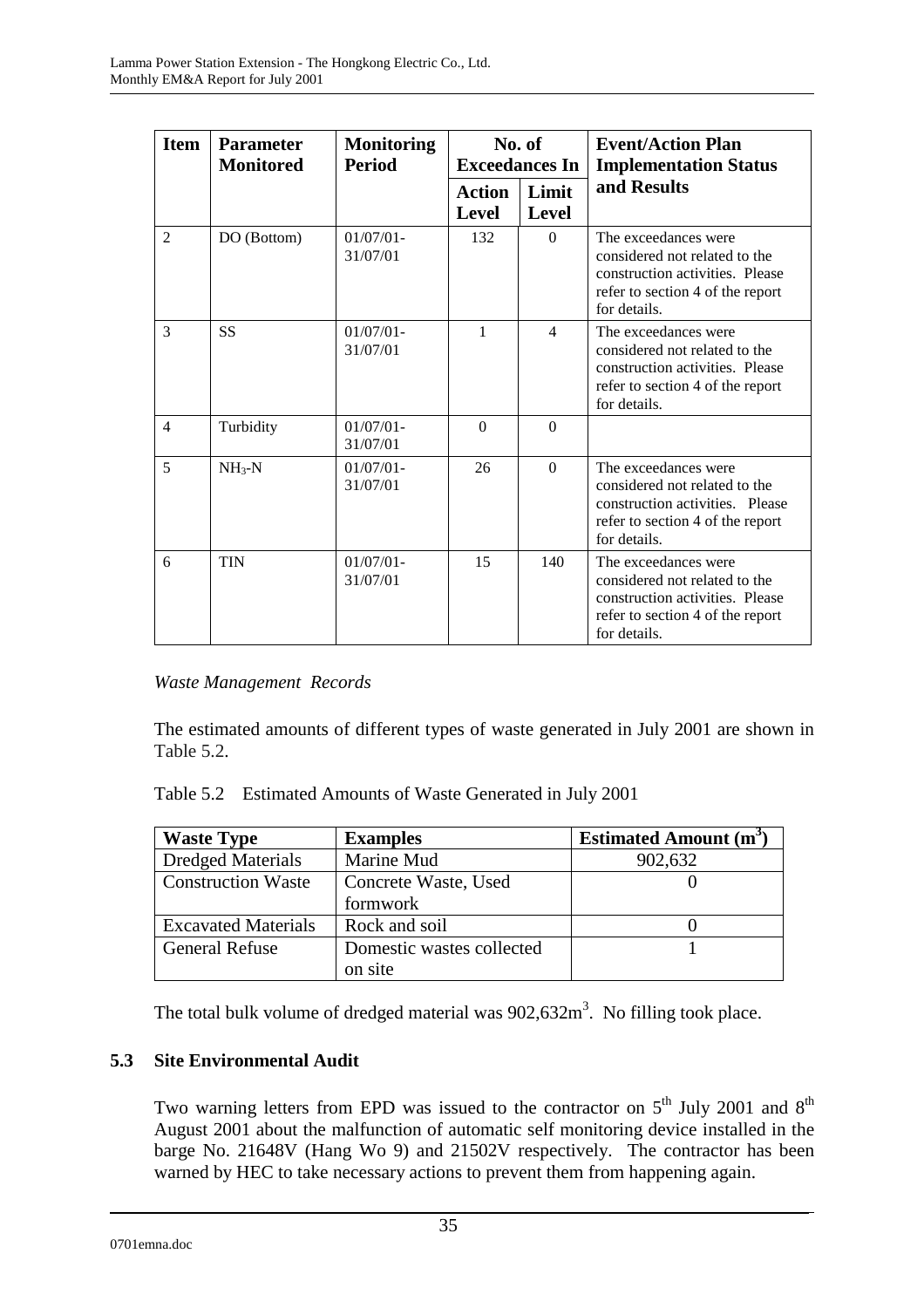EPD enquired about the conditions of the installed silt curtains by letter to HEC ref: ( ) in L/M Ax (5) to EP2/N9/D/60 dated  $1<sup>st</sup>$  August 2001. A response to EPD is being prepared.

Two EPD officials from the Water Policy and Planning Group have inspected the marine monitoring work on  $11<sup>th</sup>$  July 2001. They were generally satisfied with the environmental performance of the monitoring consultant.

Site audits were carried out by ET on a weekly basis to monitor environmental issues at the construction sites to ensure that all mitigation measures were implemented timely and properly. The site conditions were generally satisfactory. All required mitigation measures were implemented. The weekly site inspection results are attached in Appendix J.

### **5.4 Status of Environmental Licensing and Permitting**

In view of practical difficulties in following the dredging scenarios stipulated in the EP (EP-071/2000/A) due to unavailability of trailer dredgers and more efficient grab dredgers that can achieve the dredging rates assumed in the EIA assessment, HEC has applied for variation of Environmental Permit on  $19<sup>th</sup>$  June 2001. Despite the change in dredger configuration, the sediment loss to the surrounding water remains unchanged. The application was approved by EPD on  $13<sup>th</sup>$  July 2001. All permits/licenses obtained for the project are summarised in Table 5.3.

| <b>Description</b>                | Permit No.    | <b>Valid Period</b> |          | highlights                                                                                                                                                                                                              |                                    | <b>Status</b> |
|-----------------------------------|---------------|---------------------|----------|-------------------------------------------------------------------------------------------------------------------------------------------------------------------------------------------------------------------------|------------------------------------|---------------|
|                                   |               | From                | To       |                                                                                                                                                                                                                         |                                    |               |
| Varied<br>Environmental<br>Permit | EP-071/2000/A | 22/12/00            |          | The whole construction<br>work site.                                                                                                                                                                                    | Superseded<br>by EP-<br>071/2000/B |               |
|                                   | EP-071/2000/B | 13/07/01            |          | The whole construction<br>work site.                                                                                                                                                                                    | Valid                              |               |
| Construction<br>Noise Permit      | GW-UW0109-01  | 02/04/01            | 01/10/01 | 4 derrick barges, 4<br>dredger grabs and 6 tug<br>boats for $0700$ to $2300$<br>& holiday                                                                                                                               | Superseded<br>by GW-<br>UW0256-01  |               |
|                                   | GW-UW0256-01  | 29/06/01            | 07/12/01 | 4 derrick barges, 5<br>dredger grabs and 6 tug<br>boats before 2300<br>5 grab dredgers and 2<br>tug boats from 2300 to<br>0700 next day with a<br>condition restricting the<br>location of the grab<br>dredger (CNP063) | Valid                              |               |

Table 5.3 Summary of Environmental Licensing and Permit Status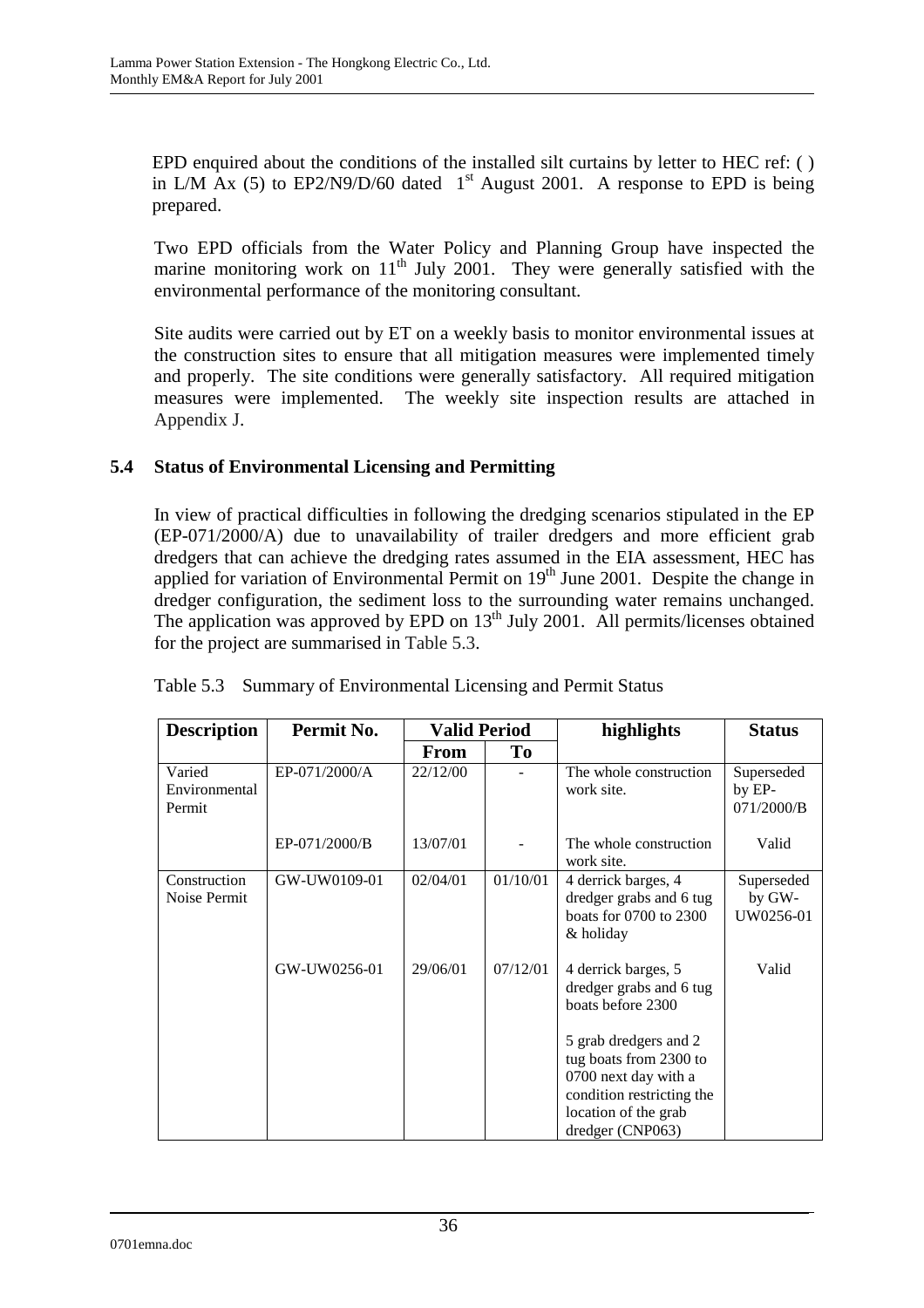| <b>Description</b> | Permit No.   | <b>Valid Period</b> |          | highlights                                                                                                                                              | <b>Status</b> |
|--------------------|--------------|---------------------|----------|---------------------------------------------------------------------------------------------------------------------------------------------------------|---------------|
|                    |              | From                | Tо       |                                                                                                                                                         |               |
| Dumping<br>Permit  | EP/MD/01-174 | 07/04/01            | 06/10/01 | Dumping at South<br>Cheung Chau Disposal<br>Area (Relocation of the<br>Spoil Disposal Area<br>with effective $24th$ May<br>2001 and $9^{th}$ July 2001) | Valid         |

### **5.5 Implementation Status of Environmental Mitigation Measures**

Mitigation measures detailed in the permits and the EM&A Manual (Construction Phase) are required to be implemented. An updated summary of the Environmental Mitigation Implementation Schedule (EMIS) is presented in Appendix K.

### **5.6 Implementation Status of Action/Limit Plans**

The Action/Event Plans for air quality, noise and water quality extracted from the EM&A Manual (Construction Phase) are presented in Appendix I.

As all the action/limit level exceedances were not related to the construction work, no further action can be devised. Nevertheless, EPD, IEC and the construction contractor have been informed of the exceedances accordingly as per the requirements in the EM&A Manual.

### **5.7 Implementation Status of Environmental Complaint Handling Procedures**

No environmental complaint against the construction activities was received in July 2001.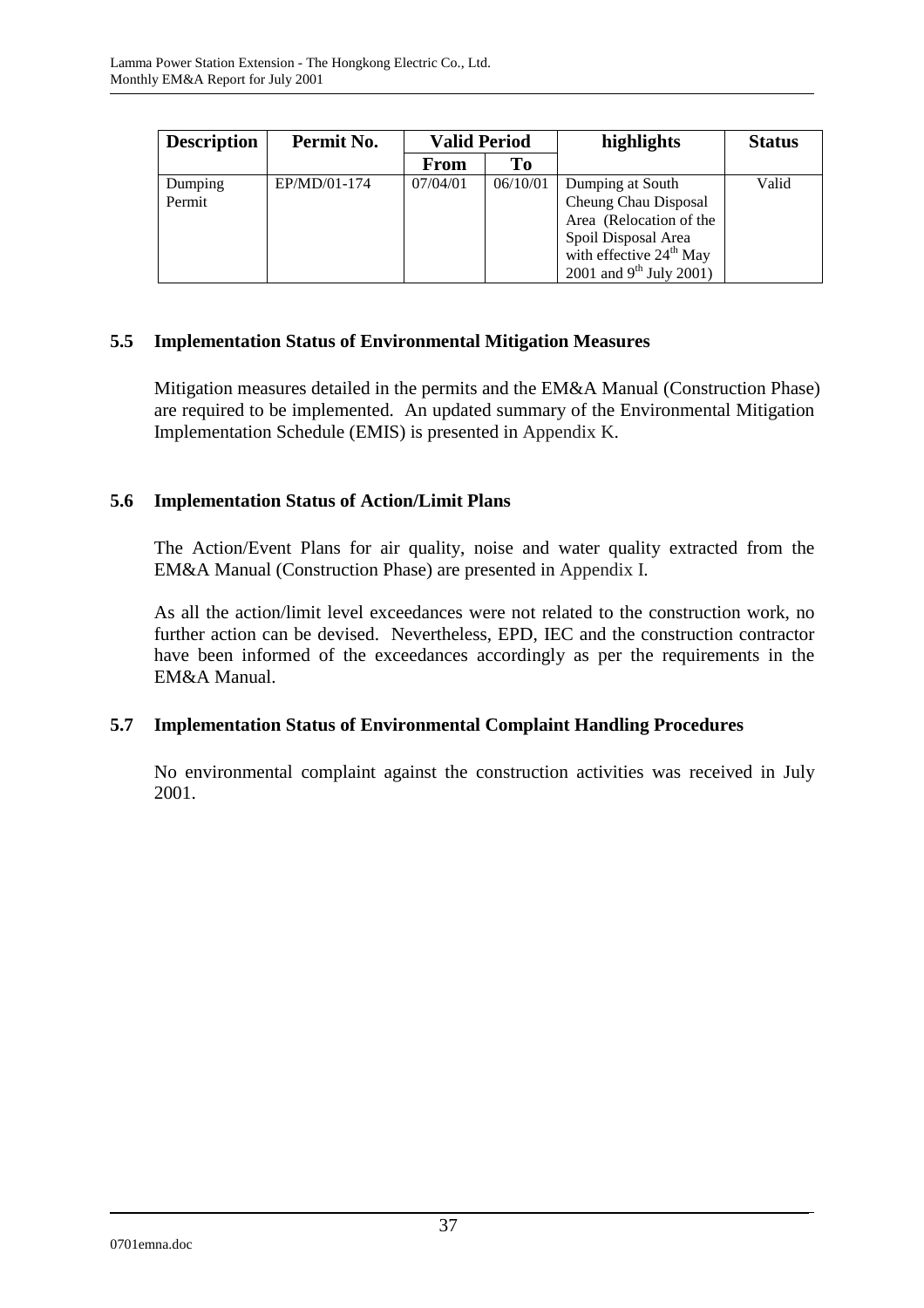| Case Reference /<br>Date, Time<br>Received /<br>Date, Time<br>Concerned | Descriptions / Actions Taken | Conclusion /<br><b>Status</b> |
|-------------------------------------------------------------------------|------------------------------|-------------------------------|
| Nil                                                                     | N/A                          | N/A                           |

Table 5.4 Environmental Complaints / Enquiries Received in July 2001

# Table 5.5 Outstanding Environmental Complaints / Enquiries Received Before

| Case Reference /<br>Date, Time<br>Received /<br>Date, Time<br>Concerned | Descriptions / Actions Taken | Conclusion /<br><b>Status</b> |
|-------------------------------------------------------------------------|------------------------------|-------------------------------|
| Nil                                                                     | N/A                          | N/A                           |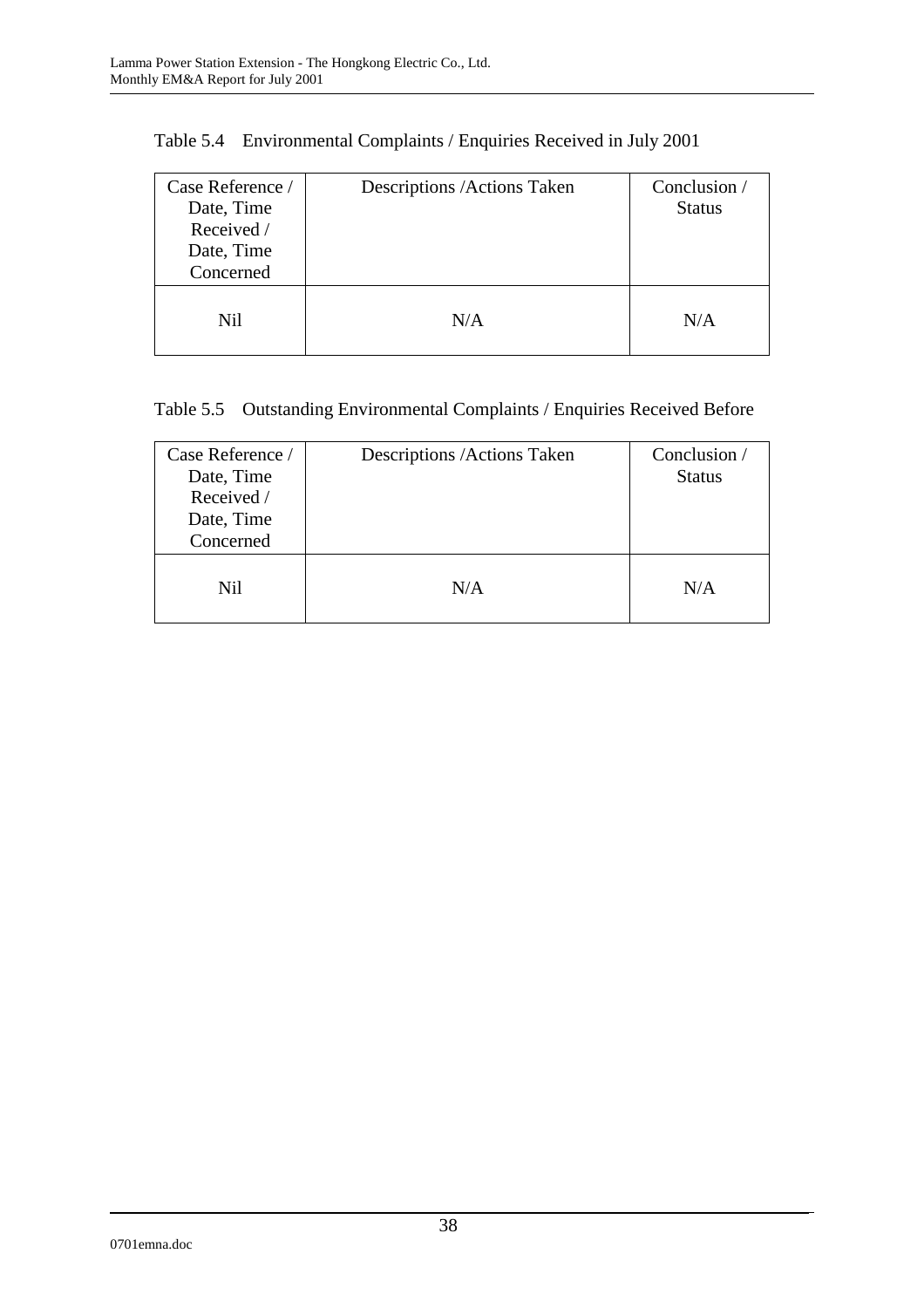### **6. FUTURE KEY ISSUES**

### **6.1 Status of Natural Gas supply**

Based on current project schedule, HEC anticipates there is no delay in the supply of natural gas.

### **6.2 Key Issues for the Coming Month**

Key issues to be considered in the coming month include:

#### *Construction Noise Impact*

- To estimate the noise level induced during the bored piling operation and to prepare the CNP application for the bored piling works in advance;
- To continue the preventive measures for noise exceedance and keep monitoring/ reviewing the performance.

#### *Construction Water Impact*

- To keep reviewing the monitoring results in order to take corresponding action to ensure the sea water quality;
- To provide routine inspection and necessary maintenance for the silt curtain.

### **6.3 Monitoring Schedules for the Next 3 Months**

The tentative environmental monitoring schedules for the next 3 months are shown in Appendix D.

### **6.4 Construction Program for the Next 3 Months**

The tentative construction program for the next 3 months is shown in Appendix L.